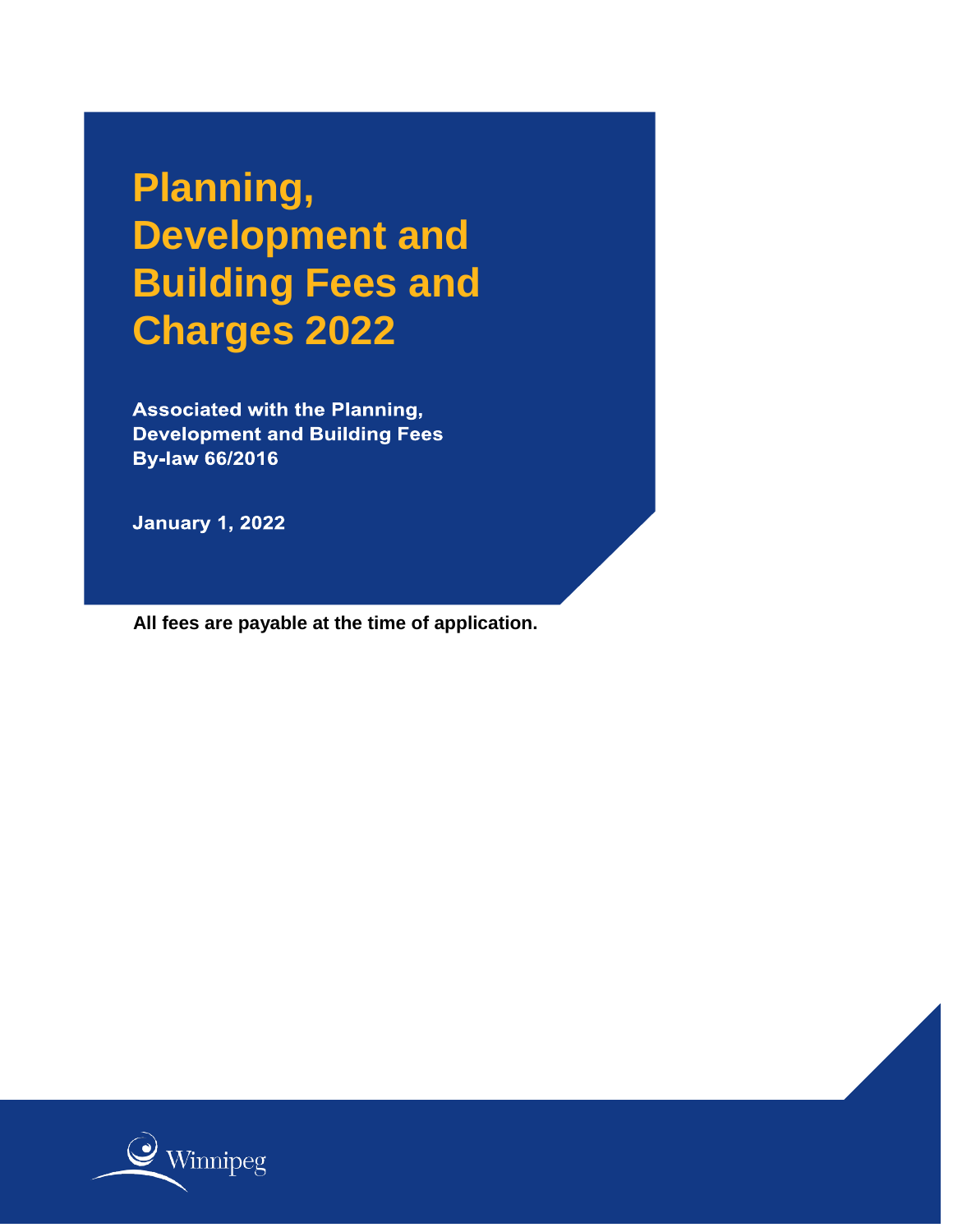# **Table of Contents**

| 1.1 |  |
|-----|--|
|     |  |
|     |  |
|     |  |
|     |  |
| 1.2 |  |
| 1.3 |  |
| 1.4 |  |
|     |  |
|     |  |
| 2.  |  |
| 2.1 |  |
|     |  |
|     |  |
|     |  |
|     |  |
|     |  |
|     |  |
|     |  |
| 2.2 |  |
| 2.3 |  |
| 2.4 |  |
| 2.5 |  |
| 2.6 |  |
| 2.7 |  |
|     |  |
| 3.1 |  |
| 3.2 |  |
| 3.3 |  |
|     |  |
| 4.1 |  |
| 4.2 |  |
| 4.3 |  |
| 4.4 |  |
| 5.  |  |
| 5.1 |  |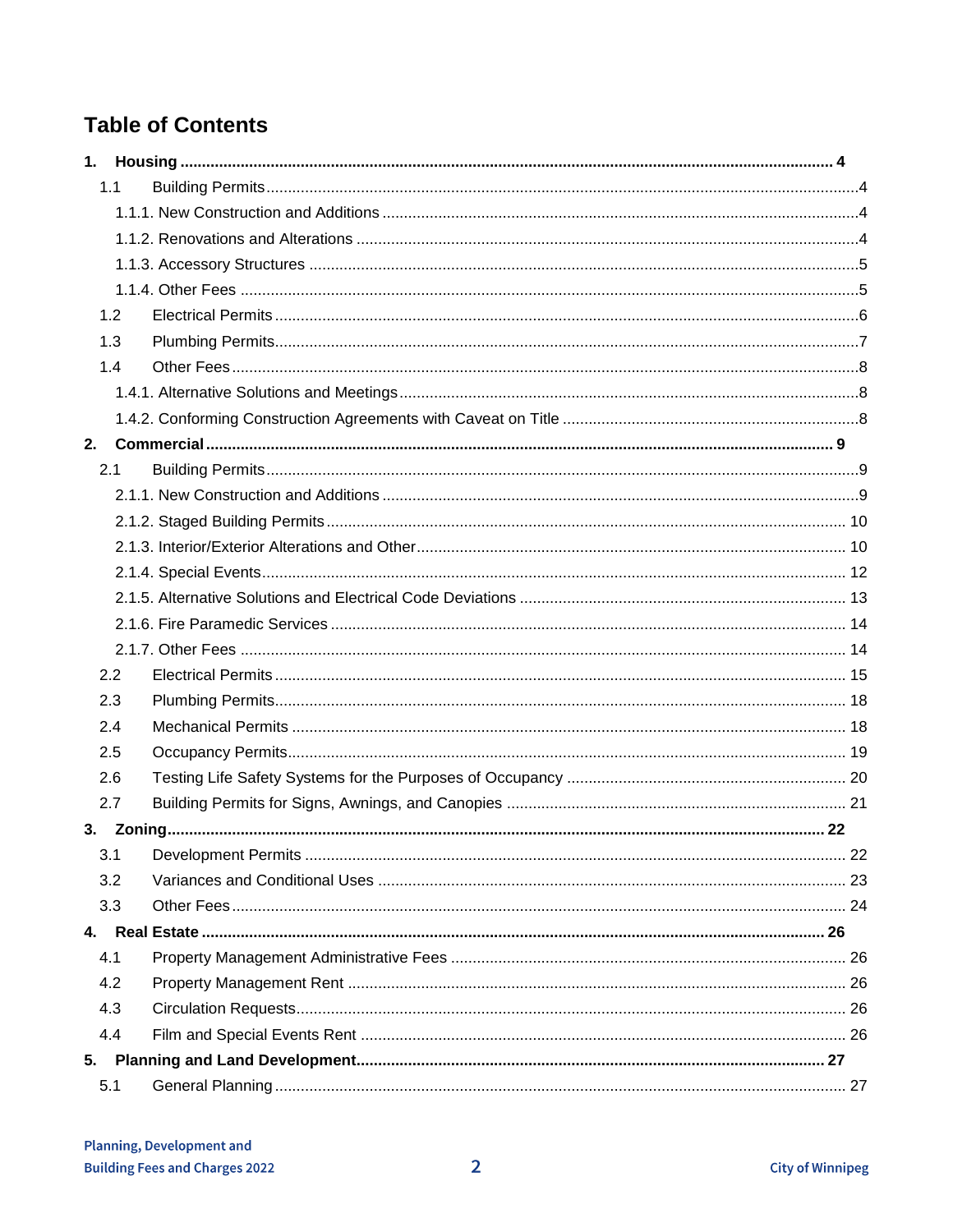|    | 5.2  |                                                                                           |  |
|----|------|-------------------------------------------------------------------------------------------|--|
|    | 5.3  |                                                                                           |  |
|    | 5.4  |                                                                                           |  |
|    | 5.5  |                                                                                           |  |
| 6. |      |                                                                                           |  |
|    | 6.1  |                                                                                           |  |
|    |      |                                                                                           |  |
|    |      |                                                                                           |  |
|    |      |                                                                                           |  |
|    | 6.2  | Document Preparation Fees Charged by Legal Services (Collected at Time of Application) 33 |  |
|    |      |                                                                                           |  |
| 7. |      |                                                                                           |  |
| 8. |      |                                                                                           |  |
|    | 8.1  |                                                                                           |  |
|    | 8.2  |                                                                                           |  |
| 9. |      |                                                                                           |  |
|    |      |                                                                                           |  |
|    | 10.1 |                                                                                           |  |
|    | 10.2 |                                                                                           |  |
|    | 10.3 |                                                                                           |  |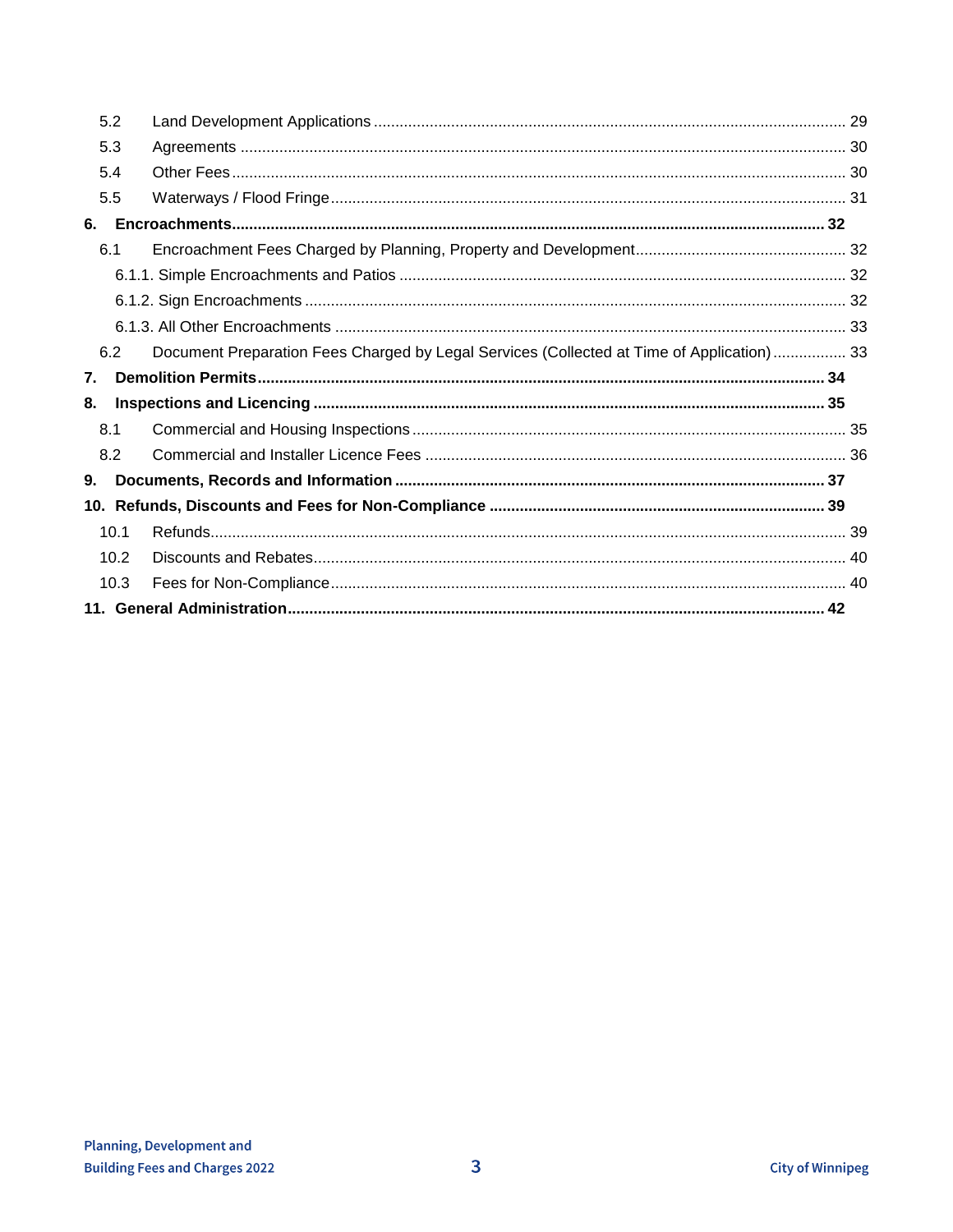# <span id="page-3-0"></span>**1. Housing**

## <span id="page-3-1"></span>**1.1 Building Permits**

#### <span id="page-3-2"></span>**1.1.1. New Construction and Additions**

| <b>Base Fee</b>                                                                                                                                                             |                       |  |
|-----------------------------------------------------------------------------------------------------------------------------------------------------------------------------|-----------------------|--|
| New or Addition to single-family dwellings, two-family dwellings, detached secondary<br>suites, and multi-unit dwellings                                                    | \$223                 |  |
| + Area Fee                                                                                                                                                                  |                       |  |
| Single-family and two or more-family dwellings or detached secondary suites for<br>$\bullet$<br>the construction of, or addition to, housing below, at or above grade level | \$4.55/m <sup>2</sup> |  |
| Multi-unit residential dwellings, including row housing; new and additions<br>$\bullet$                                                                                     | \$9.10/m <sup>2</sup> |  |
| Additional fee to establish secondary suite at the time of new construction; including<br>detached secondary suites (plus base fee and area fee)                            | \$416                 |  |
| Alternative fee calculation method - Declared Value<br>For construction that cannot be described in terms of area; as determined by the<br>designated employee.             |                       |  |
| Base fee for declared value of \$1000 or less                                                                                                                               | \$168                 |  |
| For each additional \$1000 or portion thereof in declared value (in addition to base<br>٠<br>fee)                                                                           | \$11.25               |  |

#### **Notes:**

- [Development Permit fees](#page-21-1) apply.
- Area calculations include the total floor area of all floors including finished space, unfinished basements, attached garages, sunrooms, covered porches and covered decks.

### <span id="page-3-3"></span>**1.1.2. Renovations and Alterations**

| Renovations affecting each floor of previously established habitable floor space including<br>basement development                                                                                                                                   | \$168/floor |
|------------------------------------------------------------------------------------------------------------------------------------------------------------------------------------------------------------------------------------------------------|-------------|
| Flood Proofing permit (includes electrical, plumbing and foundation repair); non-structural                                                                                                                                                          | \$168       |
| Establishment of any additional units or suites in an existing building.<br>includes secondary suites or conversion to a duplex or triplex<br>this fee is in addition to the per floor renovation fee if a building permit is required.<br>$\bullet$ | \$675       |
| Establishment of a detached secondary suite in an existing accessory building (e.g.<br>garage)                                                                                                                                                       | \$675       |
| Reducing the number of units in a multi-unit dwelling.<br>includes secondary suites, duplexes, converted residential dwellings, etc.<br>this fee is in addition to the per floor renovation fee if a building permit is required.<br>$\bullet$       | \$52        |
| Removal of a dwelling unit(s) / suite(s) in a house with previously established 2 or more<br>units, including those within a Division II building compliant with By-law 4304.                                                                        | \$52        |

#### **Notes:**

- [Development Permit fees](#page-21-1) may apply.
- Alterations of stairs connecting two floors are only allocated to a single floor.
- Alterations on roofs, trusses, and dormers are treated as part of the single floor immediately below.
- Alterations to covered porches/decks, and attached garages are treated as part of the floor.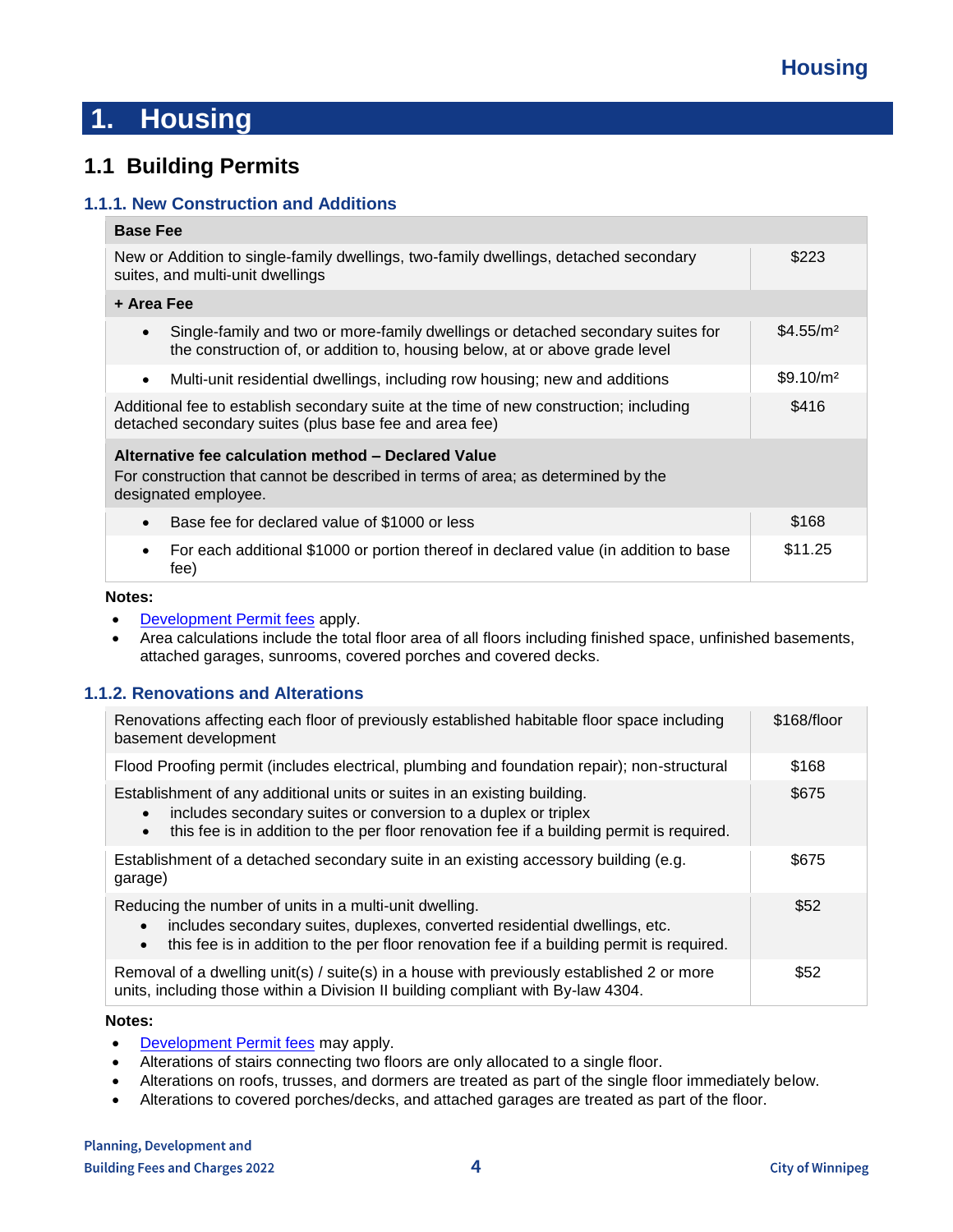

- Permit work limited to exterior alterations of exterior walls only are treated as a one floor fee.
- Renovations to two or more suites of a multi-unit dwelling are treated as floors per unit (e.g. renovation to a single floor but involving 2 suites are considered to be two floors.)
- **Housing includes:**
	- o Single-family and two-family dwellings, and
	- o Multi-unit dwellings (including row housing) not requiring an Occupancy Permit.

#### <span id="page-4-0"></span>**1.1.3. Accessory Structures**

#### **Detached Garages and other large structures (no base fee)**

| <b>Detached Garages</b>                                                                       |                       |  |
|-----------------------------------------------------------------------------------------------|-----------------------|--|
| Construction of a detached garage up to 25 m <sup>2</sup><br>$\bullet$                        | \$113                 |  |
| Construction of a detached garage greater than $25 \text{ m}^2$<br>$\bullet$                  | \$218                 |  |
| Multi-owner detached garage for a multi-family building<br>$\bullet$                          | \$9.10/m <sup>2</sup> |  |
| <b>Accessory Structures</b>                                                                   |                       |  |
| Construction of an accessory structure greater than 10 $\text{m}^2$ and up to 25 $\text{m}^2$ | \$113                 |  |
| Construction of an accessory structure greater than 25 m <sup>2</sup><br>$\bullet$            | \$218                 |  |
| Structural alterations or repairs to an existing accessory structure                          | \$113                 |  |

#### **Decks - uncovered (no base fee)**

| Single-level, simple* deck   | \$113 |
|------------------------------|-------|
| Multi-level or complex* deck | \$168 |

#### **Other Accessory Structures (no base fee)**

| In-ground swimming pool                                                                                                                                                                      | \$168 |
|----------------------------------------------------------------------------------------------------------------------------------------------------------------------------------------------|-------|
| Above ground swimming pool, hot tub, or spa tub                                                                                                                                              | \$113 |
| All other exterior projects requiring a building permit, e.g.: exterior alterations to an existing<br>structure, radio or communication tower for single-family & two-family dwellings, etc. | \$113 |

#### **\*Notes:**

- [Development Permit fees](#page-21-1) apply.
- Deck complexity is determined based on foundation designs. Multiple foundations, multiple foundation types or single foundations with multiple, stacked structural loads would be considered complex.

#### <span id="page-4-1"></span>**1.1.4. Other Fees**

| Installation of solar photovoltaic systems with the submission of plans under an engineer's<br>seal | \$86  |
|-----------------------------------------------------------------------------------------------------|-------|
| Installation of solid fuel burning appliance                                                        | \$113 |
| Additional fee for multiple plan reviews on a single project: percentage of original permit<br>fee  | 25%   |

**Note: [Development Permit fees](#page-21-1)** apply.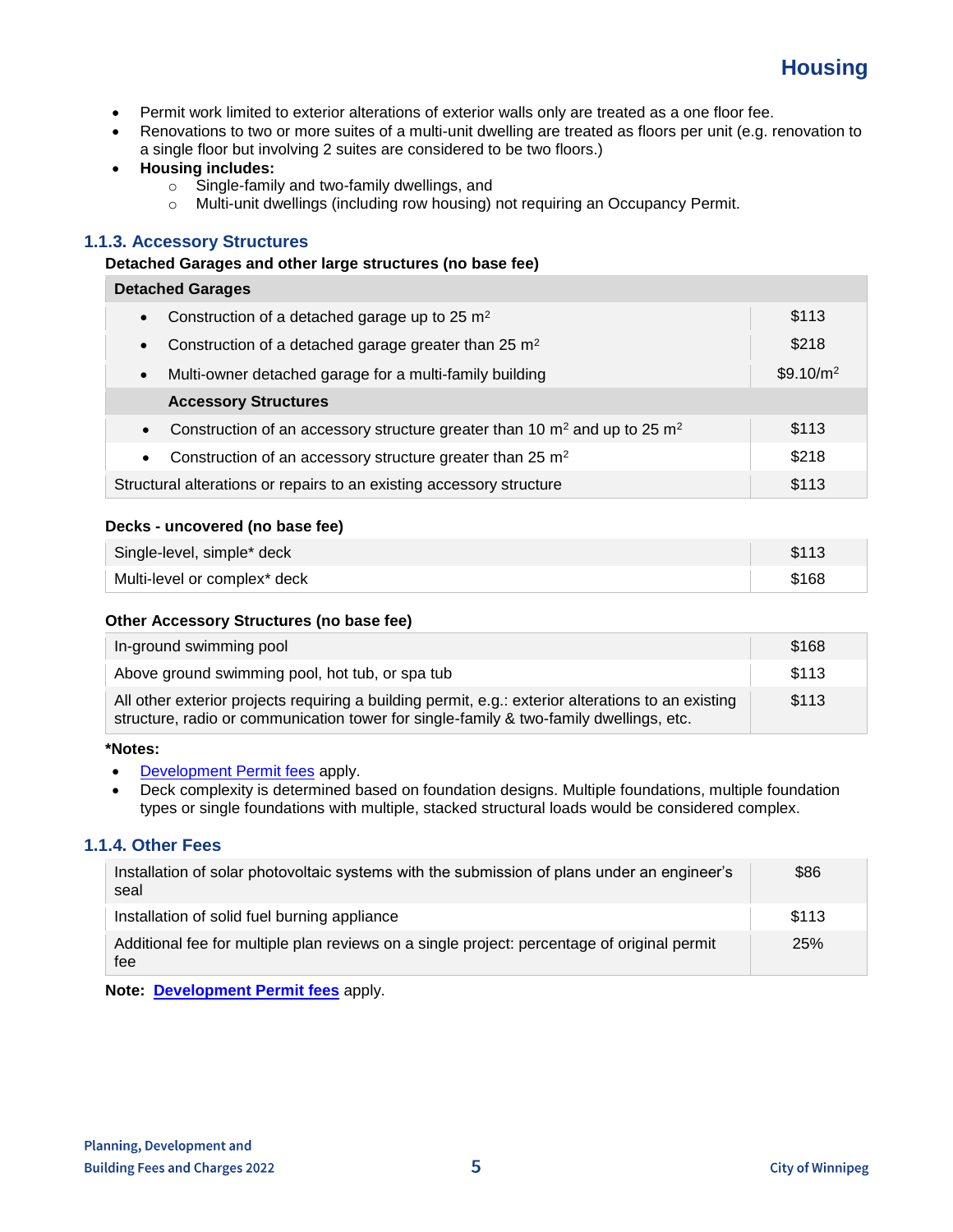# <span id="page-5-0"></span>**1.2 Electrical Permits**

#### **New / Additions – Single-family dwellings, Two-family dwellings, Multi-unit dwellings, creation of additional, self-contained dwelling units such as a secondary suite**

| <b>Base Fee</b>                                                                                                                                                                                                                                                                                                                                                                                                               |                       |
|-------------------------------------------------------------------------------------------------------------------------------------------------------------------------------------------------------------------------------------------------------------------------------------------------------------------------------------------------------------------------------------------------------------------------------|-----------------------|
| New construction of single-family dwellings, two-family dwellings, multi-unit dwellings and<br>additions - up to 400 Amp service size                                                                                                                                                                                                                                                                                         | \$86                  |
| + Area Fee                                                                                                                                                                                                                                                                                                                                                                                                                    |                       |
| For all floors<br>Area calculations include the total floor area of all floors including finished space,<br>unfinished basements, attached garages, sunrooms, covered porches and covered decks.                                                                                                                                                                                                                              | \$1.10/m <sup>2</sup> |
| Voice, Data, Video (VDV) for structures with 2 or more units                                                                                                                                                                                                                                                                                                                                                                  |                       |
| Work undertaken as part of the new construction electrical permit (no base fee<br>$\bullet$<br>applies)<br>Work undertaken by a separate contractor and/or separate permit (no base fee<br>$\bullet$<br>applies) (Assumes inspections are completed at the time of other inspections.<br>Additional inspection fees immediately apply if work requires VDV only inspections<br>for the initial inspection or due to defects.) | \$0<br>\$21.50/unit   |

#### **Renovations / Interior Alterations – Single-family dwellings, Two-family dwellings, Multi-unit dwellings**

| <b>Base Fee</b>                                                                                                              |           |
|------------------------------------------------------------------------------------------------------------------------------|-----------|
| (includes 1 affected floor)                                                                                                  | \$86      |
| Each additional floor affected                                                                                               | \$86      |
| Electrical permit as part of a flood-prevention related building permit                                                      | \$0       |
| Voice, Data, Video (VDV) for structures with 2 or more units (no base fee applies) (no<br>multi-floor additional fee applies | \$86/unit |

**Note:** An "affected floor" for the purposes of the calculation above is determined by fixtures, switches, outlets, and other electrical elements located on that floor.

Examples:

- 1. A project on one floor that passes through another floor solely to connect wiring to an existing panelboard on another floor is considered to be a single floor.
- 2. A project that only involves a service upgrade, alteration or repair (to a maximum of 200 Amps), is considered to be a single floor.
- 3. A project on one floor that includes a service upgrade or alteration (to a maximum of 200 Amps) on that same floor is considered to be a single floor.
- 4. A project on one floor that includes a service upgrade or alteration (to a maximum of 200 Amps) on another floor is considered to be two floors.
- 5. A project on one floor with the installation of an additional panelboard (sub panel) will be assessed a single floor base fee plus the "extra fee" for the additional panelboard.
- 6. A project on one floor that includes a service upgrade or alteration greater than 200 Amps will be assessed a single floor base fee plus the "extra fee" for the service.
- 7. A project that involves a new service installation on a detached garage (to a maximum of 200 Amps) that refeeds the existing house panel as a subpanel, will be assessed the base fee plus the exterior electrical permit fee.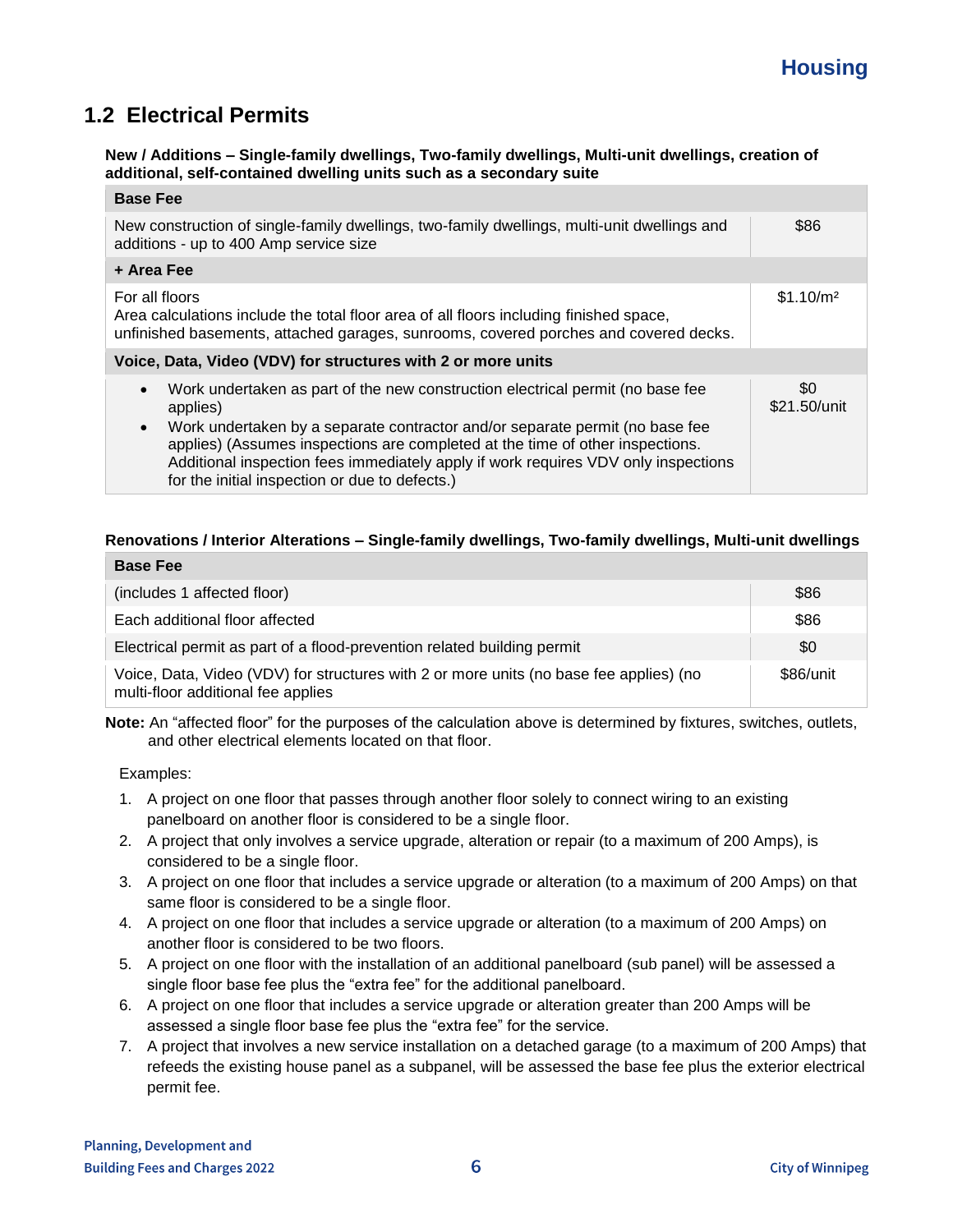8. A project that involves a new service installation greater than 200 Amps on a detached garage that refeeds the existing house panel as a subpanel, will be assessed the base fee plus the exterior electrical permit fee plus the extra fee for the service.

#### **Additional or 'Add-on' fees**

Fees are in addition to new construction fees, or in the case of an existing building, in addition to the base fee and /or other fees assessed

| Extra fee (in addition to base or per floor fee) for greater than 200 Amp service (initial<br>installation or upgrade)                                                                            | \$66  |
|---------------------------------------------------------------------------------------------------------------------------------------------------------------------------------------------------|-------|
| Extra fee (in addition to base or per floor fee) for each additional panelboard (at time of<br>new construction or later)                                                                         | \$56  |
| Extra fee (in addition to base or per floor fee) to install or remove renewable energy<br>systems (e.g. solar photovoltaic systems, wind systems, etc.) (at time of new construction<br>or later) | \$196 |
| Extra fee (in addition to base or per floor fee to install or remove a generator (at time of<br>new construction or later)                                                                        | \$196 |
| Fee for interview/test if required to establish competency of homeowner to engage in work<br>for a homeowner permit                                                                               | \$34  |
| Installation of fire alarm system: Single-family dwellings, two-family dwellings (no base fee<br>applies unless other wiring is involved)                                                         | \$113 |
| Removal of fire alarm system: Single-family, two-family dwellings (no base fee applies<br>unless other wiring is involved)                                                                        | \$86  |

#### **Exterior Electrical Permits**

(exterior must be separate permits from interior work; no base fee applies)

| Air-conditioners: installation, construction, renovation or alteration                                                                              | \$66 |
|-----------------------------------------------------------------------------------------------------------------------------------------------------|------|
| Outdoor, unenclosed swimming pools or hot tubs: installation, construction, renovation or<br>alteration                                             | \$66 |
| All other exterior electrical work (excluding exterior plugs installed as part of new<br>construction or clearly those part of an interior project) | \$66 |
| Open decks, detached garages, gazebos, patios, landscape lighting: installation,<br>construction, renovation or alteration                          | \$66 |

## <span id="page-6-0"></span>**1.3 Plumbing Permits**

#### **New Construction / Additions**

| Minimum fee: (applied to each suite / dwelling unit) | \$86 |
|------------------------------------------------------|------|
| Cost per drain                                       |      |

#### **Renovations/Interior Alterations**

| Minimum fee:                                                          | \$86 |
|-----------------------------------------------------------------------|------|
| Plumbing renovations or repairs – each drain outlet impacted          | \$28 |
| Plumbing permit as part of a flood-prevention related building permit | \$0  |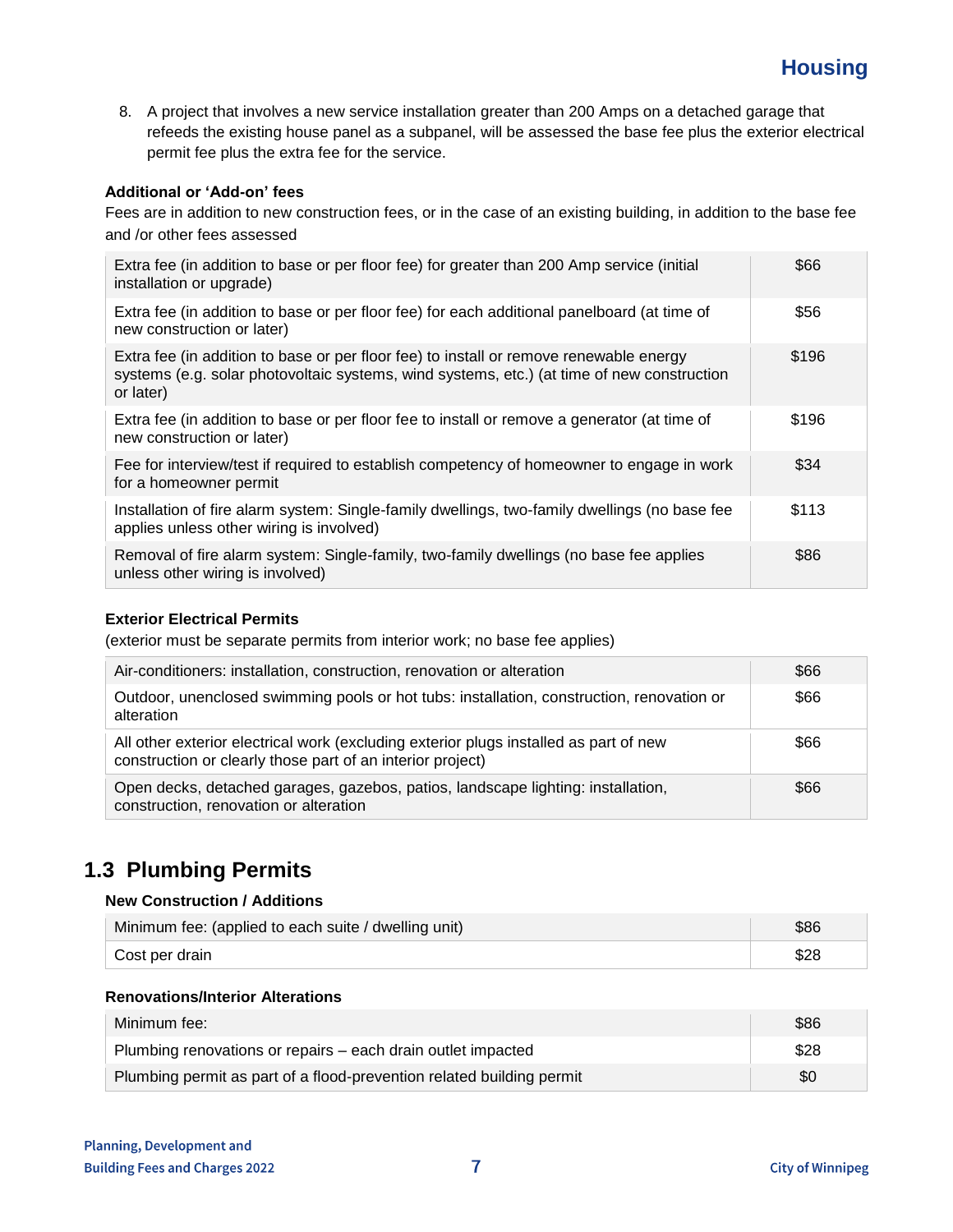## <span id="page-7-0"></span>**1.4 Other Fees**

## <span id="page-7-1"></span>**1.4.1. Alternative Solutions and Meetings**

**Apply commercial alternative solution and meeting fees** in Sections [2.1.5. Alternative Solutions and](#page-12-0)  [Electrical Code Deviations](#page-12-0) and [2.1.7. Other Fees](#page-13-1)

### <span id="page-7-2"></span>**1.4.2. Conforming Construction Agreements with Caveat on Title**

**Apply commercial conforming construction agreements fees** in Section [2.1.7. Other Fees](#page-13-1)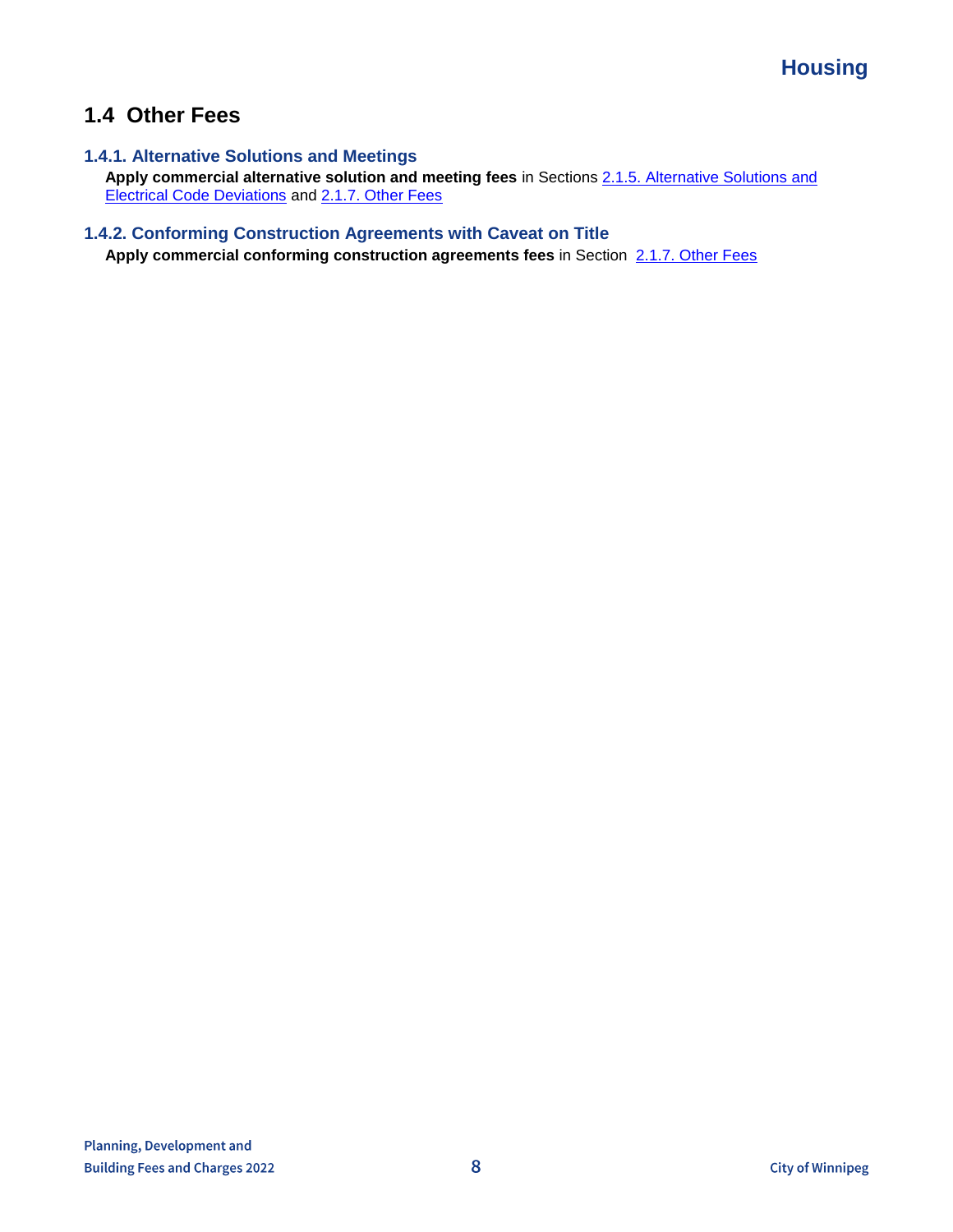## <span id="page-8-1"></span><span id="page-8-0"></span>**2.1 Building Permits**

### <span id="page-8-2"></span>**2.1.1. New Construction and Additions**

| Construction of new buildings, or additions where the area<br>being developed can be clearly determined | <b>Finished</b>        | <b>Base Building</b><br>Only |
|---------------------------------------------------------------------------------------------------------|------------------------|------------------------------|
| <b>Base Fee</b>                                                                                         | \$895                  | \$785                        |
| + Area Fee based on occupancy group                                                                     |                        |                              |
| Group A – Assembly Occupancy (Open-air structures)                                                      | \$16.60/m <sup>2</sup> | \$12.75/m <sup>2</sup>       |
| Group A – Assembly Occupancy (All others)                                                               | \$20.40/m <sup>2</sup> | \$15.30/m <sup>2</sup>       |
| Group B - Care, Treatment or Detention Occupancy                                                        | \$27.00/m <sup>2</sup> | \$20.40/m <sup>2</sup>       |
| Group C - Residential Occupancy                                                                         | \$15.05/m <sup>2</sup> | \$11.00/m <sup>2</sup>       |
| Group D - Business & Personal Services Occupancy                                                        | \$16.60/m <sup>2</sup> | \$12.75/m <sup>2</sup>       |
| Group E - Mercantile Occupancy                                                                          | \$14.55/m <sup>2</sup> | \$11.00/m <sup>2</sup>       |
| Group F1 - Industrial Occupancy                                                                         | \$16.60/m <sup>2</sup> | \$12.75/m <sup>2</sup>       |
| Group F2 - Industrial Occupancy                                                                         | \$11.25/m <sup>2</sup> | \$8.55/m <sup>2</sup>        |
| Group F3 - Industrial Occupancy                                                                         | \$9.10/m <sup>2</sup>  | \$7.65/m <sup>2</sup>        |
| + Area Fee                                                                                              |                        |                              |
| Any other structure defined in the Building By-law that can be<br>measured in terms of area             | \$9.10/m <sup>2</sup>  | \$6.65/m <sup>2</sup>        |

 $\overline{\Gamma}$ 

#### **Temporary open-air structures, other than stages and bleachers, covered or uncovered, (in addition to tent and occupancy fees if applicable)**

| Minimum fee: | \$223                  |
|--------------|------------------------|
| Area Fee     | \$16.60/m <sup>2</sup> |

**Note:** Area calculations include the total floor area of all floors including below grade floors.

#### **Other Projects**

| <b>Residential Balcony Enclosures (no base fee)</b>                                                                                                                         | \$446                                         |
|-----------------------------------------------------------------------------------------------------------------------------------------------------------------------------|-----------------------------------------------|
| <b>Base Fee</b>                                                                                                                                                             |                                               |
| Declared value for new construction which cannot be described in terms of area, including<br>base building only                                                             | \$446                                         |
| + Value Fee                                                                                                                                                                 |                                               |
| Each \$1000 or portion thereof in declared value for new construction which cannot be<br>described in terms of area, including base building only (in addition to base fee) | \$10.90 per<br>\$1000 of<br>declared<br>value |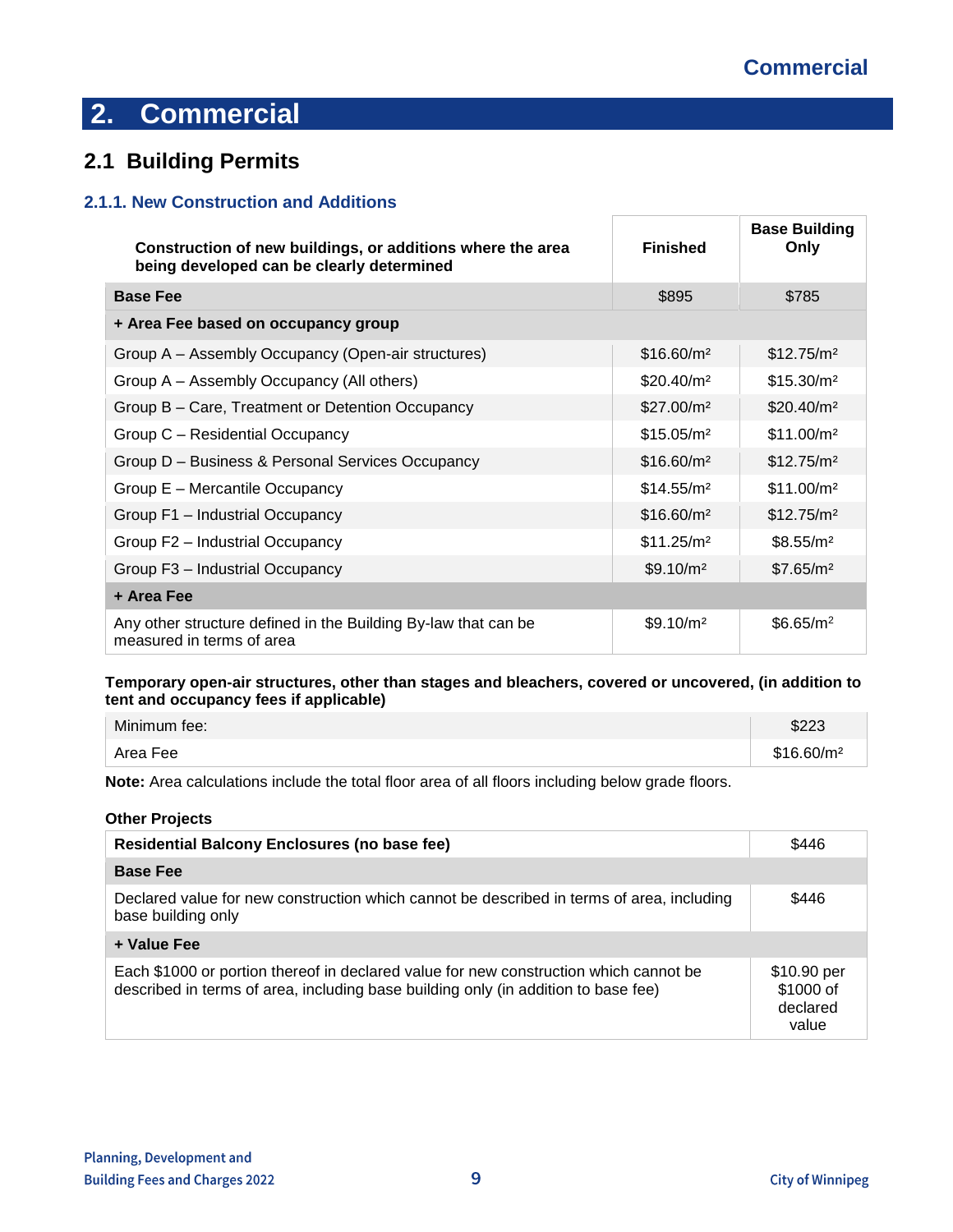#### **Spray Booth – install new, alteration or removal (includes fees for electrical and mechanical permits)**

| <b>Base Fee</b>                                                                       |                        |
|---------------------------------------------------------------------------------------|------------------------|
| First booth                                                                           | \$1005                 |
| + Base Fee                                                                            |                        |
| each additional booth                                                                 | \$565                  |
| + Area Fee                                                                            | \$11.25/m <sup>2</sup> |
| Alterations to existing booths                                                        | base fee only          |
| Removal of existing booths (no base fee) (includes electrical and mechanical permits) | \$391                  |

## <span id="page-9-0"></span>**2.1.2. Staged Building Permits**

| Permit fees for each stage of construction                 | % of<br><b>Total</b><br><b>Permit</b><br><b>Fee</b><br>Payable | Surcharge<br>(as a % of<br>the total<br>permit fee) |
|------------------------------------------------------------|----------------------------------------------------------------|-----------------------------------------------------|
| Site Preparation, Excavation, Piling, Interior Demolition* | 20%                                                            | 2.5%                                                |
| <b>Foundation Only</b>                                     | 35%                                                            | 5%                                                  |
| <b>Structural Framing</b>                                  | 65%                                                            | 2.5%                                                |
| <b>Customized Stage</b>                                    | Determined<br>by the<br>Designated<br>Employee                 | 5%                                                  |
| Superstructure or Final Building Permit                    | Balance of<br>building<br>permit fees                          | not applicable                                      |

#### **\*Notes:**

- Partial permit fees are expressed as a percentage of the total building permit fee less any stage percentage previously paid. Note that an additional staged permit premium will also be applied and is calculated and applied independent of this percentage.
- Interior Demolition can be included along with a staged permit for a building addition only.

### <span id="page-9-1"></span>**2.1.3. Interior/Exterior Alterations and Other**

#### **Fees for Work that is evaluated based on Floor Area**

(Fee is calculated using either entire floor area of tenant space or entire tenant floor area of one floor level of a tenant space where alterations affect only one floor of a multi-level tenancy)

Alterations where an area calculation is used would include projects that affect an entire tenant space or entire floor level of a tenant space (e.g. a tenant fit-up, a complete interior demolition or a change of use of a defined occupancy/tenant space).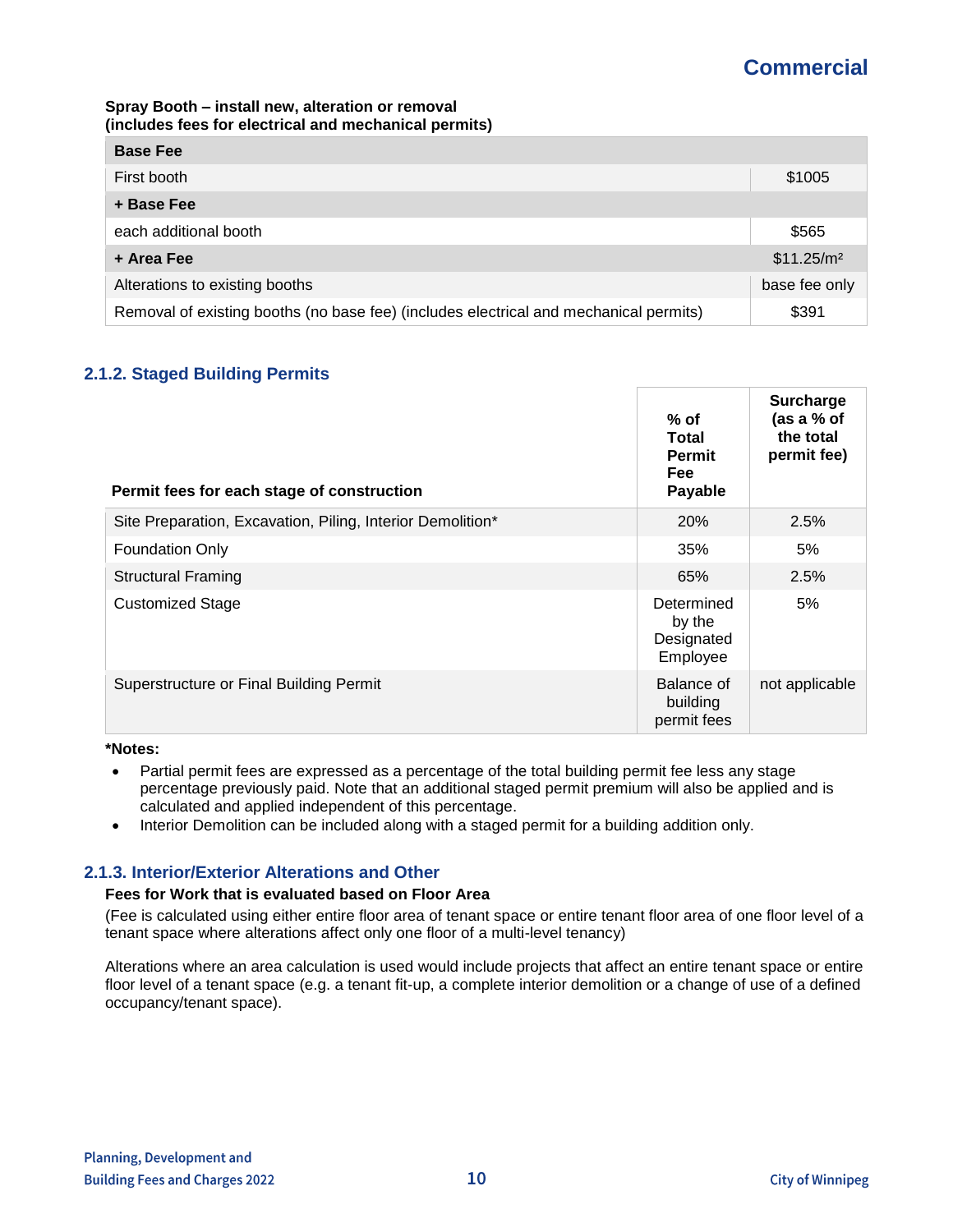| <b>Base Fee</b>                                                                          | \$334                  |
|------------------------------------------------------------------------------------------|------------------------|
| + Area Fee (based on occupancy group)                                                    |                        |
| Group A – Assembly Occupancy (Open-air structures)                                       | \$6.60/m <sup>2</sup>  |
| Group A - Assembly Occupancy (All others)                                                | \$8.60/m <sup>2</sup>  |
| Group B – Care, Treatment or Detention Occupancy                                         | \$10.75/m <sup>2</sup> |
| Group C - Residential Occupancy                                                          | \$5.80/m <sup>2</sup>  |
| Group D - Business & Personal Services Occupancy                                         | \$6.60/m <sup>2</sup>  |
| Group E - Mercantile Occupancy                                                           | \$5.80/m <sup>2</sup>  |
| Group F1 - Industrial Occupancy                                                          | \$6.60/m <sup>2</sup>  |
| Group F2 - Industrial Occupancy                                                          | \$5.10/m <sup>2</sup>  |
| Group F3 - Industrial Occupancy                                                          | \$4.55/m <sup>2</sup>  |
| + Area Fee                                                                               |                        |
| Any other structure defined in the Building By-law that can be measured in terms of area | \$3.60/m <sup>2</sup>  |

#### **Fees for Work that is evaluated based on Declared Value of Construction**

Alterations where an area calculation is not used would include small projects within a larger tenant floor area; 'landlord' alterations or alterations to a base building only; projects that are mostly exterior alterations, etc. Note that *declared value of construction* is defined in the Winnipeg Building By-law.

#### **Interior/Exterior Alteration Permits**

| Minimum fee:                                                                                              | \$335   |
|-----------------------------------------------------------------------------------------------------------|---------|
| Declared value of construction – Each \$1000 or portion thereof (based on complete project<br>cost/value) | \$10.90 |

#### **Adding or Removing suites/units in Multi-Unit Residential Buildings (Unless indicated, no minimum or base fee applies if a separate permit)**

| Adding one or more additional suites or units to an existing, compliant multi-unit dwelling<br>including a converted residential dwelling or "rooming house." The fee is in addition to the<br>area or declared value of construction fee if renovations require a building permit. | \$446 |
|-------------------------------------------------------------------------------------------------------------------------------------------------------------------------------------------------------------------------------------------------------------------------------------|-------|
| Reducing one or more suites or units in an existing multi-unit dwelling. No base fee applies<br>if no work requiring a building permit is involved. If the work requires a building permit,<br>regular fees would apply and this fee would not.                                     | \$141 |

#### **Temporary Buildings**

| Temporary Building Fee – calculated as a new commercial building under section 2.1.1.<br>(including the base fee) | same as<br>applicable<br>building<br>permit |
|-------------------------------------------------------------------------------------------------------------------|---------------------------------------------|
| + Maintenance Fee per month (in addition to Temporary Building Fee) payable<br>annually                           | \$74                                        |
| Nonpayment resulting in an inspection (in addition to monthly fee)                                                | \$224                                       |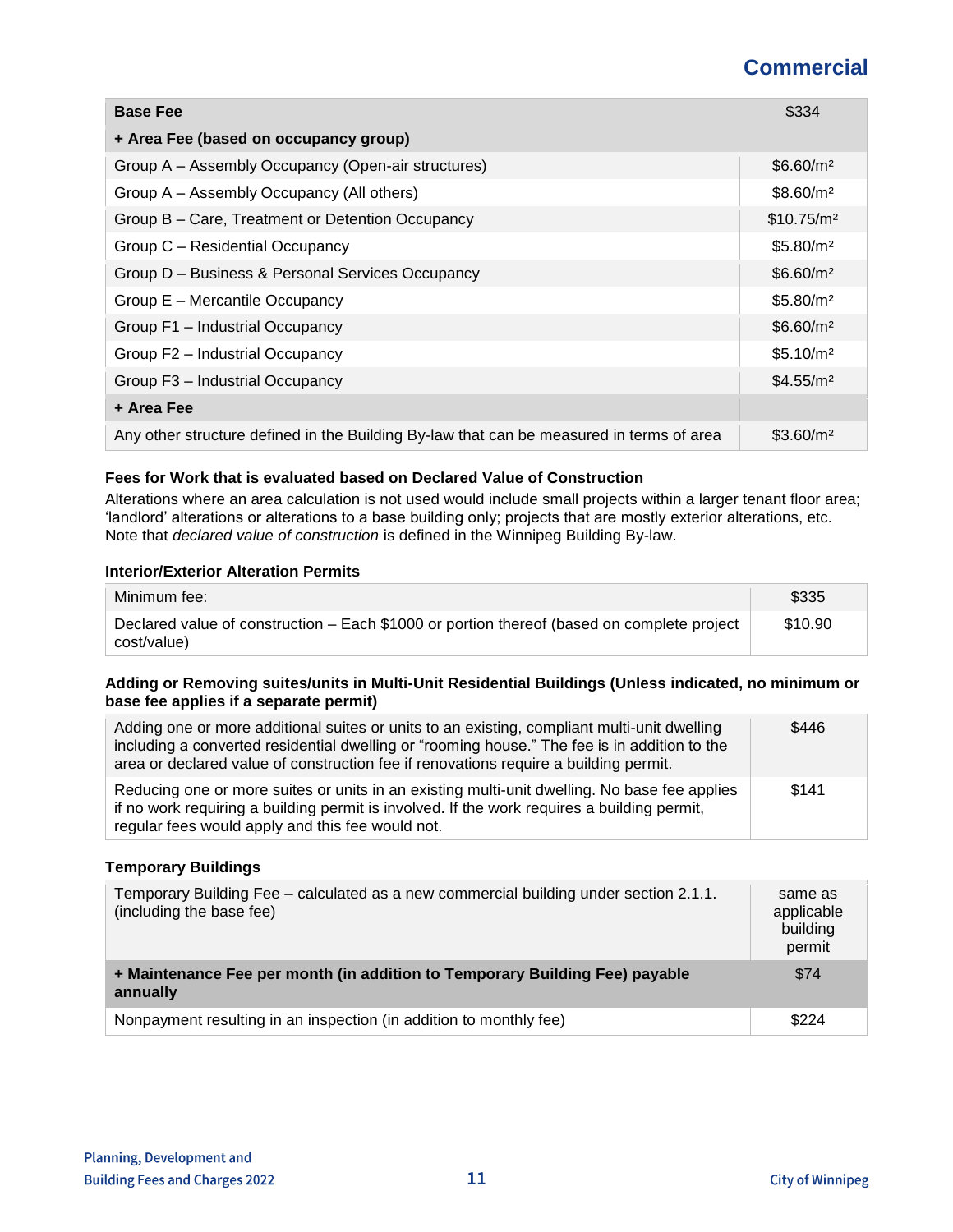#### **Miscellaneous Structures**

| Outdoor swimming pool - above ground or below ground                                                  | \$335 |
|-------------------------------------------------------------------------------------------------------|-------|
| Satellite dish or antennae; radio or communication tower                                              | \$280 |
| Storage tanks – removal of one tank (includes Fire Prevention Inspections no longer being<br>charged) | \$169 |
| Storage tanks – installation of one tank (includes Fire Prevention Inspections)                       | \$391 |
| Storage tanks – for each additional tank, same site                                                   | \$56  |

## <span id="page-11-0"></span>**2.1.4. Special Events**

#### **Tents/Bleachers/Stages**

- Tents with 1000 or more occupants and/or electrical and mechanical systems are considered temporary buildings and are subject to Temporary Building fees in Section 2.1.3.
- All fees for outdoor structures include occupancy and inspection fees

| Tents greater than 84m <sup>2</sup> in area                                         | \$223   |
|-------------------------------------------------------------------------------------|---------|
| Each additional tent greater than 84 m <sup>2</sup> on the same site                | \$16.60 |
| Stages between 0.6 and 1.5 meters in height and less than 84 m <sup>2</sup> in area | \$113   |
| All other stages                                                                    | \$565   |
| Bleachers with less than 300 persons design occupant load                           | \$113   |
| All other bleachers                                                                 | \$565   |

#### **Occupancy**

| Indoor special event occupancy permit: greater than 60 occupants and greater than the | \$.11/m <sup>2</sup> |
|---------------------------------------------------------------------------------------|----------------------|
| established occupant load for the space (no base - maximum permit fee of \$600)       |                      |

#### **Development**

#### **(Charged on all outdoor and indoor special events)**

| Temporary event or a temporary use                                                     | \$28                             |
|----------------------------------------------------------------------------------------|----------------------------------|
| Additional fee for request of a special events permit within 3 days or less, per event | double fees;<br>minimum<br>\$208 |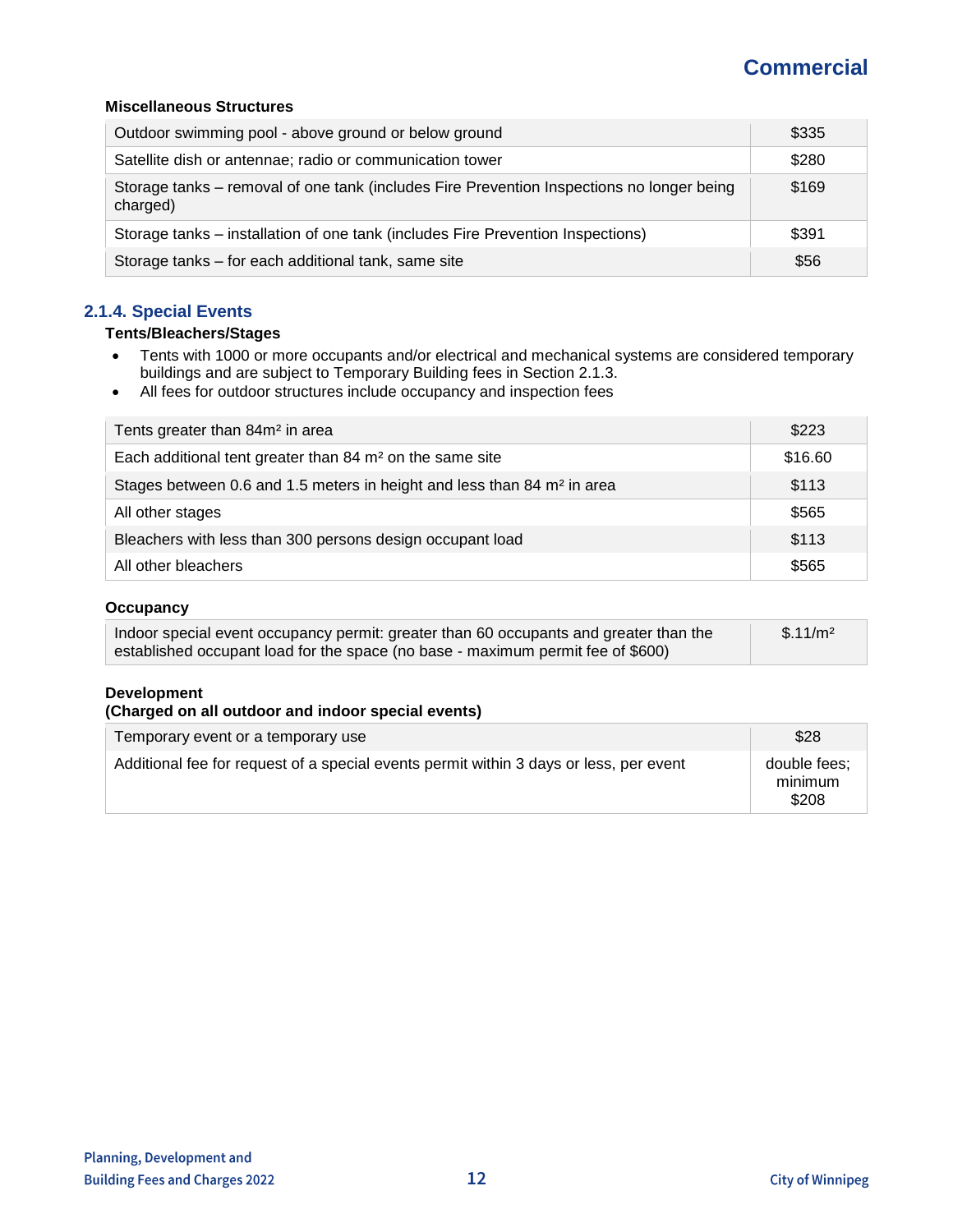| <b>Alternative Solutions Fees</b> | <b>Classification*</b> | <b>New Building</b> | <b>Existing Building</b> |
|-----------------------------------|------------------------|---------------------|--------------------------|
| <b>Pre-Application Stage</b>      | Minor                  | \$223               | \$113                    |
|                                   | Major                  | \$565               | \$335                    |
| <b>Application Stage</b>          | Minor                  | \$391               | \$279                    |
|                                   | Major                  | \$840               | \$565                    |
| Post Permit Issuance              | Minor                  | \$565               | \$446                    |
|                                   | Major                  | \$1115              | \$1115                   |

## <span id="page-12-0"></span>**2.1.5. Alternative Solutions and Electrical Code Deviations**

|              | <b>Example Descriptions</b>                                                      |
|--------------|----------------------------------------------------------------------------------|
| Minor        | Sprinkler systems used in lieu of basement fire separation in a house conversion |
|              | Mezzanine exceeds % limit                                                        |
|              | Provide window or additional measures                                            |
|              | Building area exceeds classification                                             |
|              | Alternative measures are provided such as additional fire compartments           |
|              | Window sprinkler protection                                                      |
| <b>Major</b> | School addition requires total building to be non-combustible construction       |
|              | Existing wood frame roof                                                         |
|              | Racking mezzanine in large stores and warehouses                                 |
|              | Fire protection consultant (fire or time-based egress modeling)                  |
|              | Other types by Architect or P. Eng with or without detailed reports              |

| <b>Electrical Requests for Code</b>                                                                      | <b>Classification*</b> | <b>New Building</b> | <b>Existing Building</b> |
|----------------------------------------------------------------------------------------------------------|------------------------|---------------------|--------------------------|
| <b>Deviation Fees</b>                                                                                    |                        | or Structure        | or Structure             |
| Pre-Application or During Electrical                                                                     | Standard               | \$168               | \$113                    |
| <b>Plan Examination Review</b>                                                                           | Complex                | \$335               | \$223                    |
| Post Electrical Plan Examination review<br>or post-permit issuance where no plan<br>review was performed | Standard<br>Complex    | \$391<br>\$675      | \$335<br>\$565           |

#### **Resubmission of Alternative Solutions or Electrical Requests for Code Deviations**

| Fee for each resubmission | 50% of original fee |
|---------------------------|---------------------|
|                           |                     |

**\*Note:** Classification of an alternative solution or electrical deviation will occur during processing.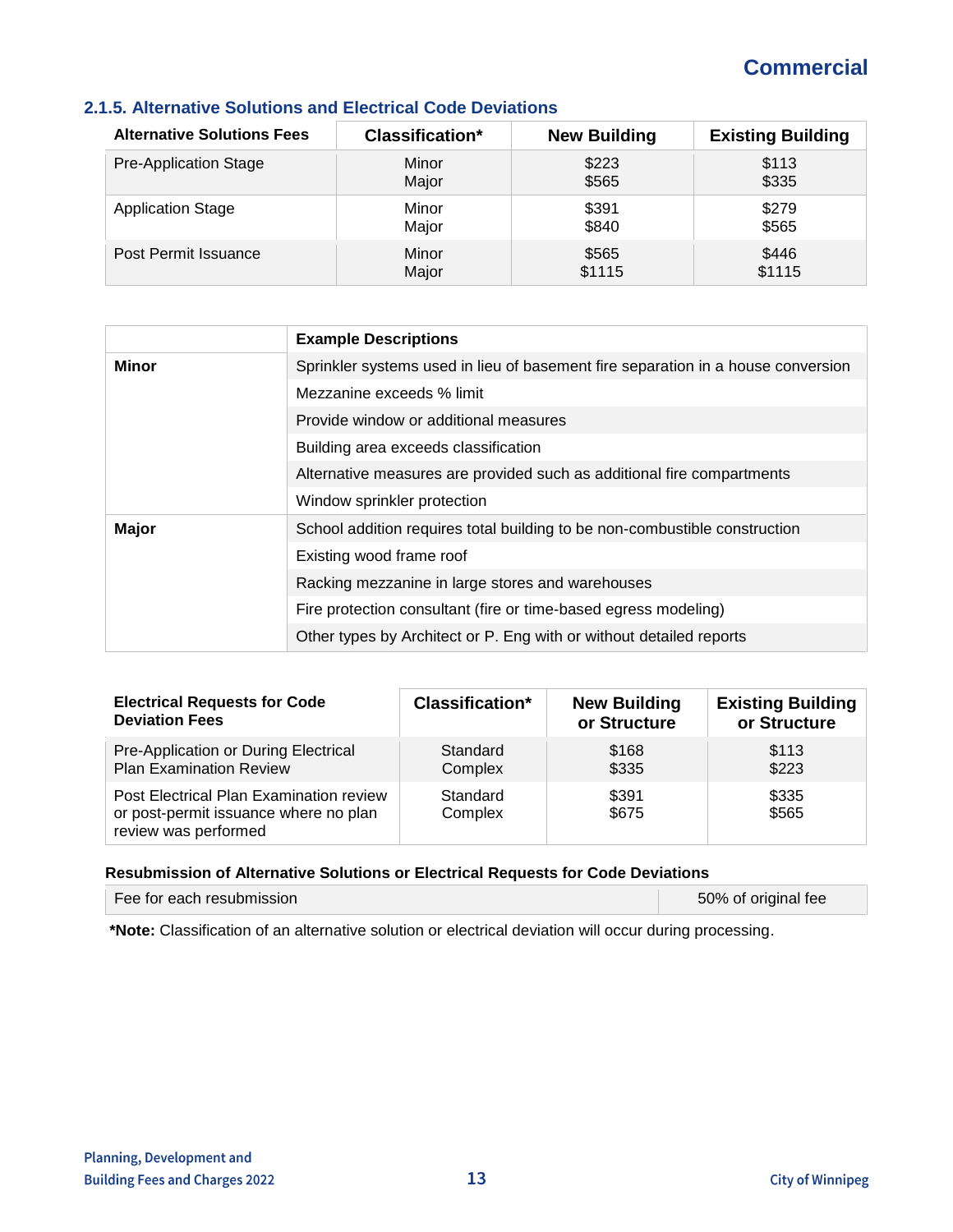## <span id="page-13-0"></span>**2.1.6. Fire Paramedic Services**

#### **Fire Prevention Plan Examiner Review**

| Fee per hour of inspection reasonably required as part of a plan review by the Fire<br>Paramedic Service            | \$115/hr |
|---------------------------------------------------------------------------------------------------------------------|----------|
| Fee per hour for re-examination of plans due to revisions, alternate solutions or Fire<br><b>Protection Reports</b> | \$115/hr |
| <b>Base Fee</b>                                                                                                     |          |
| Application that requires Fire Paramedic Service to establish an occupant<br>load                                   | \$335    |
| + Hourly Fee                                                                                                        |          |
| Each hour or portion thereof for plan examination or inspections required to establish<br>occupant load             | \$168/hr |

### <span id="page-13-1"></span>**2.1.7. Other Fees**

## **Meetings**

| <b>Base Meeting Fee</b>                                                                                                                       |       |
|-----------------------------------------------------------------------------------------------------------------------------------------------|-------|
| Pre-application meeting or alternative solutions meeting: meeting/discussion/presentation<br>by applicant concerning Building Code compliance | \$223 |
| +Staff Fee                                                                                                                                    |       |
| Each City employee required to be in attendance - each hour                                                                                   | \$168 |
| Charge for cancellation or postponement within 24 hours /missed preliminary plan review<br>meeting                                            | \$223 |

#### **Additional Plan Reviews**

| Fee for re-examination - an additional fee where:<br>a) New plans are submitted, or additional or revised detail, information or<br>specifications for the previous plans are provided; and<br>b) The designated employee determines that the re-examination of the new plans or<br>modification of the original plans made necessary by the additional details,<br>information, or specifications will require time and resources consistent with a full<br>plan examination on a single project by one or more disciplines. | \$1115<br>plus<br>\$168/hour per<br>discipline to a<br>maximum of<br>$10\%$ of<br>building<br>permit fee |
|-------------------------------------------------------------------------------------------------------------------------------------------------------------------------------------------------------------------------------------------------------------------------------------------------------------------------------------------------------------------------------------------------------------------------------------------------------------------------------------------------------------------------------|----------------------------------------------------------------------------------------------------------|
|                                                                                                                                                                                                                                                                                                                                                                                                                                                                                                                               |                                                                                                          |

## **Conforming Construction Agreements with Caveat on Title**

| Includes legal processing fees | \$4460 |
|--------------------------------|--------|
|                                |        |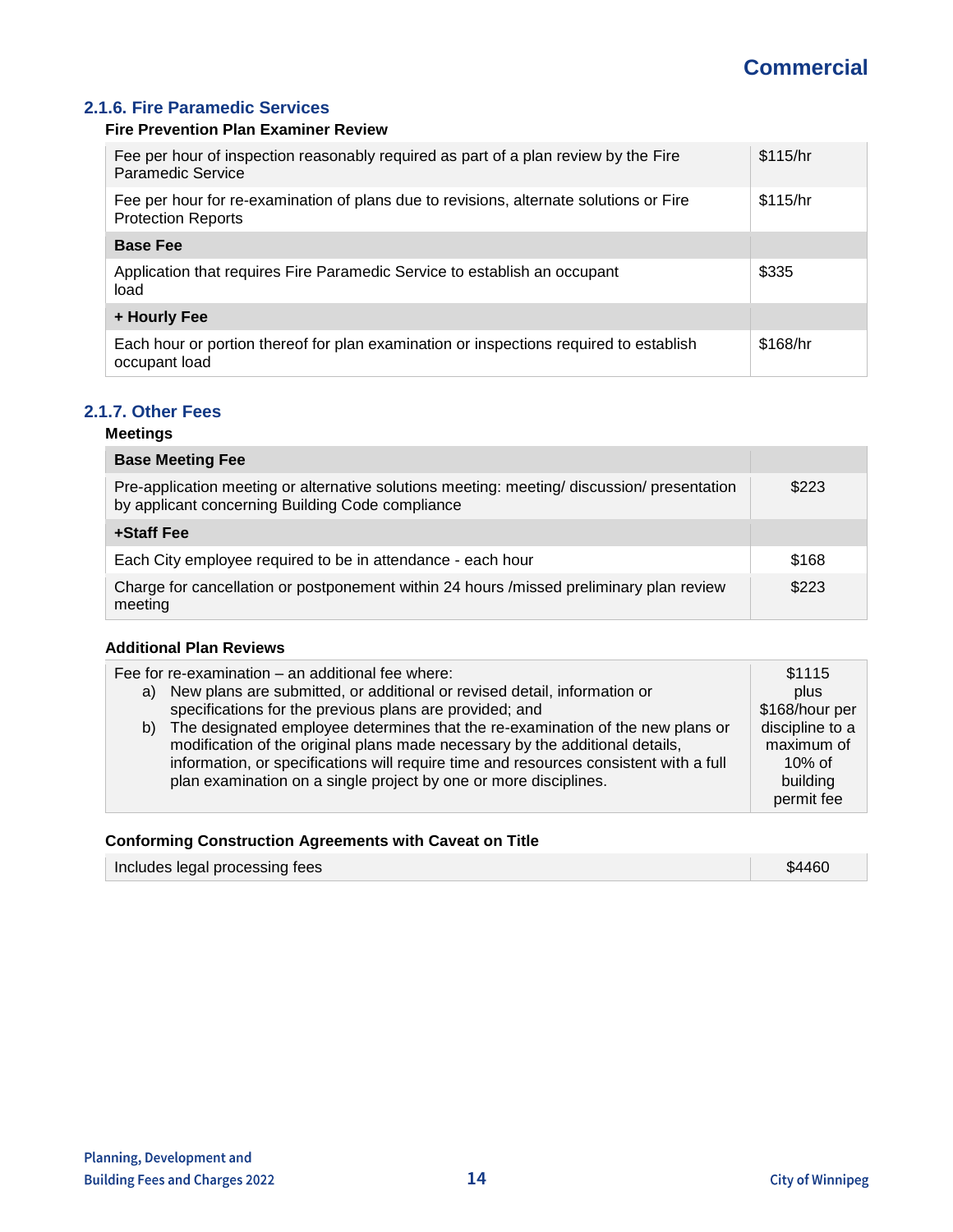# <span id="page-14-0"></span>**2.2 Electrical Permits**

| <b>Base Fee</b>                                                                                                                                                                                                                                                                                                                                            |                                                   |
|------------------------------------------------------------------------------------------------------------------------------------------------------------------------------------------------------------------------------------------------------------------------------------------------------------------------------------------------------------|---------------------------------------------------|
| Applies to all commercial electrical permits except for items indicated with an asterisk (*)<br>when they are the only items included on the permit                                                                                                                                                                                                        | \$113                                             |
| + Per Item Installation Fees:                                                                                                                                                                                                                                                                                                                              |                                                   |
| Low voltage service or distribution board/enclosed switch/motor control<br>center/CSTE/splitter                                                                                                                                                                                                                                                            |                                                   |
| First item less than 400 Amps<br>$\bullet$<br>Each additional like item less than 400 Amps<br>$\bullet$<br>First item 400-1000 Amps<br>$\bullet$<br>Each additional like item 400 -1000 Amps<br>$\bullet$<br>First item over 1000 Amps<br>$\bullet$<br>Each additional like item over 1000 Amps<br>$\bullet$                                               | \$116<br>\$89<br>\$214<br>\$128<br>\$269<br>\$151 |
| High voltage equipment (Over 750 V)                                                                                                                                                                                                                                                                                                                        |                                                   |
| Each service including metering and grounding<br>$\bullet$<br>Distribution, each unit or cell of protective or switching equipment<br>$\bullet$<br>Each motor or transformer: 500 hp/kVA or less<br>$\bullet$<br>Each motor or transformer: 501 hp/kVA to 1000 hp/kVA<br>$\bullet$<br>Each motor or transformer: over 1000 hp/kVA<br>$\bullet$             | \$320<br>\$168<br>\$223<br>\$279<br>\$401         |
| Motorized valves, transformers, motors, controllers, capacitors and similar<br>equipment not listed elsewhere in this schedule                                                                                                                                                                                                                             |                                                   |
| 1 kVA/kW/hp/kVAR/Amps or less, each<br>$\bullet$<br>Over 1 to 25 kVA/kW/hp/kVAR/Amps, each<br>$\bullet$<br>Over 25 to 100 kVA/kW/hp/kVAR/Amps, each<br>$\bullet$<br>Over 100 kVA/kW/hp/kVAR/Amps, each<br>$\bullet$                                                                                                                                        | \$11.75<br>\$21.50<br>\$86<br>\$168               |
| Life Safety and Health Equipment and Devices                                                                                                                                                                                                                                                                                                               |                                                   |
| Control panel or annunciator, each<br>$\bullet$<br>Transponders, each<br>$\bullet$<br>Detectors and alarms, each<br>$\bullet$<br>(includes smoke, heat, CO, methane, etc. detectors and alarms, signals, pull<br>stations, nurse call system devices, sprinkler & standpipe switches, miscellaneous<br>monitoring & supervisory points)                    | \$74<br>\$34<br>\$5.80                            |
| <b>Emergency Lighting and Exit Signs</b>                                                                                                                                                                                                                                                                                                                   |                                                   |
| Battery banks, each<br>$\bullet$<br>Remote emergency lighting heads, per outlet<br>Combination emergency lighting/exit sign units, each<br>Exit signs, each<br>$\bullet$                                                                                                                                                                                   | \$11.80<br>\$1.95<br>\$12.90<br>\$1.95            |
| Voice, Data, Video (VDV) & Intrusion Alarm Systems                                                                                                                                                                                                                                                                                                         |                                                   |
| Fibre optic cable (any length)<br>$\bullet$<br>Voice, Data, Video & Intrusion Alarm systems: associated devices, each (data<br>$\bullet$<br>outlets, CCTV outlets, etc.)<br>Data rack or control panel including all components installed, each<br>$\bullet$<br>Amplifiers, each<br>$\bullet$<br>Extra low voltage controllers/cabinets, each<br>$\bullet$ | \$34<br>\$1.95<br>\$61<br>\$11.30<br>\$1.95       |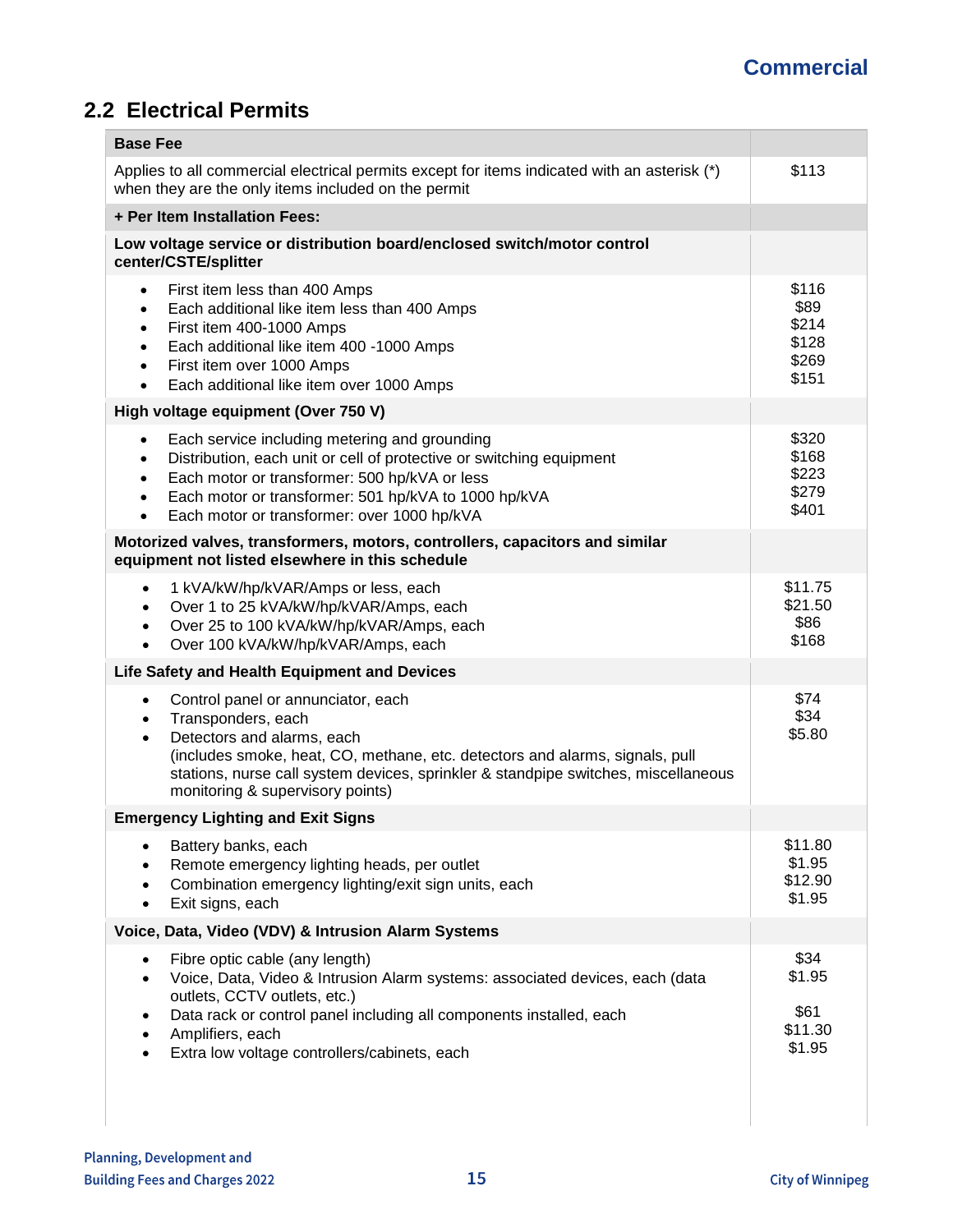| <b>VDV Audit Program</b>                                                                                                                                                                                                                                                                   |                                                  |
|--------------------------------------------------------------------------------------------------------------------------------------------------------------------------------------------------------------------------------------------------------------------------------------------|--------------------------------------------------|
| Annual fee (includes registration information, review of applicant's training and<br>٠<br>operational procedures and audit inspections)<br>Permit fee per installation per address<br>٠<br>Fee for non-compliance during an audit<br>٠<br>Fee for suspension from the program<br>$\bullet$ | \$3910<br>\$34<br>\$335<br>\$5580                |
| <b>Empty Raceways</b>                                                                                                                                                                                                                                                                      |                                                  |
| 60 m or less<br>Over 60 m to 300 m<br>Over 300 m                                                                                                                                                                                                                                           | \$37<br>\$74<br>\$143                            |
| Receptacles, wall switches, luminaires, thermostats, I/O devices and similar<br>equipment                                                                                                                                                                                                  |                                                  |
| 15 Amp, each<br>Over 15 Amp or car heater receptacles, each                                                                                                                                                                                                                                | \$1.95<br>\$2.85                                 |
| Electric heating and/or cooking appliances                                                                                                                                                                                                                                                 |                                                  |
| 2 kW or less, each<br>$\bullet$<br>Over 2 kW to 5 kW, each<br>$\bullet$<br>Over 5 kW to 15 kW, each<br>$\bullet$<br>Over 15 kW, each<br>$\bullet$                                                                                                                                          | \$9.20<br>\$14.40<br>\$21.50<br>\$37             |
| <b>Fuel burning equipment</b>                                                                                                                                                                                                                                                              |                                                  |
| Each domestic package unit or unit heater<br>٠<br>Each industrial/commercial type package                                                                                                                                                                                                  | \$21.50<br>\$62                                  |
| <b>Door Controls</b>                                                                                                                                                                                                                                                                       |                                                  |
| Electric strikes, request-to-exit sensors or pushbuttons, card readers, each<br>$\bullet$<br>Door hold-open devices, each<br>٠<br>Electromagnetic locks, each<br>٠<br>H/C door operators, each<br>$\bullet$<br>Reset/release switch for electromagnetic locks, each<br>٠                   | \$1.95<br>\$5.80<br>\$11.40<br>\$1.95<br>\$11.40 |
| <b>Miscellaneous Life Safety Equipment</b>                                                                                                                                                                                                                                                 |                                                  |
| Fire pump electrical connection and associated equipment, each<br>Generator driven by prime mover & associated equipment, each<br>$\bullet$                                                                                                                                                | \$227<br>\$255                                   |
| <b>Miscellaneous Exterior Equipment</b>                                                                                                                                                                                                                                                    |                                                  |
| Fuel dispensers and similar equipment, each<br>$\bullet$<br>Light standards, each<br>Solar photovoltaic panels, each                                                                                                                                                                       | \$33<br>\$17<br>\$5.75                           |
| <b>Machine/HVAC controls</b>                                                                                                                                                                                                                                                               |                                                  |
| Control panels, each<br>Control devices, each                                                                                                                                                                                                                                              | \$72<br>\$1.95                                   |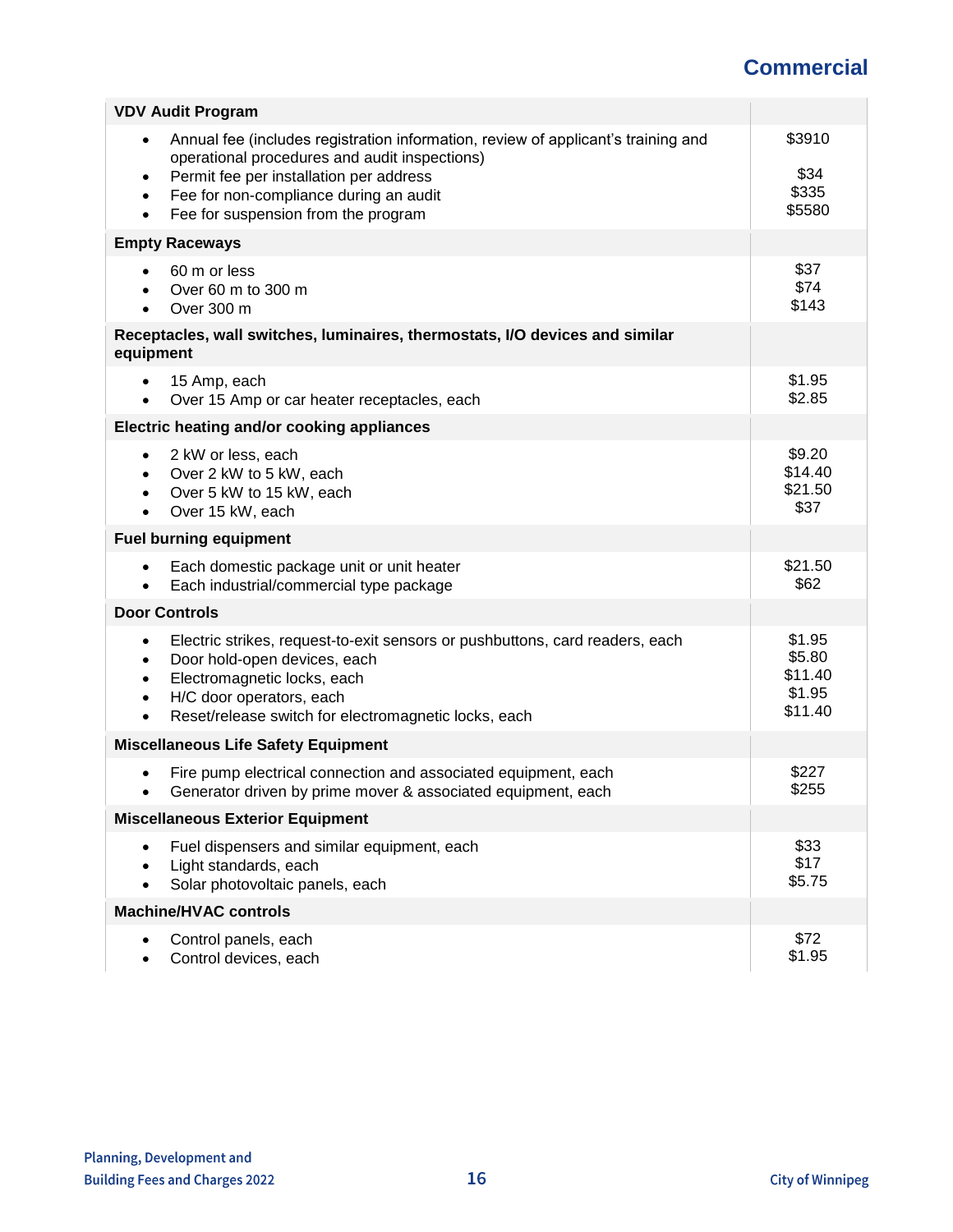| <b>Multi-Residential Per Unit Fees</b>                                                                                                                                                                                                                                                                                                                                                                                                                                                                                                                                                                           |                                               |
|------------------------------------------------------------------------------------------------------------------------------------------------------------------------------------------------------------------------------------------------------------------------------------------------------------------------------------------------------------------------------------------------------------------------------------------------------------------------------------------------------------------------------------------------------------------------------------------------------------------|-----------------------------------------------|
| Multiple-family dwelling:<br>$\bullet$<br>first three dwelling units*<br>$\circ$<br>for each additional dwelling unit*<br>$\circ$<br>Hotels and motels: per bedroom unit*, new construction or additions to existing<br>structures<br>*Note: Applicable to new buildings and additions only. Applies to all electrical equipment<br>and devices contained within the dwelling or bedroom units except for life safety &<br>health equipment. Fees for life safety & health equipment and for electrical<br>equipment installed in areas outside of dwelling or bedroom units are assessed on<br>per device fees. | \$550<br>\$140<br>\$65                        |
| <b>Enclosures</b>                                                                                                                                                                                                                                                                                                                                                                                                                                                                                                                                                                                                |                                               |
| Relay cabinets, lighting contactors, dimming control panels and similar enclosures,<br>$\bullet$<br>each                                                                                                                                                                                                                                                                                                                                                                                                                                                                                                         | \$34                                          |
| *Spray booths                                                                                                                                                                                                                                                                                                                                                                                                                                                                                                                                                                                                    |                                               |
| install new, alteration or removal (fee incorporated in spray booth building permit)<br>$\bullet$<br>(Electrical permit still required)                                                                                                                                                                                                                                                                                                                                                                                                                                                                          | \$0                                           |
| <b>Reduction of electrical permit fees</b>                                                                                                                                                                                                                                                                                                                                                                                                                                                                                                                                                                       |                                               |
| Where equipment is connected to existing wiring that has been previously<br>inspected under another electrical permit, the fee imposed for the items being<br>installed is one half $(\frac{1}{2})$ the fee that would otherwise be applicable                                                                                                                                                                                                                                                                                                                                                                   | fee to be<br>calculated                       |
| *Signs                                                                                                                                                                                                                                                                                                                                                                                                                                                                                                                                                                                                           |                                               |
| First free-standing sign<br>$\bullet$<br>Each additional free-standing sign installed at the same time<br>$\circ$<br>First non-free-standing sign<br>$\bullet$<br>Each additional non-free-standing sign installed at the same time<br>$\circ$                                                                                                                                                                                                                                                                                                                                                                   | \$112<br>\$65<br>\$112<br>\$18.50             |
| <i>*Temporary installations</i>                                                                                                                                                                                                                                                                                                                                                                                                                                                                                                                                                                                  |                                               |
| Supplied from a permanent electrical system<br>$\bullet$<br>Supplied from a temporary electrical service<br>$\bullet$                                                                                                                                                                                                                                                                                                                                                                                                                                                                                            | \$112<br>\$186                                |
| *Annual permits                                                                                                                                                                                                                                                                                                                                                                                                                                                                                                                                                                                                  |                                               |
| Notes: Buildings listed on one Annual Electrical Permit must be located within the same<br><b>Electrical Inspection District.</b><br>Adjacent buildings must be declared by the applicant. Those not declared will be assumed<br>to be non-adjacent.<br>1-15 buildings, for every 5 buildings/addresses or portion thereof<br>$\bullet$<br>16 or more buildings, first 15 buildings/addresses<br>$\bullet$<br>plus for each building/address in excess of 15<br>For non-adjacent buildings, per building/address<br>٠<br>Log book not provided or with insufficient info, per quarter                            | \$565<br>\$1700<br>\$7.30<br>\$10.40<br>\$104 |
| *Defect Re-Inspections                                                                                                                                                                                                                                                                                                                                                                                                                                                                                                                                                                                           |                                               |
| Re-inspections of defects where defects are identified during a requested inspection and<br>re-inspection is required to confirm their correction/each hour or portion thereof/per visit                                                                                                                                                                                                                                                                                                                                                                                                                         | \$141                                         |
| Meeting/discussion concerning Electrical Code or Life Safety compliance                                                                                                                                                                                                                                                                                                                                                                                                                                                                                                                                          |                                               |
| <b>Base Meeting Fee</b>                                                                                                                                                                                                                                                                                                                                                                                                                                                                                                                                                                                          | \$223                                         |
| + Staff Fee<br>Each City employee required to be in attendance, each hour<br>Charge for meeting cancellation within 24 hours<br>٠                                                                                                                                                                                                                                                                                                                                                                                                                                                                                | \$168<br>\$223                                |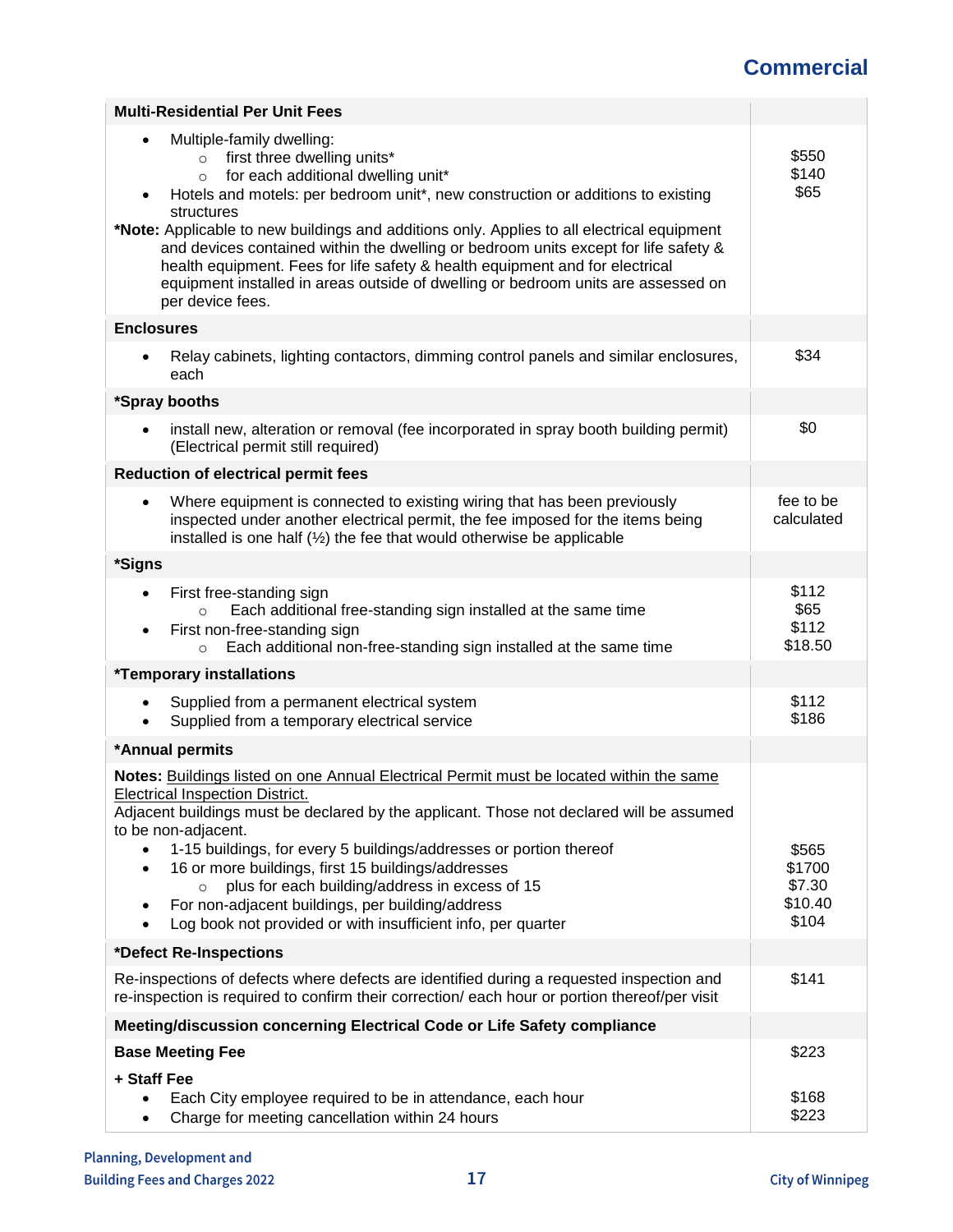# <span id="page-17-0"></span>**2.3 Plumbing Permits**

## **Type of Installation**

| <b>Base Fee</b>                                                                                                                                                                                                               |                           |
|-------------------------------------------------------------------------------------------------------------------------------------------------------------------------------------------------------------------------------|---------------------------|
| Applies to all commercial plumbing permits except for items indicated with an asterisk (*)<br>when they are the only items included on the permit.                                                                            | \$168                     |
| *Underground Rough-in only (separate permit for work up to the lowest below grade floor<br>level); outlet and fixture fees also apply                                                                                         | \$279                     |
| New Multiple-family dwelling: each additional dwelling unit (in addition to base fee)                                                                                                                                         | \$113/suite               |
| Outlet and/or fixture each (except for dwelling units in new multi-family dwellings)                                                                                                                                          | \$34                      |
| Backwater valve                                                                                                                                                                                                               | \$56                      |
| *Domestic potable water backflow prevention device with test cocks, first device                                                                                                                                              | \$209                     |
| *Domestic potable water backflow prevention device with test cocks, each additional<br>device                                                                                                                                 | \$29                      |
| Interceptor, sump, catch basin, pit, each                                                                                                                                                                                     | \$56                      |
| Minor repairs to drainage or venting systems (renewal of each fixture trap or drain, etc.)                                                                                                                                    | \$16.60                   |
| Renewal of stacks only – new work proposed (one or more) (in addition to base fee)                                                                                                                                            | \$715                     |
| Potable water service pipe only                                                                                                                                                                                               |                           |
| Water service pipe $\frac{3}{4}$ " to 2" in diameter<br>$\bullet$<br>Water service pipe over 2" in diameter<br>Renewal of potable water supply to existing fixtures (hot, cold or recirculation<br>٠<br>potable water piping) | \$56<br>\$91<br>no charge |
| Re-piping only of existing water supply to fixtures                                                                                                                                                                           |                           |
| For each dwelling unit, or<br>For each floor or portion thereof<br>٠                                                                                                                                                          | \$179<br>\$505            |

## <span id="page-17-1"></span>**2.4 Mechanical Permits**

## **M1 Mechanical Permit**

| <b>Base Fee</b>                                                                                                                                      | \$279                 |
|------------------------------------------------------------------------------------------------------------------------------------------------------|-----------------------|
| + Area Fee                                                                                                                                           |                       |
| Floor area impacted                                                                                                                                  | \$0.40/m <sup>2</sup> |
| Rough in HVAC only (eligible for entire base building only)<br>٠                                                                                     | \$0.22/m <sup>2</sup> |
| Base building HVAC extension for tenant fit-up<br>٠                                                                                                  | \$0.27/m <sup>2</sup> |
| Unconditioned floor area mechanical air system in F2 or F3 occupancies only (no<br>$\bullet$<br>heating, no cooling, and no air distribution system) | \$0.11/m <sup>2</sup> |
| Repair or alteration of an existing mechanical system which cannot be described in terms<br>of area (no base fee)                                    | \$279                 |
| Spray Booth - install new, alteration or removal (fee incorporated in spray booth building<br>permit) (M1 permit still required)                     | \$0                   |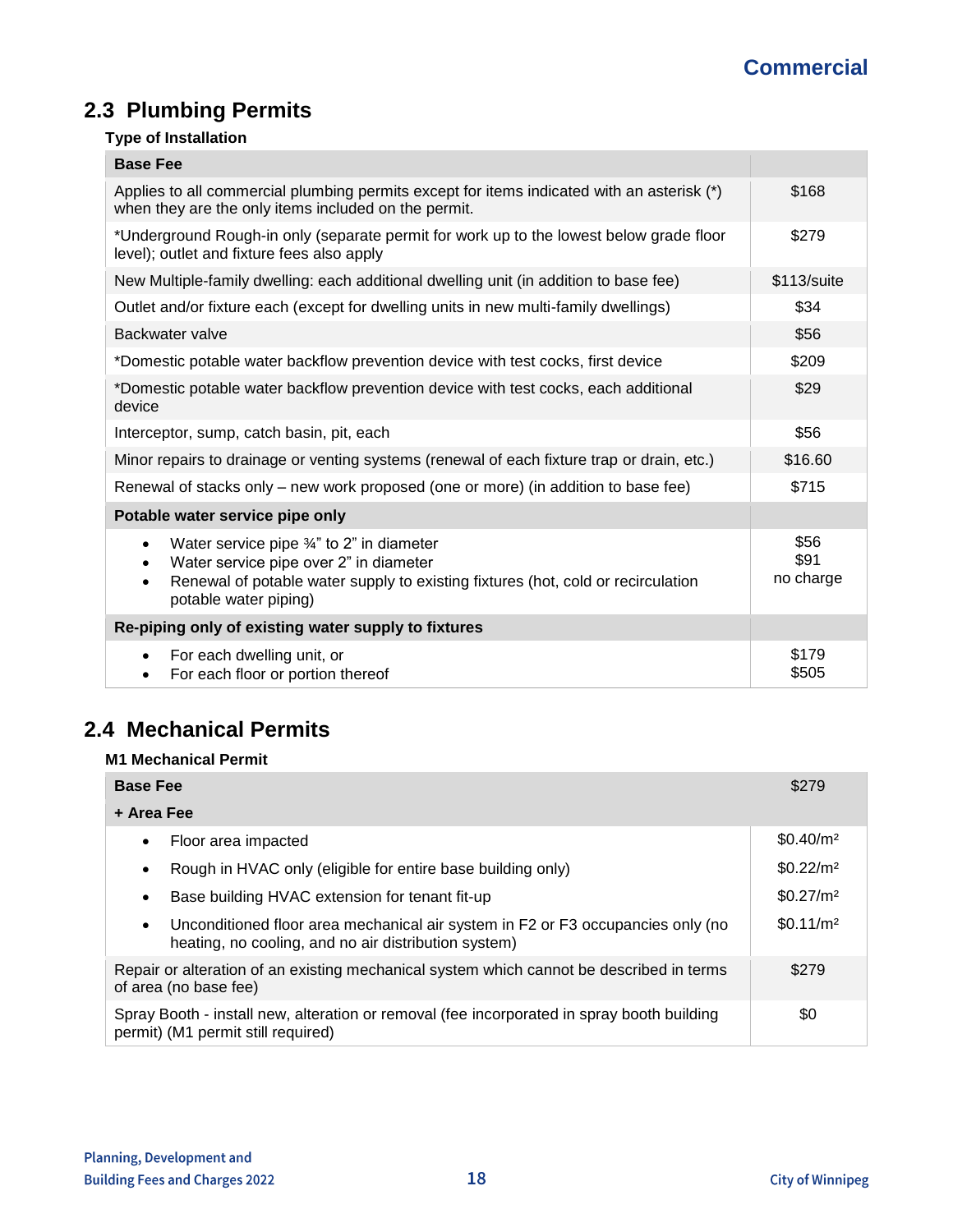#### **M2 Mechanical Permit**

| <b>Base Fee</b>                                                                                                                         | \$279                 |
|-----------------------------------------------------------------------------------------------------------------------------------------|-----------------------|
| + Area Fee                                                                                                                              |                       |
| Floor area impacted<br>$\bullet$                                                                                                        | \$0.27/m <sup>2</sup> |
| Fire Pump / Standpipe (no base fee or fees for each additional floor)                                                                   | \$560                 |
| First backflow prevention device with test cocks (no base fee if only item)                                                             | \$209                 |
| Each additional backflow prevention device with test cocks<br>$\bullet$                                                                 | \$29                  |
| <b>Spray Booth</b> - install new, alteration or removal (fee incorporated in spray booth building<br>permit) (M2 permit still required) | \$0                   |

#### **M3 Mechanical Permit**

| <b>Fire Suppression</b>                                                                                                                                                                                                        |                         |
|--------------------------------------------------------------------------------------------------------------------------------------------------------------------------------------------------------------------------------|-------------------------|
| <b>New</b><br>$\bullet$<br>Repair/Minor modification<br>$\bullet$                                                                                                                                                              | \$279<br>\$113          |
| Special Ventilation Systems - Commercial Kitchen Exhaust, Dust Collector, etc.                                                                                                                                                 |                         |
| New system (base fee)<br>$\bullet$<br>New system additional connection (e.g. additional kitchen exhaust hoods, dust<br>$\bullet$<br>collection inlet), each connection<br>Repair or alteration to existing system<br>$\bullet$ | \$446<br>\$223<br>\$335 |
| Spray Booth - install new or alteration (fee incorporated in spray booth building permit)<br>(M3 permit still required)                                                                                                        | \$0                     |

## <span id="page-18-0"></span>**2.5 Occupancy Permits**

## **Occupancy Permit Associated with a Building Permit**

| <b>Base Fee</b>                                                                                                                                                                                                                                                                                                |                                                                                                  |
|----------------------------------------------------------------------------------------------------------------------------------------------------------------------------------------------------------------------------------------------------------------------------------------------------------------|--------------------------------------------------------------------------------------------------|
| <b>Final Occupancy Permit</b><br>$\bullet$<br>1 <sup>st</sup> Interim Occupancy Permit or denial of request<br>2 <sup>nd</sup> and subsequent Interim Occupancy Permit or denials of request                                                                                                                   | \$223<br>\$223<br>\$223                                                                          |
| + Area Fee                                                                                                                                                                                                                                                                                                     |                                                                                                  |
| <b>Final Occupancy Permit</b><br>$\bullet$<br>1 <sup>st</sup> Interim Occupancy Permit or denial of request per discipline*<br>$\bullet$<br>2 <sup>nd</sup> Interim Occupancy Permit or denial of request per discipline*<br>3rd and subsequent Interim Occupancy Permit or denials of request per discipline* | \$0.11/m <sup>2</sup><br>\$0.05/m <sup>2</sup><br>\$0.11/m <sup>2</sup><br>\$0.22/m <sup>2</sup> |
| Maximum (per permit or denial)                                                                                                                                                                                                                                                                                 |                                                                                                  |
| <b>Final Occupancy Permit</b><br>$\bullet$<br>1 <sup>st</sup> Interim Occupancy Permit or denial of request<br>2 <sup>nd</sup> and subsequent Interim Occupancy Permit or denials of request                                                                                                                   | \$670<br>\$895<br>\$1335                                                                         |
| Discounts - for tenant spaces where the only defects are related to the base<br>building                                                                                                                                                                                                                       |                                                                                                  |
| 1 <sup>st</sup> Interim Occupancy Permit or denial of request<br>$\bullet$<br>2 <sup>nd</sup> and subsequent Interim Occupancy Permit or denials of request                                                                                                                                                    | 50%<br>50%                                                                                       |

**\*Note:** When a per discipline rate is indicated, the following are identified as a discipline: 1. Building, structural, fire prevention; 2. Electrical; 3 Mechanical (M1, M2, M3).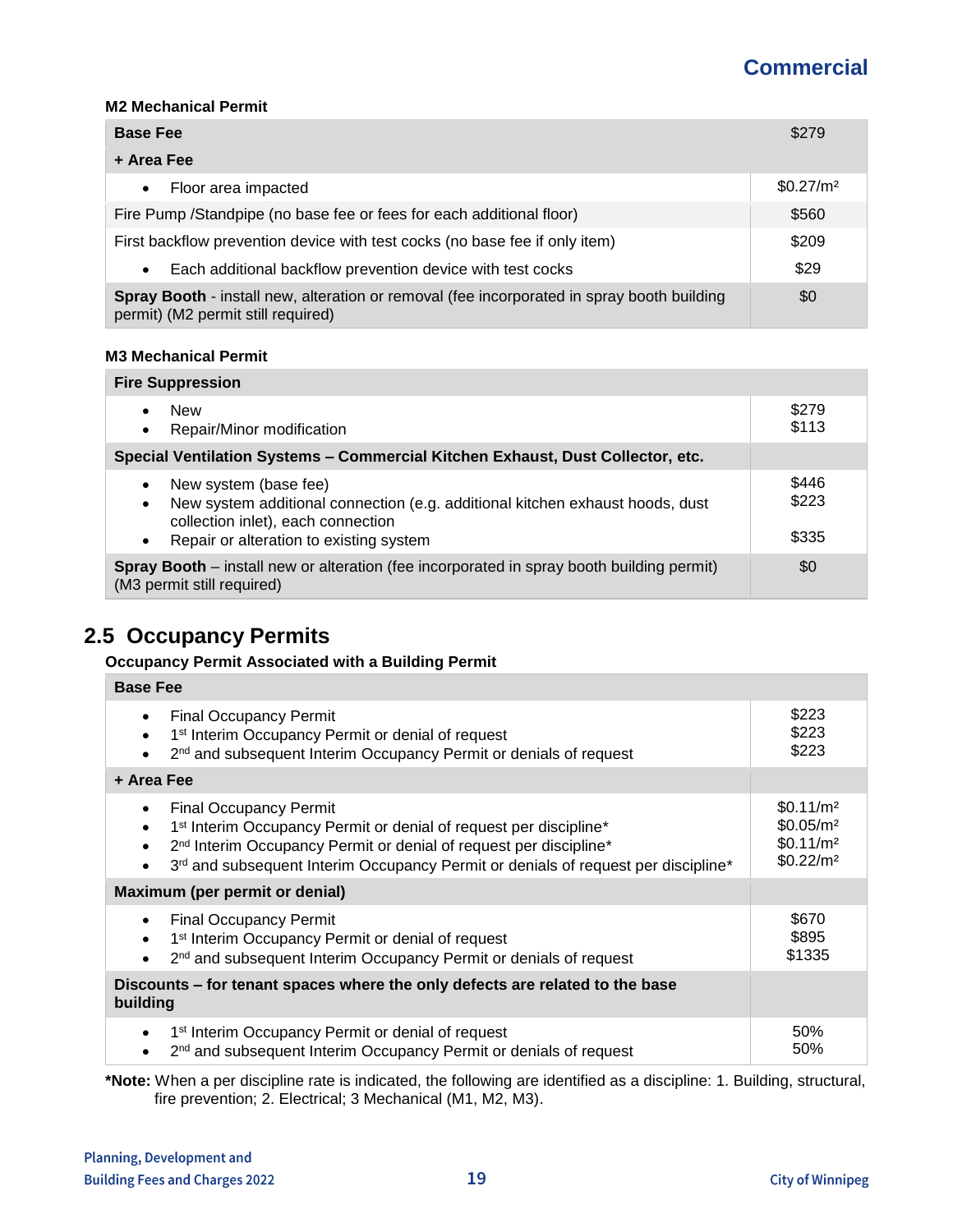#### **Refunds and Discounts**

For building permits applied for after June 1, 2016, a full refund of the Final Occupancy fee will be granted if there is a complete submission of all required documents (i.e.: no incomplete certificates) at the time of the first request for an occupancy permit and there are no defects at inspections (i.e.: no re-inspections required). This refund does not apply to individual dwelling units, special events permits and only applies if occupancy is required as part of a related building permit.

A fifty percent fee discount will be granted for interim occupancy permits per tenancy space when the only reason for the interim occupancy permit is defects in the base building.

#### **Other Occupancy Permit Fees**

| Indoor special events occupancy permit: greater than 60 occupants and greater than the<br>established occupant load for the space (no base - maximum permit fee: \$600) | \$0.11/m <sup>2</sup> |
|-------------------------------------------------------------------------------------------------------------------------------------------------------------------------|-----------------------|
| Temporary building occupancy permit for each 12-month period or portion thereof in<br>addition to the base fee (to a maximum permit fee of \$400)                       | \$0.27/m <sup>2</sup> |
| <b>Base Fee</b>                                                                                                                                                         |                       |
| Application to establish an occupant load – includes first hour of plan examination or<br>inspections                                                                   | \$335                 |
| +Hourly Fee                                                                                                                                                             |                       |
| Each hour or portion thereof of plan examination or inspections required to establish<br>occupant load                                                                  | \$168/hr              |
| Replacement: occupancy permit certificate or occupant load placard (each)                                                                                               | \$56                  |
| Update and provide a copy of an issued occupancy permit (change of ownership/change of<br>operating name)                                                               | \$91                  |
| Condominium display suite (when applied for under a Temporary Approvals application)                                                                                    | \$391                 |

# <span id="page-19-0"></span>**2.6 Testing Life Safety Systems for the Purposes of Occupancy**

| Fees for Life, fire, safety and health systems testing                                                      | Test                                                                                       | <b>Re-Test</b>                                                                             |
|-------------------------------------------------------------------------------------------------------------|--------------------------------------------------------------------------------------------|--------------------------------------------------------------------------------------------|
| Regular – normal office hours                                                                               | \$5580                                                                                     | \$2790                                                                                     |
| Regular - fully or in part outside office hours*                                                            | % time inside office<br>hours x $$5580 + %$<br>time outside office<br>hours x 1.5 x \$5580 | % time inside office<br>hours x $$2790 + %$<br>time outside office<br>hours x 1.5 x \$2790 |
| Complex or unusually large projects (as determined by<br>the City) – normal office hours                    | \$8350                                                                                     | \$3350                                                                                     |
| Complex or unusually large projects (as determined by<br>the City) – fully or in part outside office hours* | % time inside office<br>hours x $$8350 + %$<br>time outside office<br>hours x 1.5 x \$8350 | % time inside office<br>hours x $$3350 + %$<br>time outside office<br>hours x 1.5 x \$3350 |

**\*Note:** When tests occur fully or in part outside of regular business hours, the fee will be multiplied by 1.5 times in proportion to the percentage of the time spent outside of business hours.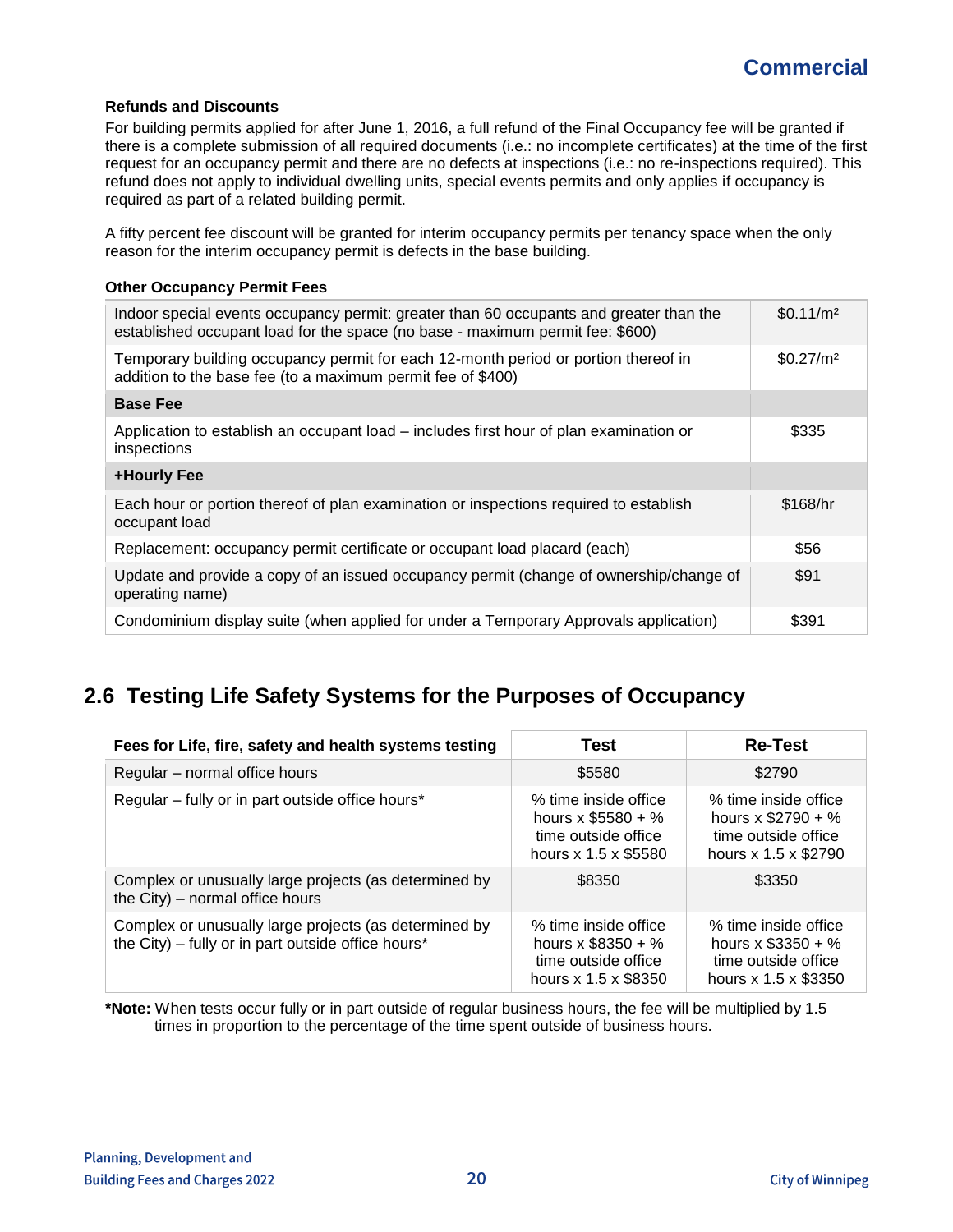# <span id="page-20-0"></span>**2.7 Building Permits for Signs, Awnings, and Canopies**

| For Review of the Sign Support Structure<br>(when the sign support structure requires<br>engineering)                        | <b>Engineer seals not</b><br>included at the<br>time of application | <b>Engineer seals</b><br>included at the time<br>of application |
|------------------------------------------------------------------------------------------------------------------------------|---------------------------------------------------------------------|-----------------------------------------------------------------|
| Freestanding sign 2.44 m or less in height                                                                                   | \$279                                                               | \$168                                                           |
| Freestanding sign over 2.44 m in height but under 7.6 m<br>in height                                                         | \$446                                                               | \$279                                                           |
| Freestanding sign over 7.6 m in height                                                                                       | N/A                                                                 | \$446                                                           |
| Mansard roof, projecting or other structural signs                                                                           | \$279                                                               | \$168                                                           |
| Any other sign type                                                                                                          | \$223                                                               | \$113                                                           |
| Awning / canopy or similar types of structure or<br>equipment                                                                | \$279                                                               | \$168                                                           |
| Second and each subsequent additional sign involving<br>the same type, same category, applied for in a single<br>application | \$113                                                               | \$86                                                            |
| Single sign face replacement                                                                                                 | \$56                                                                | \$56                                                            |

#### **For Review of the Sign Support Structure (when the sign support structure does not require engineering)**

| Freestanding sign 2.44 m or less in height                                                                                | \$168 |
|---------------------------------------------------------------------------------------------------------------------------|-------|
| Freestanding sign over 2.44 m in height but under 7.6 m in height                                                         | \$279 |
| Freestanding sign over 7.6 m in height                                                                                    | \$446 |
| Mansard roof, projecting or other structural signs                                                                        | \$168 |
| Any other sign type                                                                                                       | \$113 |
| Awning / canopy or similar types of structure or equipment                                                                | \$168 |
| Second and each subsequent additional sign involving the same type, same category,<br>applied for in a single application | \$86  |
| Single sign face replacement                                                                                              | \$56  |

**Note:** The installation of a sign also requires a Development Permit. See Development Permit fees for signs in Section 3.1.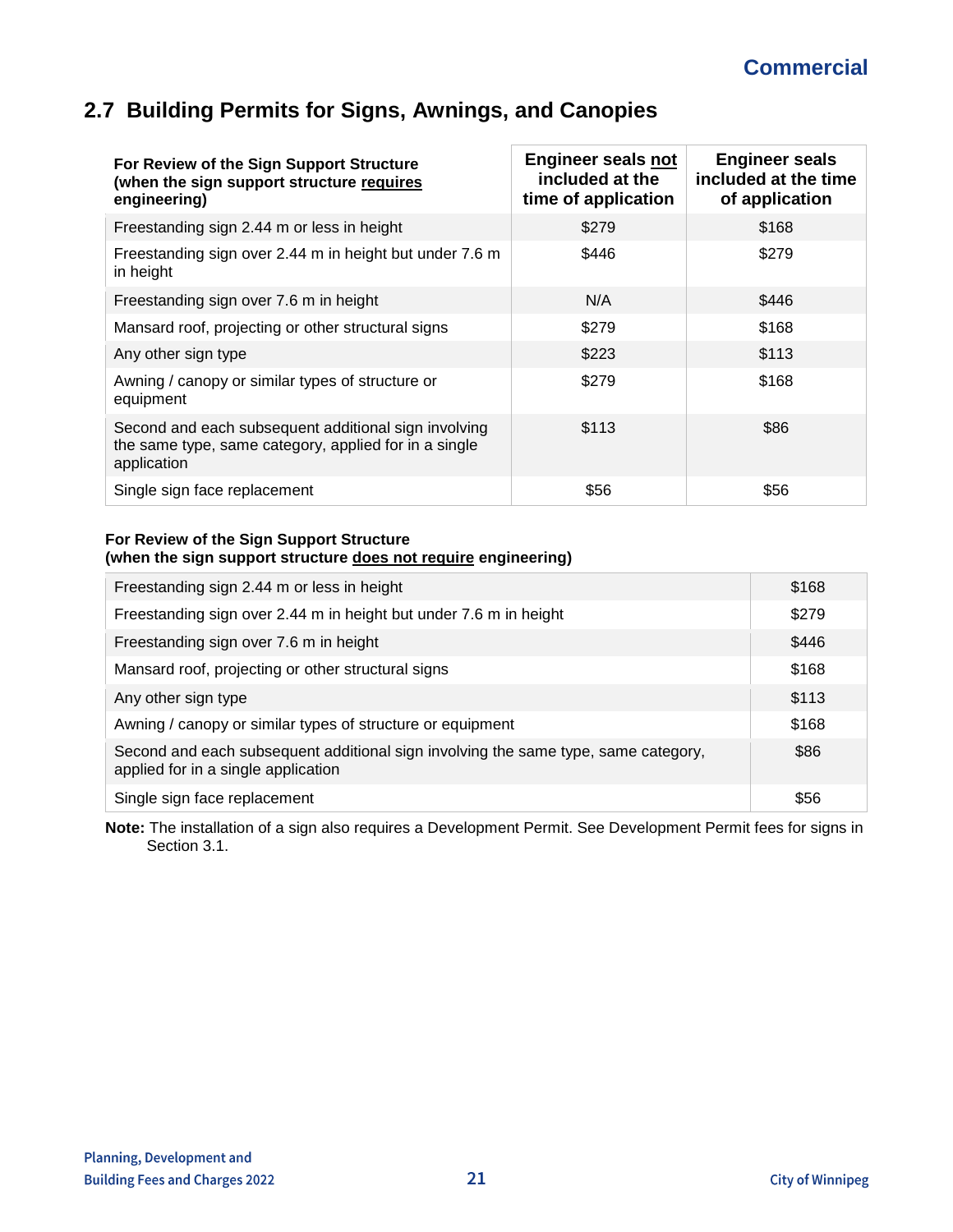# <span id="page-21-0"></span>**3. Zoning**

# <span id="page-21-1"></span>**3.1 Development Permits**

## **Housing-related Development Permits**

| <b>Base Fee</b>                                                                                                         |              |
|-------------------------------------------------------------------------------------------------------------------------|--------------|
| Single-family and Two-family dwellings                                                                                  | \$142        |
| + New Dwelling Fee                                                                                                      |              |
| 180m <sup>2</sup> total floor area or less<br>$\bullet$<br>more than 180m <sup>2</sup> of total floor area<br>$\bullet$ | \$37<br>\$86 |
| + Addition Fee                                                                                                          |              |
| for additions to an existing principal building                                                                         | \$37         |
| New accessory building/structure (no base fee applies)                                                                  | \$28         |
| Addition to accessory building (no base fee applies)                                                                    | \$28         |
| Housing change of use (no base fee applies)                                                                             | \$28         |
| Installation of solar photovoltaic systems (no base fee applies)                                                        | \$28         |

### **Commercial-related Development Permits\***

| New site development or new construction                                               | \$675 |
|----------------------------------------------------------------------------------------|-------|
| Additions or exterior alterations to existing buildings or existing site redevelopment | \$335 |
| New construction of, or an addition to, an accessory building                          | \$335 |
| Temporary event or a temporary use                                                     | \$28  |
| Commercial change of use                                                               | \$168 |
| Erection of tents including tents considered to be a temporary building                | \$28  |

#### **Signs**

| Free standing, mansard, projecting, or other structural supported signs                  | \$86  |
|------------------------------------------------------------------------------------------|-------|
| All Digital Signs                                                                        | \$173 |
| Awning or canopy with or without signs                                                   | \$86  |
| All other types of signs                                                                 | \$53  |
| Sign face replacement                                                                    | \$34  |
| To place or locate a mobile advertising sign for one month or less                       | \$73  |
| To place or locate a mobile advertising sign for a period of up to three calendar months | \$179 |

#### **Other Fees**

| Home-based business development permit (The fee applies to both Minor and Major<br>categories. Major home-based businesses incur an additional conditional use fee.) | \$168 |
|----------------------------------------------------------------------------------------------------------------------------------------------------------------------|-------|
| Frozen Waterways Permit Application                                                                                                                                  | \$113 |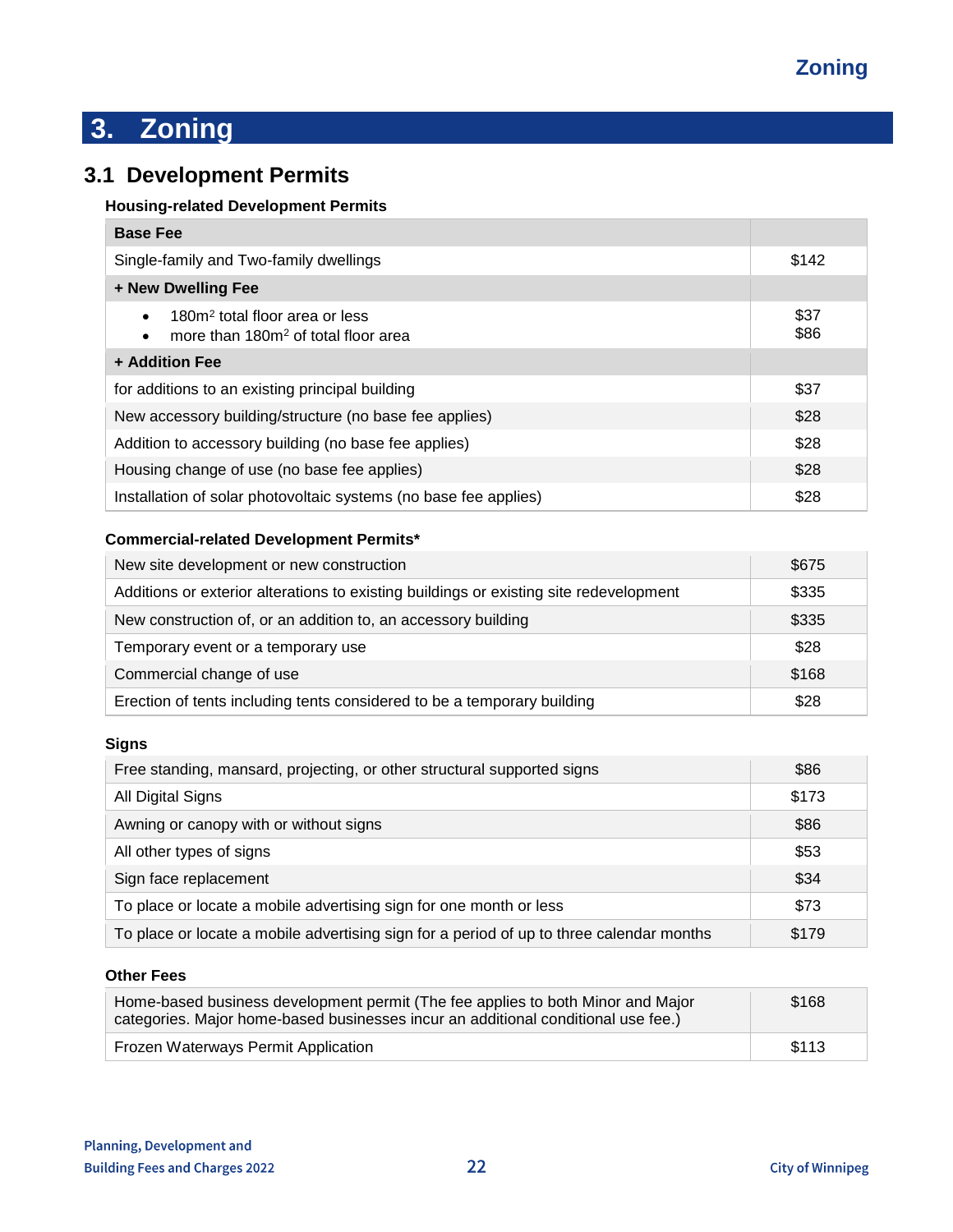# **Zoning**

| Fee for re-examination<br>e.g. Review of re-submitted plans | half the fee of<br>the initial<br>development<br>permit |
|-------------------------------------------------------------|---------------------------------------------------------|
|-------------------------------------------------------------|---------------------------------------------------------|

**\*Note:** For commercial permits that include multiple development types, only one development permit fee is charged. The fee selected will be the highest development permit fee as applicable to the scope of the permit work.

# <span id="page-22-0"></span>**3.2 Variances and Conditional Uses**

|                              | <b>Single or Two-family dwellings</b> |                      | <b>Other Residential</b> |  |
|------------------------------|---------------------------------------|----------------------|--------------------------|--|
| <b>Variances</b>             | <b>Accessory Structures</b>           | <b>New/Additions</b> | & Commercial             |  |
| Temporary Use and/or Density | \$1675                                | \$1675               | \$1675                   |  |
| A-Variance – first           | \$113                                 | \$167                | \$610                    |  |
| - each additional            | \$56                                  | \$113                | \$223                    |  |
| B-Variance – first           | \$391                                 | \$675                | \$1335                   |  |
| - each additional            | \$113                                 | \$223                | \$335                    |  |
| $C$ -Variance – first        | N/A                                   | \$675                | \$2230                   |  |
| - each additional            | N/A                                   | \$223                | \$565                    |  |
| D-Variance – first           | N/A                                   | \$675                | \$2230                   |  |
| - each additional            | N/A                                   | \$223                | \$565                    |  |

| <b>Conditional Uses</b>        | <b>Single or Two-family dwellings</b> | <b>Other Residential</b><br>& Commercial |
|--------------------------------|---------------------------------------|------------------------------------------|
| <b>General Conditional Use</b> | \$675                                 | \$2790                                   |
| Attached secondary suite       | \$279                                 | N/A                                      |
| Detached secondary suite       | \$675                                 | N/A                                      |
| Home Based Business - Major    | \$675                                 | \$675                                    |

|                                       | <b>Single or Two-family dwellings</b> |                      | <b>Other Residential</b> |  |
|---------------------------------------|---------------------------------------|----------------------|--------------------------|--|
| <b>Fees for Non-Compliance</b>        | <b>Accessory Structures</b>           | <b>New/Additions</b> | & Commercial             |  |
| A-Variance – first                    | \$168                                 | \$335                | \$895                    |  |
| – each additional                     | \$86                                  | \$223                | \$335                    |  |
| B-Variance – first                    | \$610                                 | \$1005               | \$2790                   |  |
| - each additional                     | \$168                                 | \$335                | \$500                    |  |
| $C-Variance - first$                  | N/A                                   | \$1005               | \$4460                   |  |
| - each additional                     | N/A                                   | \$335                | \$840                    |  |
| $D\text{-}\mathsf{V}$ ariance – first | N/A                                   | \$1005               | \$4460                   |  |
| - each additional                     | N/A                                   | \$335                | \$840                    |  |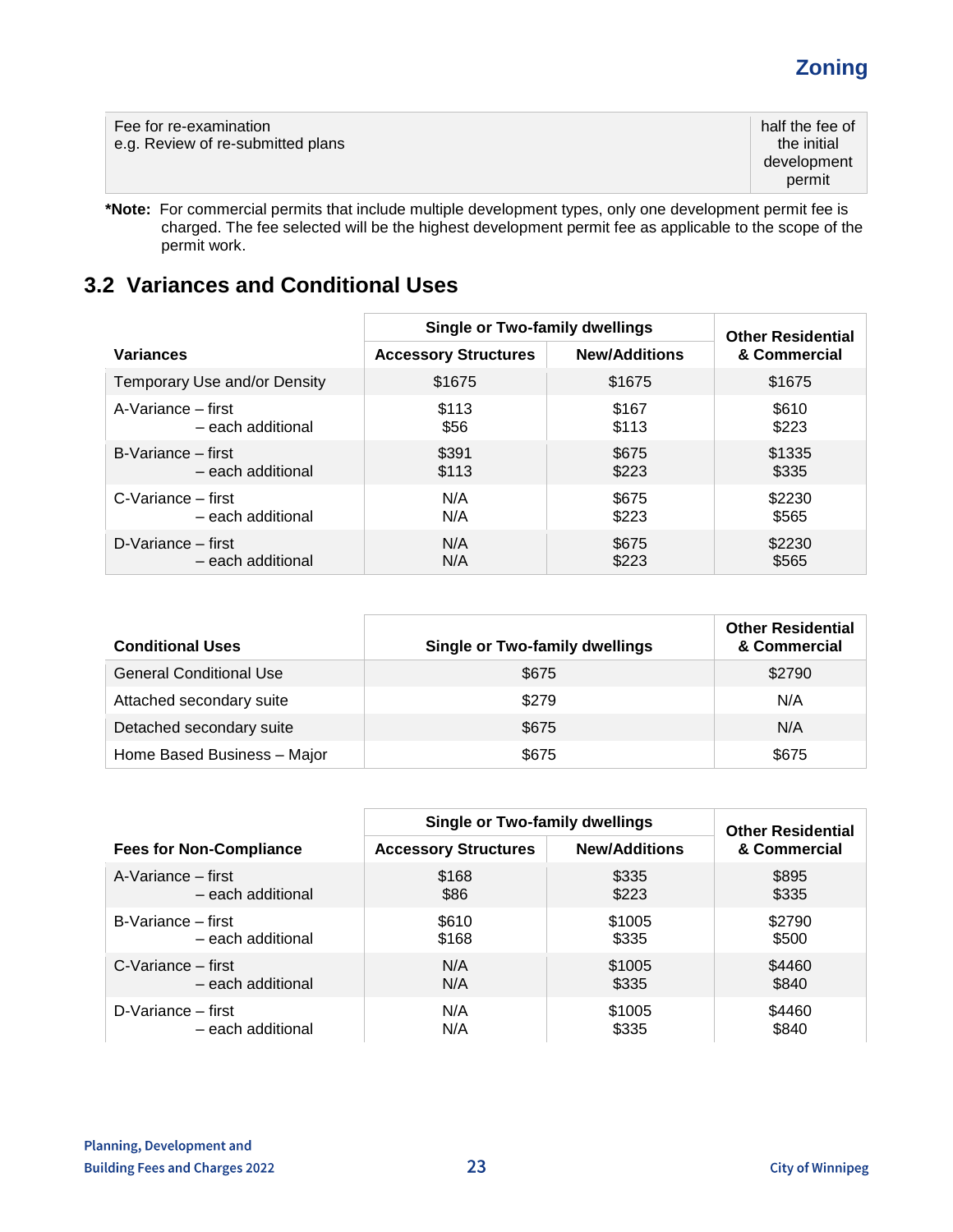# **Zoning**

| <b>Conditional Uses</b>                                                                                                                                                             |                                |                                     |                                |
|-------------------------------------------------------------------------------------------------------------------------------------------------------------------------------------|--------------------------------|-------------------------------------|--------------------------------|
| <b>General Conditional Use</b><br>$\bullet$<br><b>Attached Secondary Suite</b><br>$\bullet$<br><b>Detached Secondary Suite</b><br>$\bullet$<br><b>Home Based Business-</b><br>Major | \$1005<br>N/A<br>N/A<br>\$1005 | \$1005<br>\$675<br>\$1115<br>\$1005 | \$5580<br>N/A<br>N/A<br>\$1105 |

**Note:**

#### **Variances are categorized as follows:**

- o A-Variance: A minor tolerance of a zoning rule for residential and/or commercial applications.
- o B-Variance: A zoning variance reviewed and approved or denied by the director.
- o C-Variance: A zoning variance reviewed by the director, approved or denied by the Board of Adjustment.
- o D-Variance: A zoning variance reviewed by the director, approved or denied by the Community Committee in conjunction with another Development Application.

## <span id="page-23-0"></span>**3.3 Other Fees**

#### **Zoning Letters (fee per property – for single or multiple addresses on same property)**

| Verification of existing zoning for a specific property                                      | \$56           |
|----------------------------------------------------------------------------------------------|----------------|
| Verification of existing or proposed use - single- and two-family dwellings<br>$-$ all other | \$145<br>\$223 |
| Zoning or land use history                                                                   | \$580          |
| Any other information                                                                        | \$223          |
| Zoning memorandum - single- and two-family dwellings<br>$-$ all other                        | \$56<br>\$223  |
| Lot of record search (in addition to direct Manitoba Land Title search costs)                | \$279          |

#### **Miscellaneous Fees**

| Mobile home – development application approval                                                                                                    | \$335      |
|---------------------------------------------------------------------------------------------------------------------------------------------------|------------|
| $-$ inspection $-$ first hour                                                                                                                     | \$168      |
| - each additional hour                                                                                                                            | \$113      |
| Draft Application fee (can be applied to application fee if applicant proceeds with formal<br>application)                                        | \$565      |
| Zoning Inspection Fee - 1st hour                                                                                                                  | \$168      |
| - each additional hour                                                                                                                            | \$113      |
| Winnipeg Building Commission: application fee                                                                                                     | \$1705     |
| Spatial Separation / Party Wall agreement with Caveat on Title (includes legal processing                                                         | \$4460     |
| fees)                                                                                                                                             | + LTO fees |
| Development application for variation or removal of building restriction caveat (includes                                                         | \$675      |
| legal costs)                                                                                                                                      | + LTO fees |
| Communication facility proposal – review                                                                                                          | \$1325     |
| - review for exempted installations                                                                                                               | \$565      |
| Request to demolish a single-family or two-family dwelling in a residential area without a<br>building permit to replace the demolished residence | \$565      |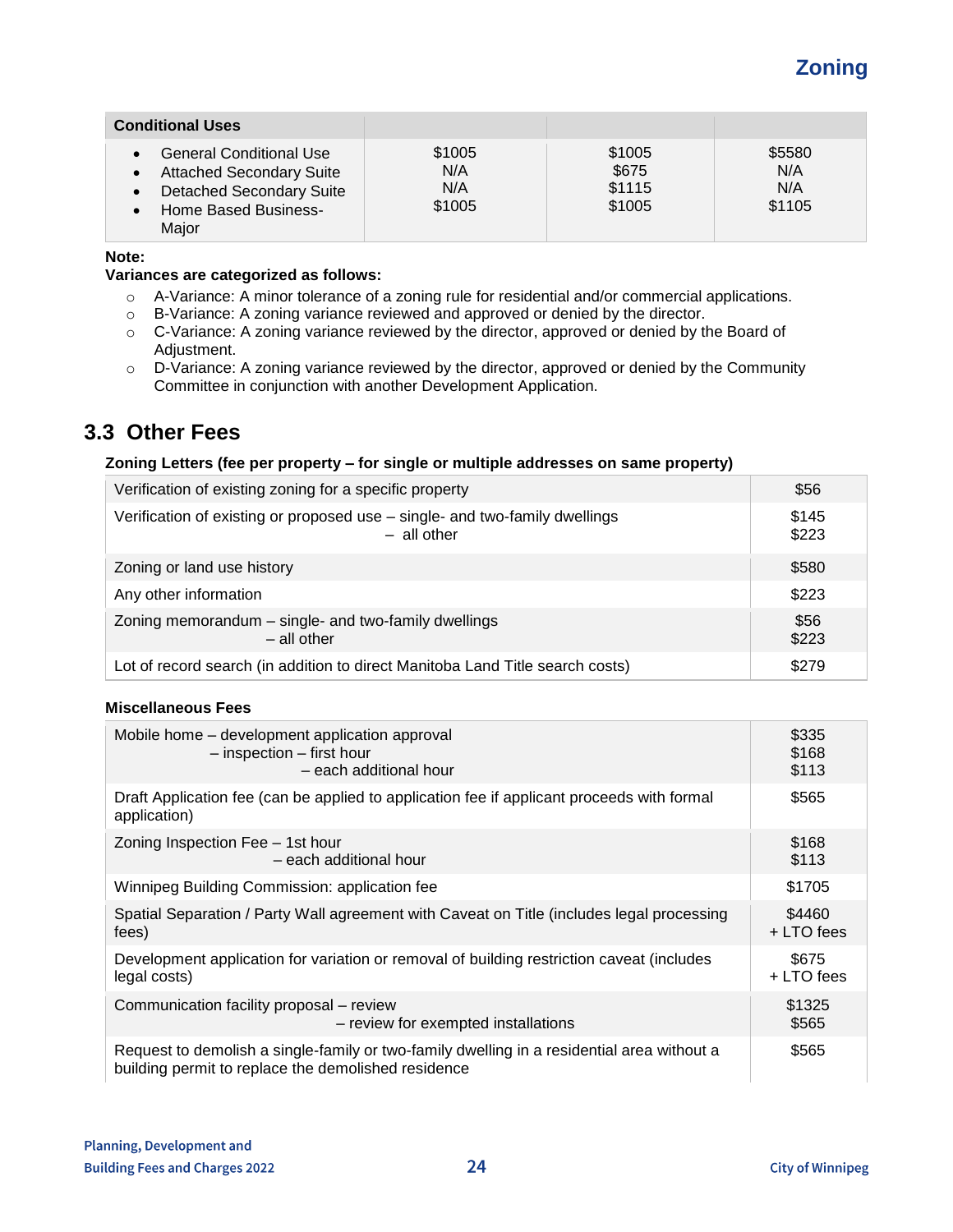# **Zoning**

| Advertising of public hearings                  | newspaper<br>advertising<br>charges |
|-------------------------------------------------|-------------------------------------|
| Land Titles Office (LTO) Fees (Teranet)         | as billed by<br>Teranet             |
| Delivery of issued permits and plans by courier | \$11.25                             |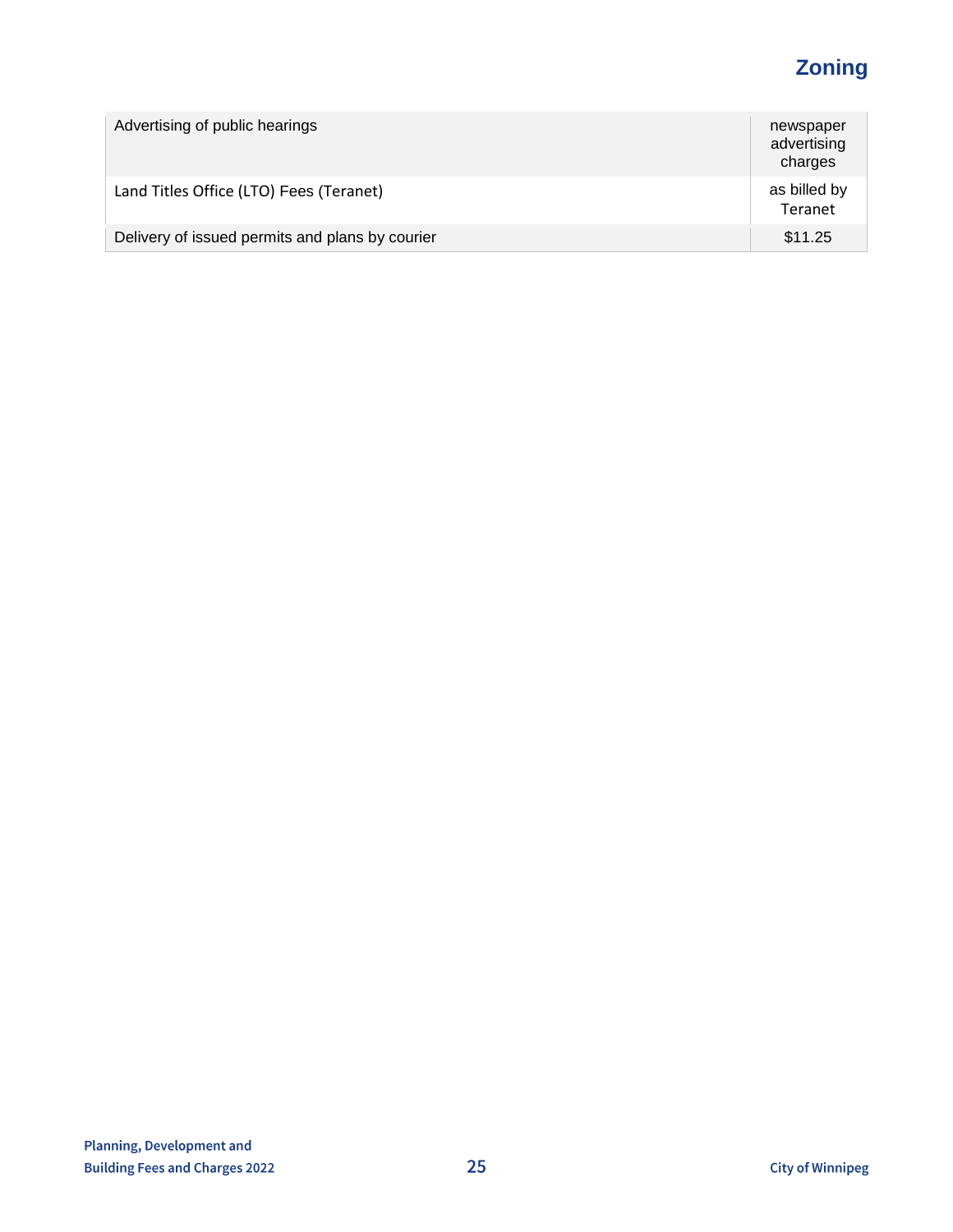# <span id="page-25-0"></span>**4. Real Estate**

# <span id="page-25-1"></span>**4.1 Property Management Administrative Fees**

| Not-for-profit tenants lease/licence; per year                       | \$250 |
|----------------------------------------------------------------------|-------|
| School division land lease/licence; per year                         | \$250 |
| Organization related to the City of Winnipeg lease/licence; per year | \$250 |
| All others lease/licence (not including encroachments)               | \$0   |

# <span id="page-25-2"></span>**4.2 Property Management Rent**

| Short term use agreements - one day or less                       | \$1   |
|-------------------------------------------------------------------|-------|
| Short term use agreements - not-for-profit tenants                | \$1   |
| Short term use agreements - all others more than one day; per day | \$50  |
| Landscape and maintenance lease/licence agreements; per year      | \$250 |
| Noise barrier lease/licence agreements; per year                  | \$1   |

# <span id="page-25-3"></span>**4.3 Circulation Requests**

| Sale circulation requests and processing (non-governmental) | \$175 |
|-------------------------------------------------------------|-------|
| Easement circulation request and processing                 | \$500 |

# <span id="page-25-4"></span>**4.4 Film and Special Events Rent**

| Short term use agreements – one day or less                        |      |
|--------------------------------------------------------------------|------|
| Short term use agreements – not-for-profit tenants                 |      |
| Short term use agreements – all others, more than one day; per day | \$50 |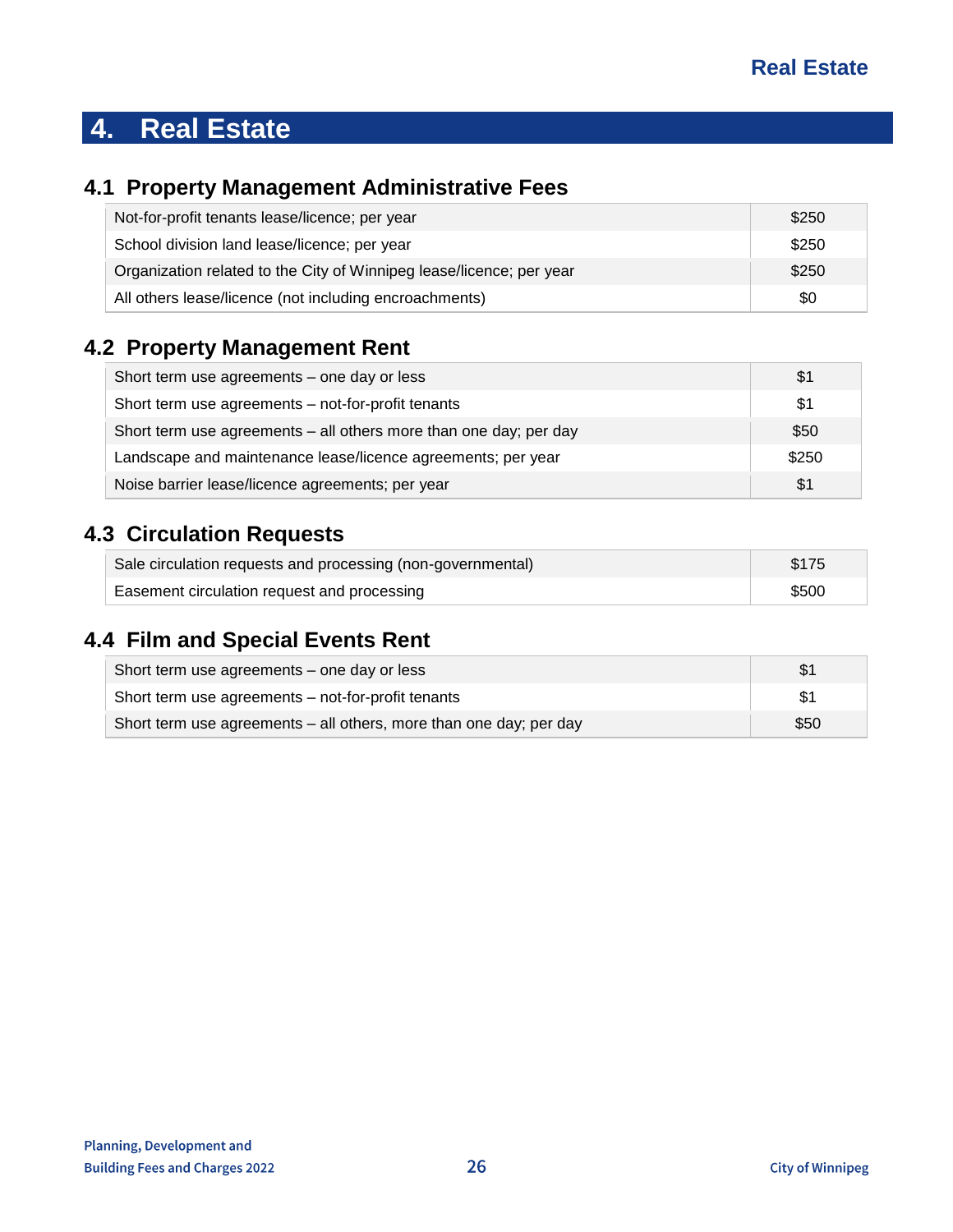## <span id="page-26-1"></span><span id="page-26-0"></span>**5.1 General Planning**

### **Plan Reviews**

| Plan Review for Plan Approval - Director                       | \$223  |
|----------------------------------------------------------------|--------|
| Plan Review for Plan Approval - Committee                      | \$391  |
| Second and each subsequent review                              | \$223  |
| Master Plan in an Educational or Institutional Zoning District | \$1275 |
| Second and each subsequent review                              | \$960  |
| Parking Management Plan review                                 | \$279  |
| Alternative equivalent compliance approval                     | \$279  |

#### **Design Reviews**

| New building or new addition       | \$446 |
|------------------------------------|-------|
| Signs                              | \$168 |
| All other development applications | \$279 |

#### **Downtown Development Applications Urban Design Review**

| New building or new addition<br>Second and each subsequent review | \$830<br>\$496 |
|-------------------------------------------------------------------|----------------|
| Signs                                                             | \$202          |
| All other development applications                                | \$312          |
| Appeal of a decision                                              | \$840          |

#### **Historical Buildings and Resources Review**

| <b>Heritage Permits</b>                                                                                            |                                  |
|--------------------------------------------------------------------------------------------------------------------|----------------------------------|
| Rehabilitation or new addition<br>Second and each subsequent review<br>Signs<br>All other development applications | \$830<br>\$496<br>\$202<br>\$312 |
| Owner - initiated nomination                                                                                       | \$279                            |
| Removal from or modification of list                                                                               | \$2790                           |
| <b>Expedited review</b>                                                                                            | \$2790                           |
| Appeal of a decision                                                                                               | \$840                            |

#### **Heritage Conservation Districts Review**

| <b>Heritage Permits</b>                                                                                            |                                  |
|--------------------------------------------------------------------------------------------------------------------|----------------------------------|
| Rehabilitation or new addition<br>Second and each subsequent review<br>Signs<br>All other development applications | \$810<br>\$483<br>\$197<br>\$305 |
| Owner - initiated nomination                                                                                       | \$2600                           |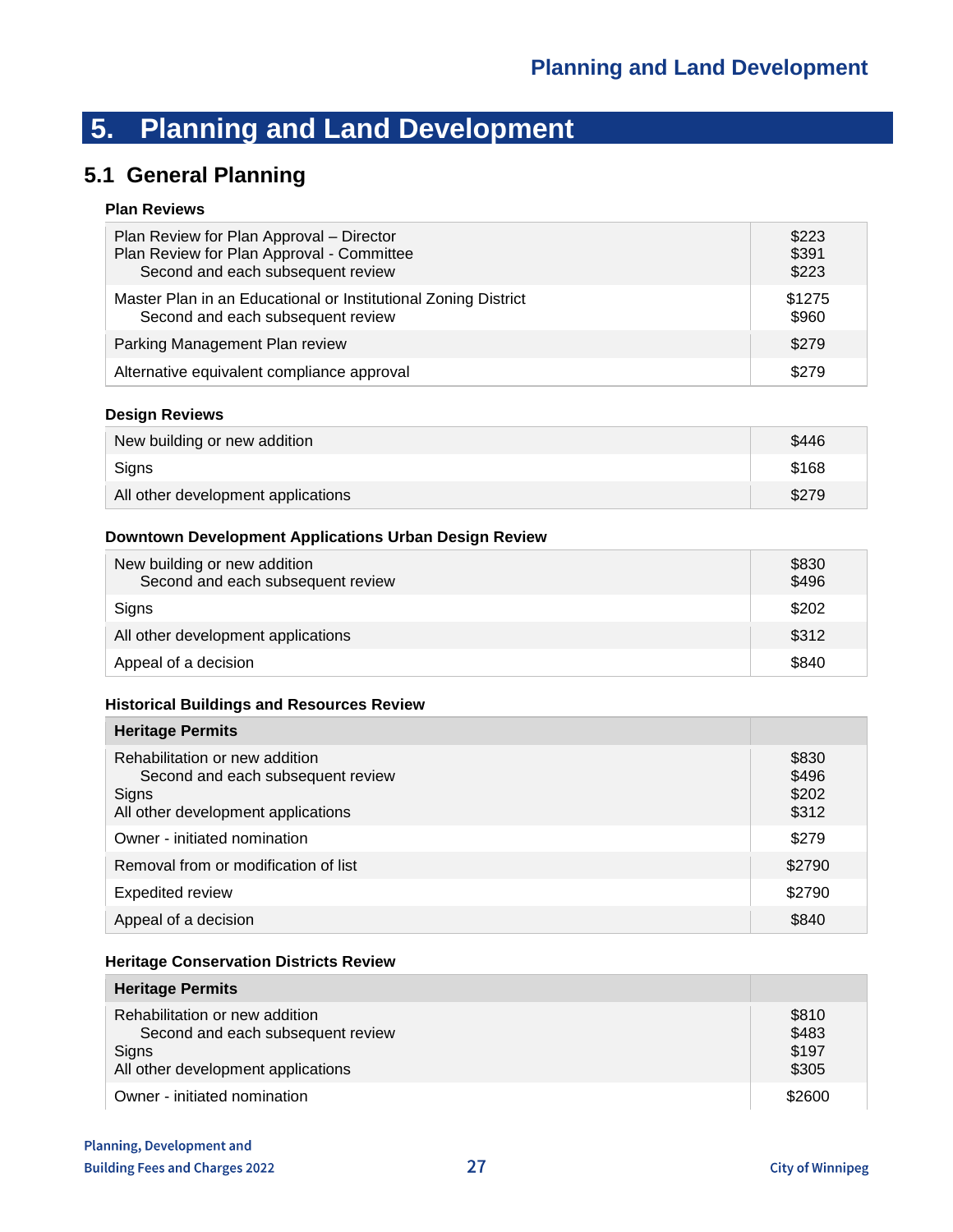| <b>Appeals</b>                                                          |        |
|-------------------------------------------------------------------------|--------|
| Base Fee                                                                | \$795  |
| Appeal of Director's decision not to nominate                           | \$1560 |
| Appeal of Director's decision to nominate                               | no fee |
| Appeal of Designated Employee's decision re: heritage permit (by owner) | \$780  |

#### **Street/Building Names and Addresses**

| Addition of one street name to Street Name Reserve List (Fee exempt for applications<br>recognizing individuals) | \$177                               |
|------------------------------------------------------------------------------------------------------------------|-------------------------------------|
| Fee for each additional street name to add to Street Name Reserve List                                           | \$32                                |
| Honourary Street name application                                                                                | \$177                               |
| Honourary Street name topper (each)                                                                              | \$237                               |
| Advertising street name change                                                                                   | newspaper<br>advertising<br>charges |
| Public street name change                                                                                        | \$975<br>+ LTO fees                 |
| Privately-owned street name designation                                                                          | \$446<br>+ LTO fees                 |
| Street address confirmation by letter                                                                            | \$80                                |
| Street address change                                                                                            | \$223                               |
| Request for a building name                                                                                      | \$81                                |

## **City Plans**

| Amendment to OurWinnipeg: Application Fee                  | \$32,230                            |
|------------------------------------------------------------|-------------------------------------|
| OurWinnipeg: Advertising fee                               | newspaper<br>advertising<br>charges |
| Complete Communities Amendment: Application Fee            | \$32,230                            |
| Complete Communities: Advertising fee                      | newspaper<br>advertising<br>charges |
| New Secondary Plan (Precinct Plan, Area Master Plan, etc.) | \$38,890                            |
| Amendment to Secondary Plan: Application Fee               | \$12,240                            |
| Secondary Plan: Advertising fee                            | newspaper<br>advertising<br>charges |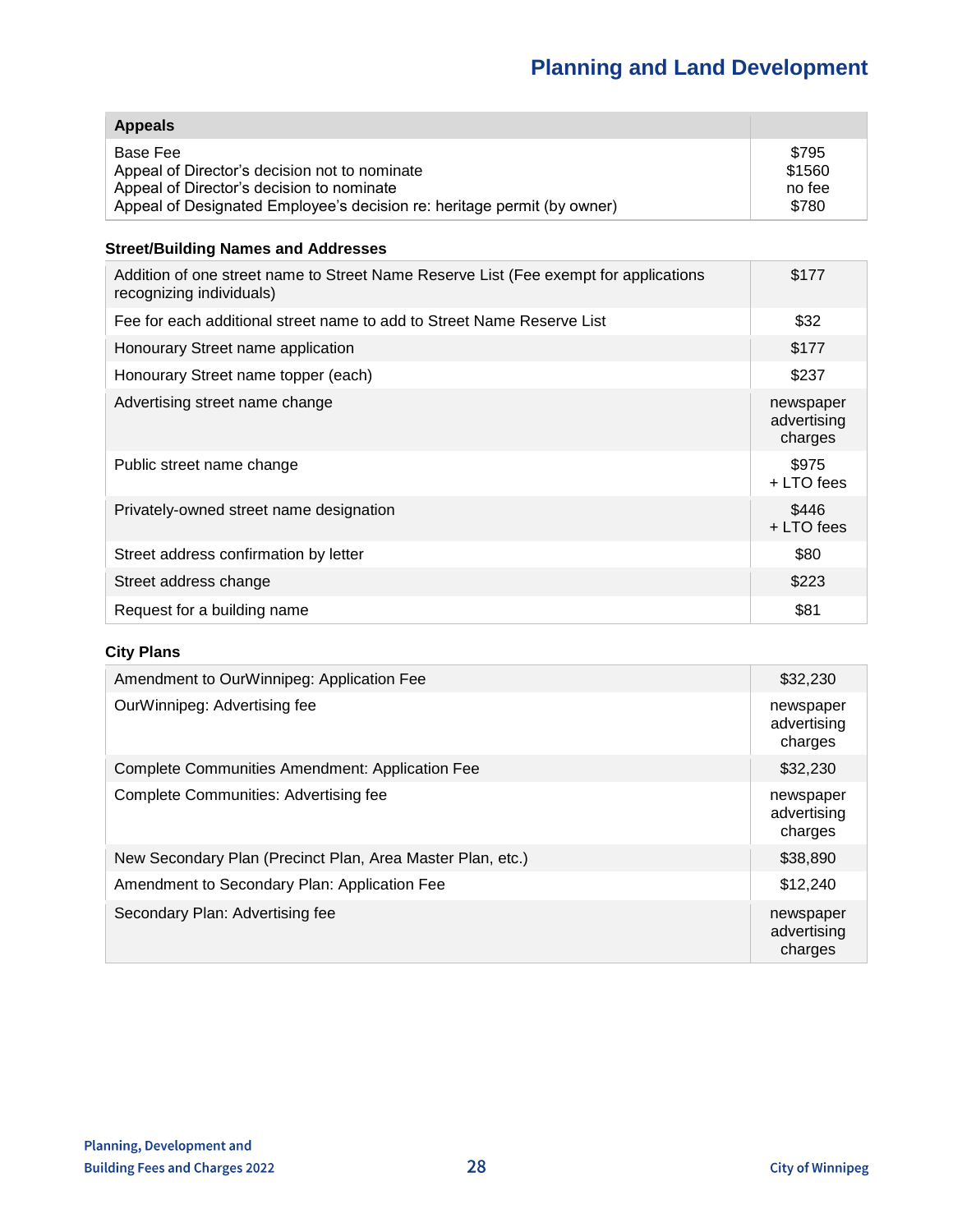# <span id="page-28-0"></span>**5.2 Land Development Applications**

| Land Development Administration Fee | \$2390 per acre |
|-------------------------------------|-----------------|
|-------------------------------------|-----------------|

#### **Plan of Subdivision (DAS)**

#### **(subdivide property and create new rights-of-way; public hearing required for subdivision approval)**

| <b>Base fee</b>                             | \$7180         |
|---------------------------------------------|----------------|
| + Per Acre fee (to a maximum of $$20,000$ ) | \$446 per acre |

#### **Rezoning (DAZ)**

#### **(rezoning of land or zoning text amendment)**

| <b>Base fee</b>                           | \$12,510       |
|-------------------------------------------|----------------|
| + Per Acre fee (to a maximum of \$50,000) | \$446 per acre |
| Zoning text amendment                     | \$379          |

## **Plan of Subdivision and Rezoning (DASZ)**

**(approval of plan of subdivision and rezoning of the land contained in the subdivision)**

| <b>Base fee</b>                             | \$13.760       |
|---------------------------------------------|----------------|
| + Per Acre fee (to a maximum of $$50,000$ ) | \$446 per acre |

#### **Short Form Plan of Subdivision (DASSF)**

**(subdivide property but will not create new rights-of-way; public hearing not required)**

| Base fee                                    | \$3850         |
|---------------------------------------------|----------------|
| + Per Acre fee (to a maximum of $$15,000$ ) | \$446 per acre |

#### **Plan of Survey (PS)**

**(development application for the approval of a plan of survey)**

| <b>Base fee</b>                                | \$3850         |
|------------------------------------------------|----------------|
| $\div$ Per Acre fee (to a maximum of \$15,000) | \$446 per acre |

#### **Other Fees**

| Consent Application (CA) fee: each consent, for approval to convey       | \$3350             |
|--------------------------------------------------------------------------|--------------------|
| CONDO fee: application for the approval of a condominium plan            | \$4460             |
| Zoning agreement amendments                                              | \$2010             |
| DAO fee (application for a street, lane or walkway opening)              | $$1230 + LTO$ fees |
| DAC fee (application for a street, lane or walkway closing)              | $$2230 + LTO$ fees |
| DAOC fee (application for a street, lane or walkway opening and closing) | $$2230 + LTO$ fees |
| DAASP fee (for the approval of an air space plan)                        | \$585              |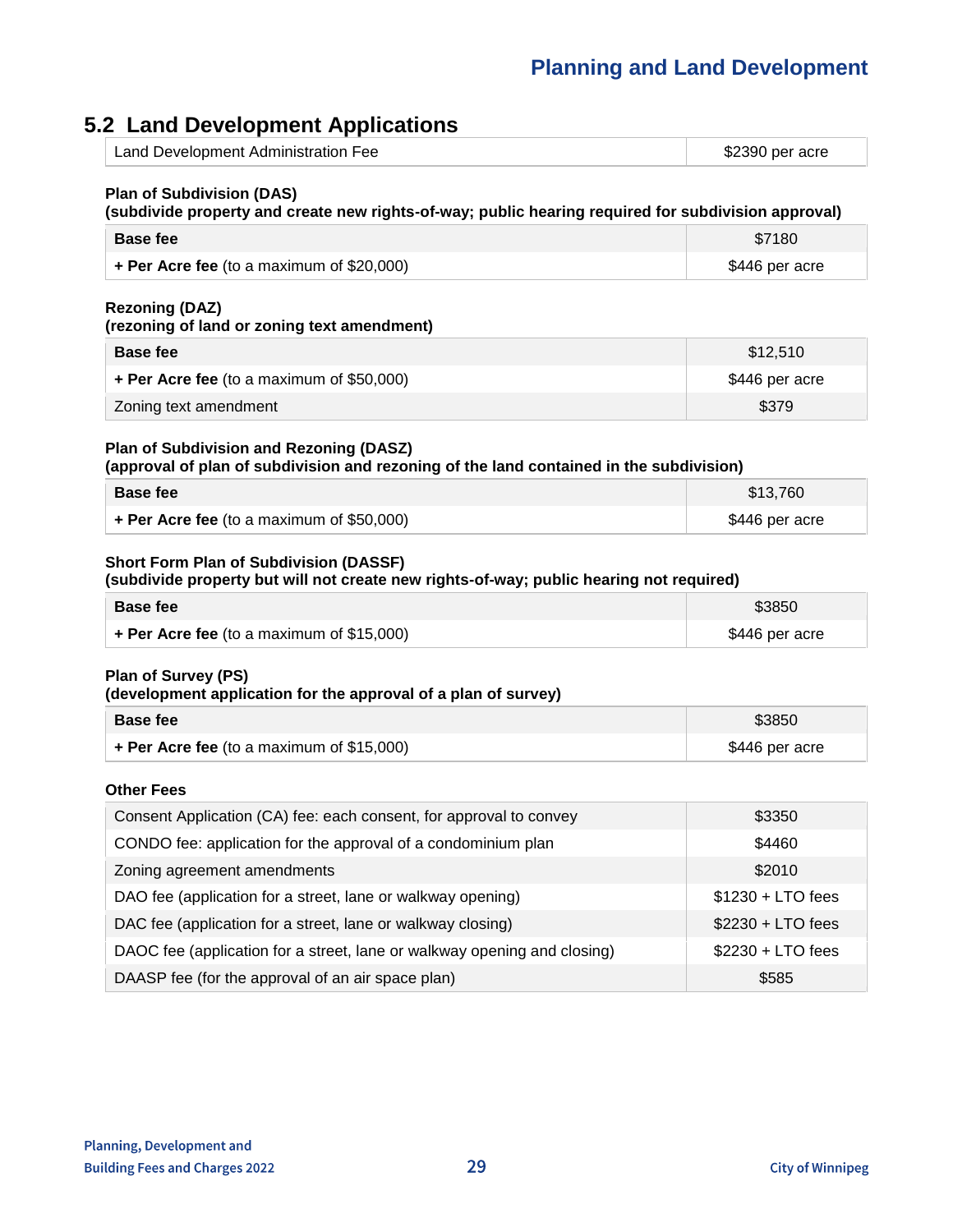## **Extension Fees**

| For an extension of the time period approved by Council for enactment of a by-<br>law under a Development Application       | \$805 |
|-----------------------------------------------------------------------------------------------------------------------------|-------|
| For an extension of the time period approved by Council for a by-law coming into<br>force under a Development Application   | \$610 |
| For administrative re-approval of a plan of subdivision under DASSF                                                         | \$408 |
| For an extension of the time period for the Standing Policy Committee to<br>complete a DASSF application                    | \$805 |
| For time extension of the one year limitation for registration of plan of subdivision<br>at the LTO (re-approval of mylars) | \$408 |

## **Mylar Signing Fees**

| DAS/DASZ/DASSF/DAPS/DAASP Mylar signing fees |       |
|----------------------------------------------|-------|
| - for each lot within plan                   | \$69  |
| - minimum lot/parcel fee for each plan       | \$189 |
| Condo plan mylar signing fee                 |       |
| - each plan                                  | \$69  |
| - minimum fee for each condominium complex   | \$189 |

# <span id="page-29-0"></span>**5.3 Agreements**

| Subdivision agreement                                 | \$373  |
|-------------------------------------------------------|--------|
| Servicing agreement                                   | \$1300 |
| Development agreement                                 | \$1860 |
| Zoning agreement                                      | \$373  |
| Subdivision/Servicing/Development agreement amendment | \$805  |

## <span id="page-29-1"></span>**5.4 Other Fees**

| Subdivision park plan review                         | \$379                |
|------------------------------------------------------|----------------------|
| Subdivision land equivalencies                       | \$379                |
| Consent to assign servicing or development agreement | \$785                |
| Certificate of consent                               | \$189                |
| Certified copy of a certificate of consent           | \$69                 |
| Land Titles Office (LTO)Fees (Teranet)               | as billed by Teranet |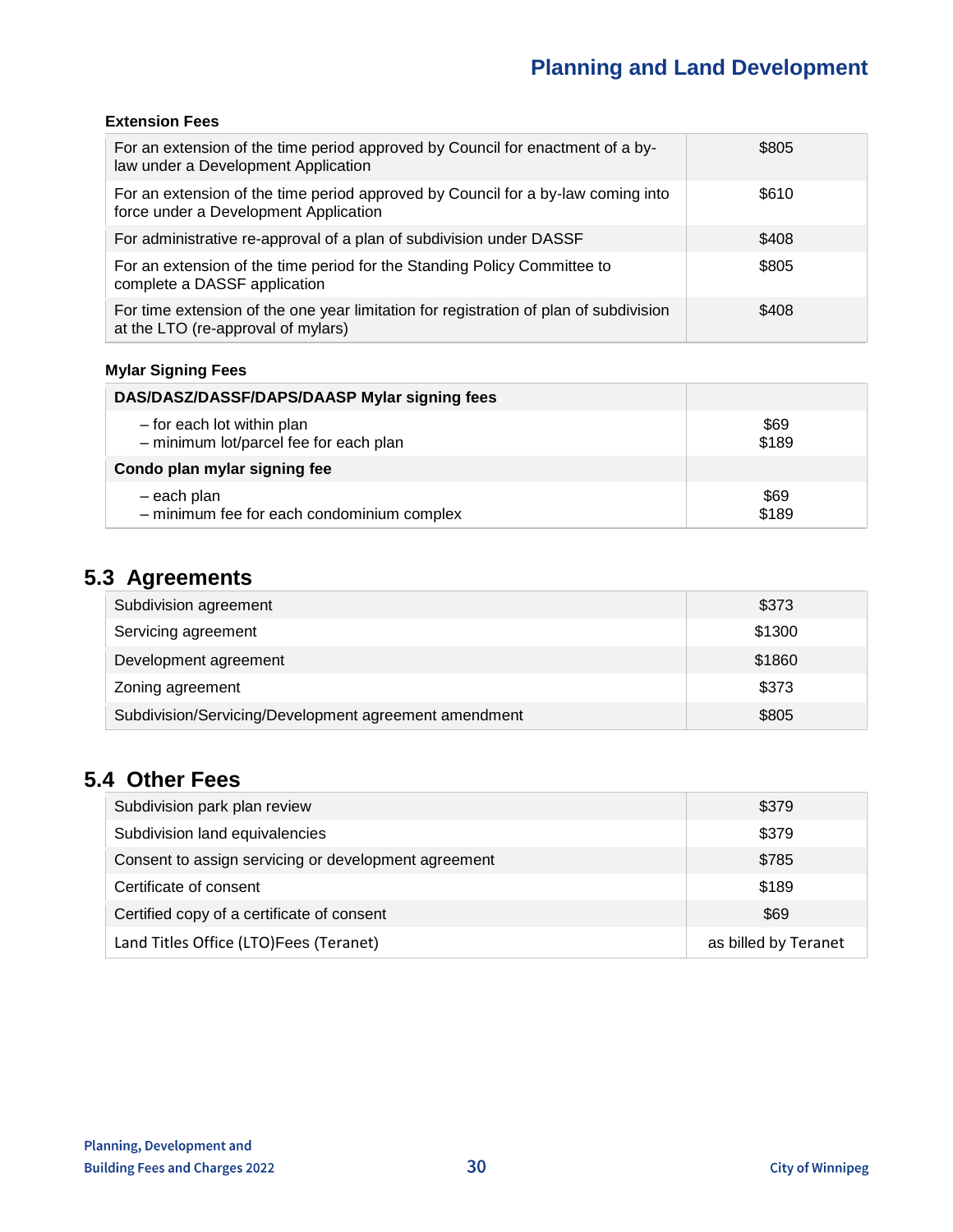# <span id="page-30-0"></span>**5.5 Waterways / Flood Fringe**

| <b>Base fee</b>                                                                                                                                                                                                     |                                                                                                                           |
|---------------------------------------------------------------------------------------------------------------------------------------------------------------------------------------------------------------------|---------------------------------------------------------------------------------------------------------------------------|
| - Deck<br>- Detached Garage<br>- Single- or two- family dwelling addition<br>- Single- or two- family dwelling<br>- Multi-family dwelling<br>- Commercial<br>- Commercial Accessory Structure                       | \$86<br>\$168<br>\$335<br>\$1115<br>\$2230<br>\$2230<br>\$565                                                             |
| +Area Fee*                                                                                                                                                                                                          |                                                                                                                           |
| - Deck<br>- Detached Garage<br>- Single family dwelling<br>- Multi-family dwelling to a maximum of 8 stories above grade<br>- Commercial to a maximum of 8 stories above grade                                      | \$1.10/m <sup>2</sup><br>\$2.30/m <sup>2</sup><br>\$4.55/m <sup>2</sup><br>\$9.10/m <sup>2</sup><br>\$9.10/m <sup>2</sup> |
| Waterway Permit: for value of work which cannot be described in terms of area<br>up to \$5,000 and/or base fee for over \$5,000                                                                                     | \$223                                                                                                                     |
| Waterway Permit: for each additional \$1,000 between \$5000.01 and \$500,000.00<br>(in addition to base fee)                                                                                                        | \$5.30                                                                                                                    |
| Waterway Permit: for each additional \$1,000 between \$500,000.01 -to-<br>\$1,000,000.00 (in addition to base fee)                                                                                                  | \$3.80                                                                                                                    |
| Waterway Permit: for each additional \$1,000 over \$1,000,000.00 (in addition to<br>base fee)                                                                                                                       | \$3.45                                                                                                                    |
| Discount for all Waterway Permits where a maintained public street or the<br>Primary Line of Defense is intervening between the proposed development<br>and the waterway, as determined by the Waterways Authority. | 50%                                                                                                                       |
| Renewal of Waterway Permit                                                                                                                                                                                          | \$113                                                                                                                     |
| Waterway record search                                                                                                                                                                                              | \$56                                                                                                                      |
| Flood Fringe Agreements / waiver caveated on title                                                                                                                                                                  | \$2230                                                                                                                    |

| <b>Fees for Non Compliance</b>                                                                                                                                                                              | Work not involving a<br><b>Contractor</b> | Work performed by a<br><b>Contractor</b> |
|-------------------------------------------------------------------------------------------------------------------------------------------------------------------------------------------------------------|-------------------------------------------|------------------------------------------|
| Work without a Waterway Permit                                                                                                                                                                              | Equivalent to the<br>permit fee           | Equivalent to the<br>permit fee          |
| Maximum Fee for Non-Compliance<br>Note:<br>Fee for Non-Compliance does not supersede or in any<br>way limit the provisions of the City of Winnipeg<br>Waterway By-law 5888/92, and in particular Section 5. | \$4460                                    | \$22,230                                 |

#### **\*Notes:**

- Includes the floor area of all levels, unfinished basements/attached garages.
- Compound projects, including multiple components will pay one base fee equal to the greatest of the applicable base fee(s), plus the individual unit rates for all components of the project.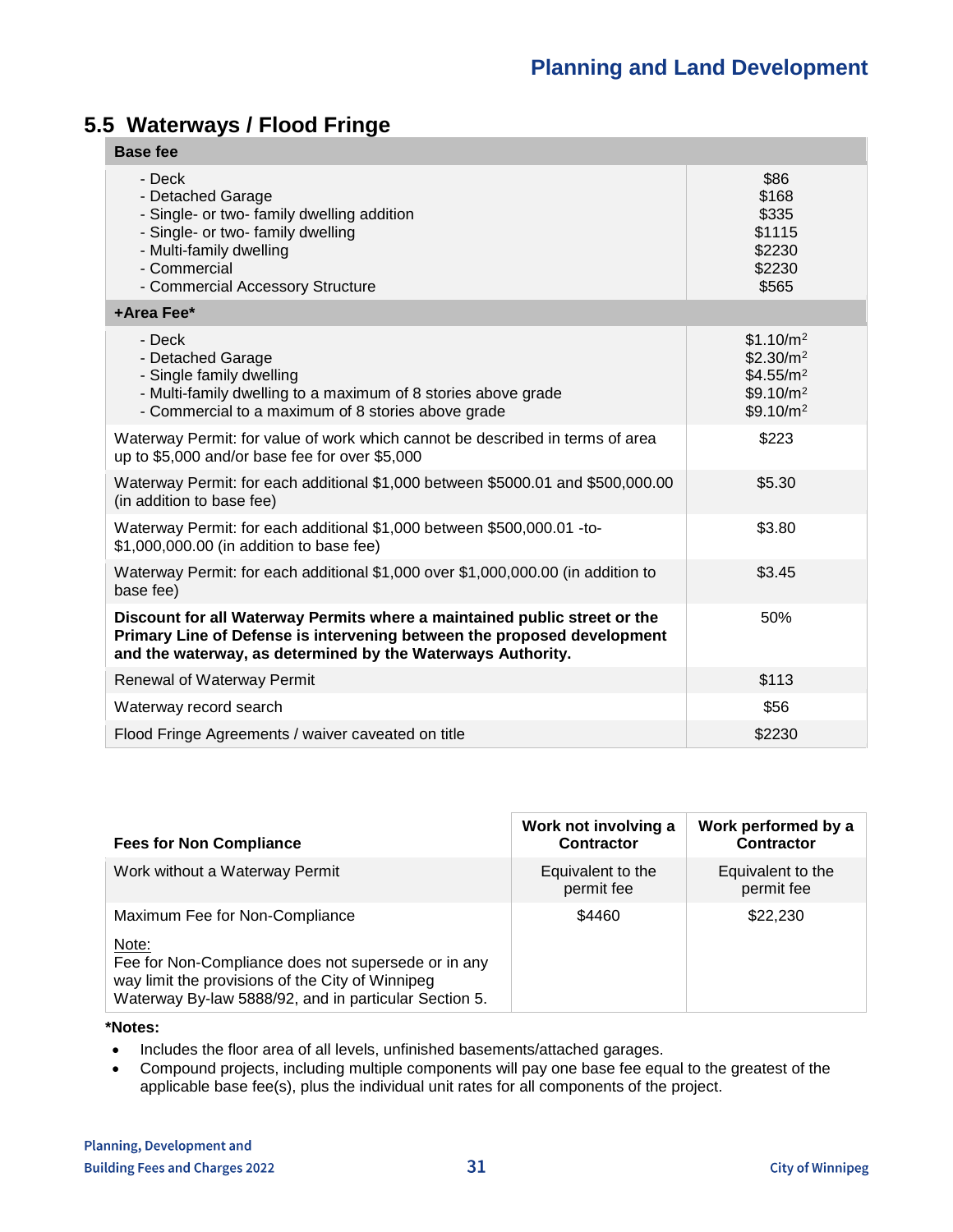# <span id="page-31-0"></span>**6. Encroachments**

# <span id="page-31-1"></span>**6.1 Encroachment Fees Charged by Planning, Property and Development**

## <span id="page-31-2"></span>**6.1.1. Simple Encroachments and Patios**

### **Application Fees**

| Simple encroachments relating to single- or two-family dwellings and accessory<br>structures | \$141 |
|----------------------------------------------------------------------------------------------|-------|
| Simple encroachments relating to all other types of property                                 | \$223 |
| Patios                                                                                       | \$223 |

#### **Annual Fees**

| Licence Fee for simple encroachments relating to single- or two-family<br>dwellings, or multi-family dwellings subject to Part 9 of the Manitoba<br><b>Building Code, and accessory structures</b> |       |
|----------------------------------------------------------------------------------------------------------------------------------------------------------------------------------------------------|-------|
| - First 5 m <sup>2</sup> or less of occupied space                                                                                                                                                 | \$86  |
| - Each additional 5 m <sup>2</sup> , or part thereof, of occupied space                                                                                                                            | \$46  |
| Licence Fee for simple encroachments relating to all other types of property                                                                                                                       |       |
| - First 5 m <sup>2</sup> or less of occupied space                                                                                                                                                 | \$113 |
| - Each additional 5 $m^2$ , or part thereof, of occupied space                                                                                                                                     | \$66  |
| <b>Licence Fee for Patios</b>                                                                                                                                                                      |       |
| - First 5 m <sup>2</sup> or less of occupied space                                                                                                                                                 | \$113 |
| - Each additional 5 m <sup>2</sup> , or part thereof, of occupied space                                                                                                                            | \$66  |

## <span id="page-31-3"></span>**6.1.2. Sign Encroachments**

#### **Application Fees**

| Sign encroachment (except for billboards) | \$168 |
|-------------------------------------------|-------|
|-------------------------------------------|-------|

#### **Annual Fees**

| <b>Administration fee</b>                                                                           | \$56                   |
|-----------------------------------------------------------------------------------------------------|------------------------|
| <b>+ Licence Fee</b> (per $m^2$ of encroachment area) (first year rate to be charged pro-<br>rated) | \$13.50/m <sup>2</sup> |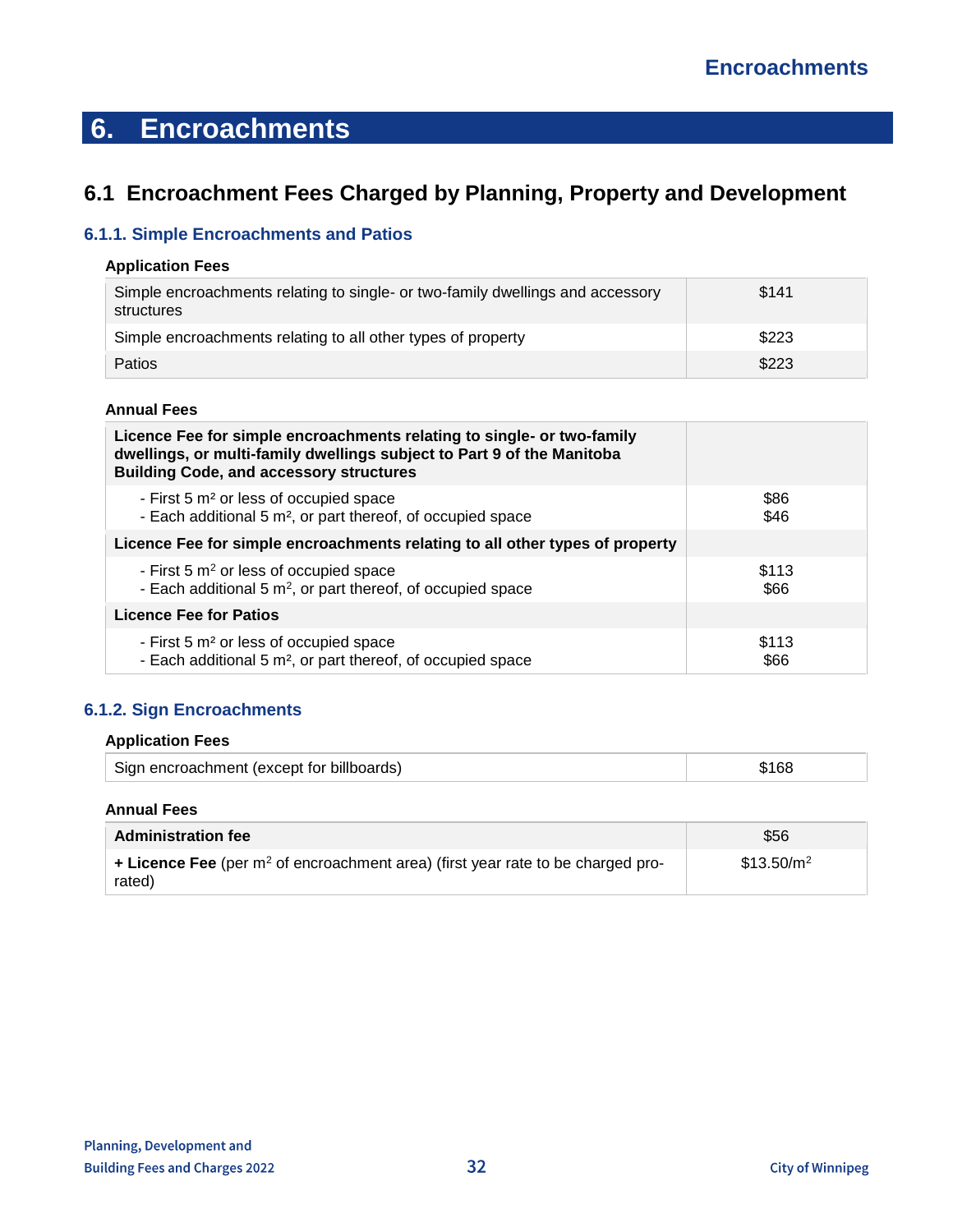### <span id="page-32-0"></span>**6.1.3. All Other Encroachments**

#### **Application Fees**

| All other types of encroachments |  |
|----------------------------------|--|
|                                  |  |

#### **Annual Fees**

| <b>Administration fee</b>                                                                                                                                                                                                                                                                                                                                                                                                                                | \$418                                                                                                                                    |
|----------------------------------------------------------------------------------------------------------------------------------------------------------------------------------------------------------------------------------------------------------------------------------------------------------------------------------------------------------------------------------------------------------------------------------------------------------|------------------------------------------------------------------------------------------------------------------------------------------|
| + Licence Fee<br>Accessory surface use under Downtown Winnipeg Zoning By-law No.<br>$\bullet$<br>100/2004                                                                                                                                                                                                                                                                                                                                                | $$33/m^2$                                                                                                                                |
| Building addition or overhead pedestrian walkways for any use under<br>$\bullet$<br>Downtown - Zoning By-law No. 100/2004<br>Commercial use under Winnipeg Zoning By-law No. 200/2006<br>$\bullet$<br>Industrial use under Winnipeg Zoning By-law No. 200/2006<br>$\bullet$<br>Residential use under Winnipeg Zoning By-law No. 200/2006<br>$\bullet$<br>Private utilities and areaways<br>$\bullet$<br>Accessibility and community gardens<br>$\bullet$ | \$15.90/m <sup>2</sup><br>\$15.90/m <sup>2</sup><br>\$3.15/m <sup>2</sup><br>\$12.75/m <sup>2</sup><br>\$3.15/m <sup>2</sup><br>\$1 each |

#### **Other Fees**

| Encroachment discharge fee (all encroachment types except patios) | \$113   |
|-------------------------------------------------------------------|---------|
| Encroachment licence late payment fee                             | \$16.60 |

## <span id="page-32-1"></span>**6.2 Document Preparation Fees Charged by Legal Services (Collected at Time of Application)**

#### **Encroachment Agreements**

| For Simple Encroachments                        | \$1285 |
|-------------------------------------------------|--------|
| For Overhead Pedestrian Walkways                | \$6440 |
| For all other Encroachments (except for patios) | \$3220 |

#### **Agreements for Assignment of or Amendments to Encroachment Agreement**

| For Simple Encroachments                        | \$260  |
|-------------------------------------------------|--------|
| For Overhead Pedestrian Walkways                | \$1285 |
| For all other Encroachments (except for patios) | \$645  |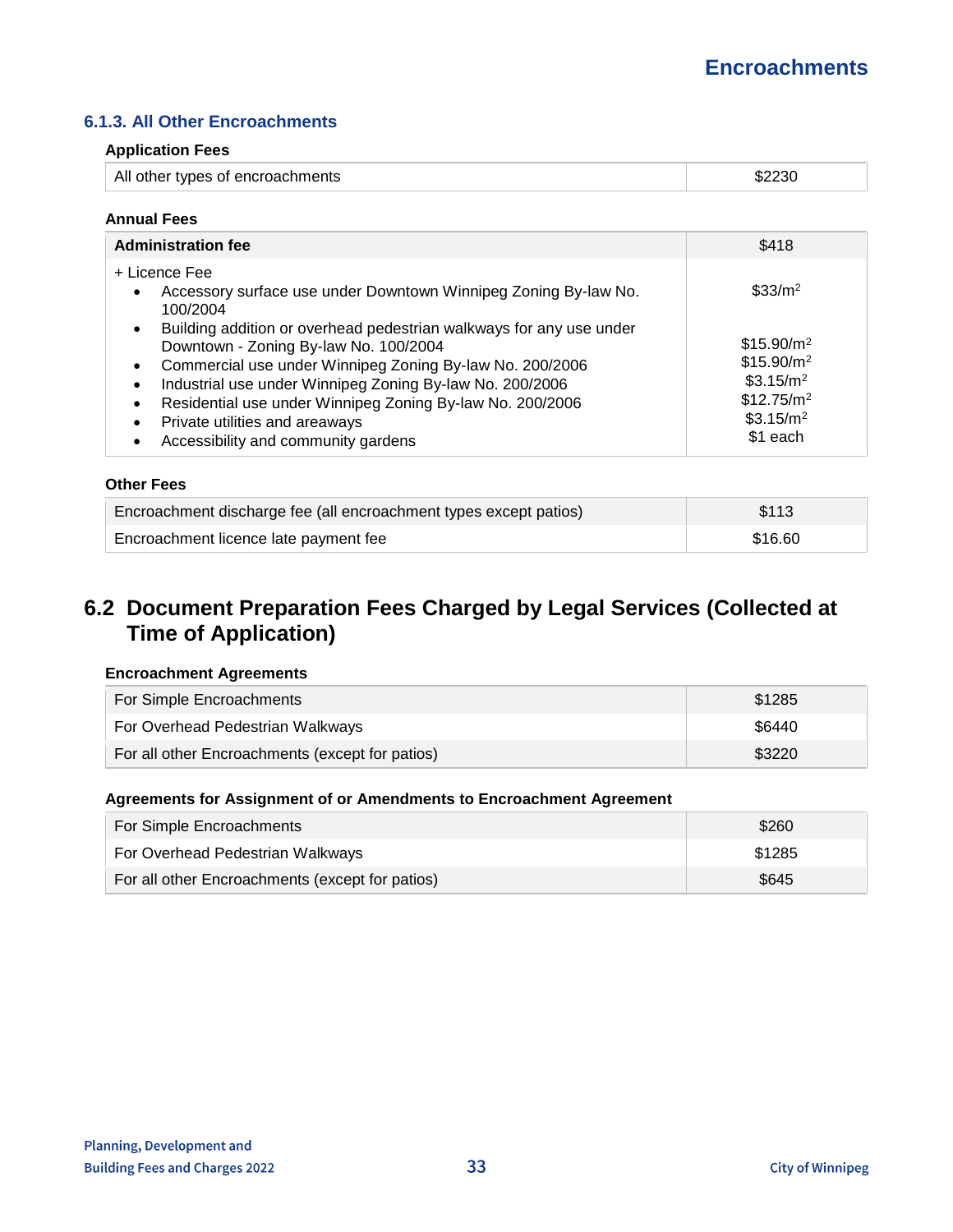# <span id="page-33-0"></span>**7. Demolition Permits**

### **Housing – Single and Two-Family, Triplexes, Rooming Houses**

| Demolish/remove<br>If part of new home project with building permit application                                                                                                                | \$391<br>\$223 |
|------------------------------------------------------------------------------------------------------------------------------------------------------------------------------------------------|----------------|
| Demolish/remove - garage, porch, lean-to or similar structure or other accessory<br>structures (without demolition of the dwelling)<br>If part of new project with building permit application | \$113<br>\$56  |
| Fee for non-compliance for incomplete demolitions beyond the term of the<br>demolition permit (fee per week)                                                                                   | \$223          |
| Tax status search                                                                                                                                                                              | \$26           |

#### **Commercial**

| <b>Base Fee</b>                                                                                                                                   |                       |
|---------------------------------------------------------------------------------------------------------------------------------------------------|-----------------------|
| simple demolition (no basement or deep foundation, slab on grade, no<br>piles, single storey maximum 3 metre wall height)<br>all other demolition | \$279<br>\$565        |
| + Area Fee                                                                                                                                        |                       |
| of all floor area(s)                                                                                                                              | \$0.39/m <sup>2</sup> |
| Fee for non-compliance for incomplete demolitions beyond the term of the<br>demolition permit (fee per week)                                      | \$1115                |
| Discount when demolition permit is accompanied by a concurrent building permit                                                                    | <b>20%</b>            |
| Tax status search                                                                                                                                 | \$26                  |

**Note:** Fees for non-compliance for demolition **without a permit** are in the [Fees for Non-compliance](#page-39-2) section.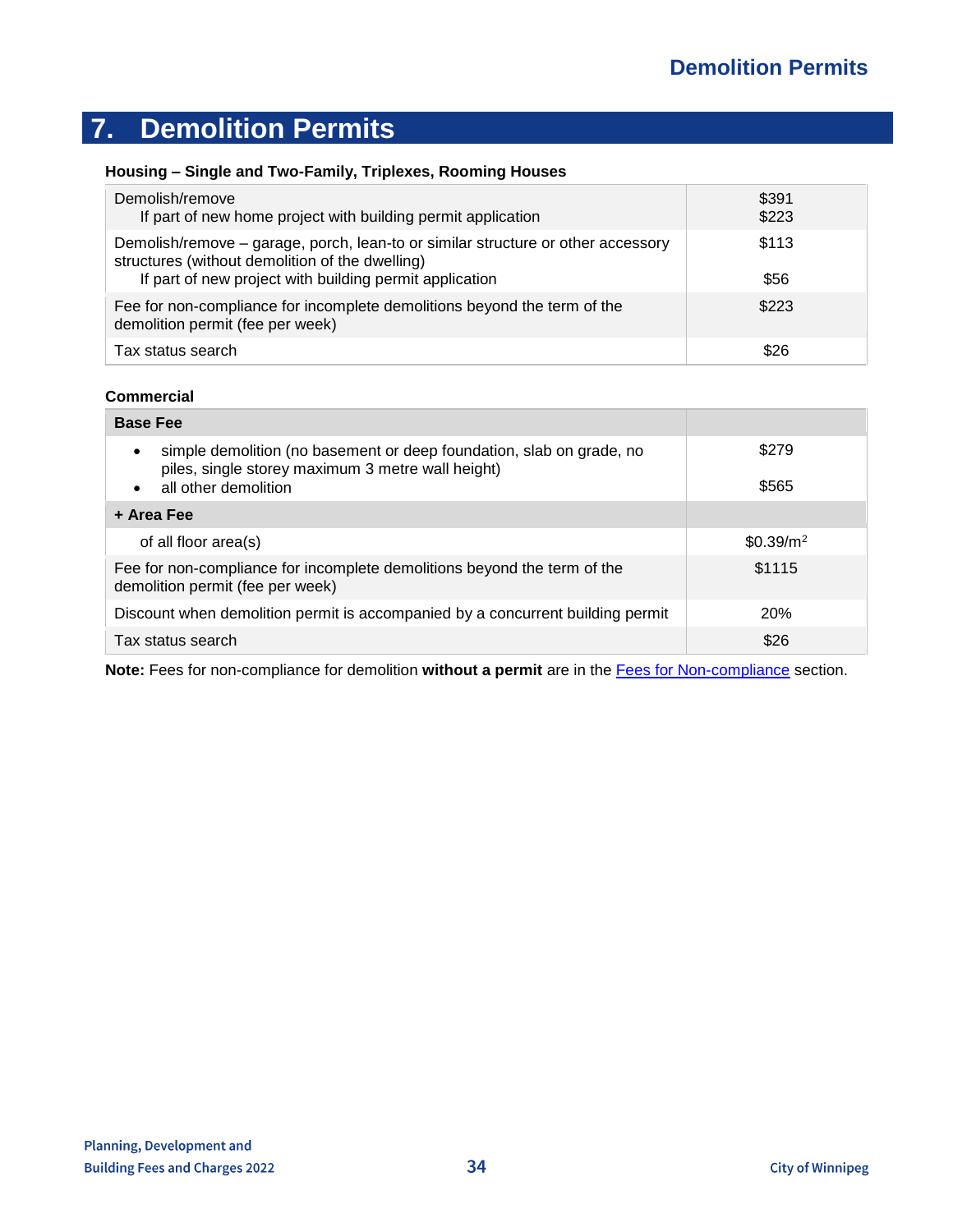# <span id="page-34-0"></span>**8. Inspections and Licencing**

## <span id="page-34-1"></span>**8.1 Commercial and Housing Inspections**

#### **Excess Commercial and Housing Inspections**

| Inspection cannot be performed (in addition to the fees listed, each site visit<br>also consumes one of the inspections included in the permit fee)<br>Work not ready for inspection when inspection arranged<br>$\bullet$<br>Incorrect/Insufficient information provided<br>$\bullet$<br>No address on site, building, or suite<br>$\bullet$<br>Inspector unable to gain access<br>$\bullet$<br>Inspection cancelled same day<br>$\bullet$<br>Unsafe work site<br>$\bullet$ | \$168 ea.<br>\$168 ea.<br>\$168 ea.<br>\$168 ea.<br>\$168 ea.<br>\$446 ea. |
|------------------------------------------------------------------------------------------------------------------------------------------------------------------------------------------------------------------------------------------------------------------------------------------------------------------------------------------------------------------------------------------------------------------------------------------------------------------------------|----------------------------------------------------------------------------|
| Extra Inspections-Commercial (applied in cases where a re-inspection of a<br>defect is required, Fire Prevention inspections and any other additional<br>inspections.)<br>1 <sup>st</sup><br>2 <sub>nd</sub><br>3rd and subsequent<br>$\bullet$                                                                                                                                                                                                                              | \$141<br>\$279<br>\$391                                                    |
| <b>Extra inspections-Housing</b><br>1 <sup>st</sup><br>2 <sub>nd</sub><br>3rd and subsequent<br>$\bullet$                                                                                                                                                                                                                                                                                                                                                                    | \$113<br>\$223<br>\$335                                                    |
| Inspections conducted outside office hours<br>first two hours or portion thereof, per inspector<br>$\bullet$<br>each additional hour or portion thereof, per inspector<br>$\bullet$                                                                                                                                                                                                                                                                                          | \$500<br>\$168/hr.                                                         |
| Inspection to identify non-compliance                                                                                                                                                                                                                                                                                                                                                                                                                                        | \$168/hr                                                                   |
| Stagnant Permit/Failure to Call for Inspection<br>Failure to either call for an inspection or to notify the City that work<br>has been initiated within a 6 month period after the permit has been<br>issued.                                                                                                                                                                                                                                                                | \$56<br>\$56                                                               |
| Failure to call for an inspection within two weeks of the end of each<br>$\bullet$<br>quarter for an Electrical Annual permit.                                                                                                                                                                                                                                                                                                                                               |                                                                            |
| Deposit for permit extension request for work initiation or completion<br>(this deposit to be refunded, without interest, if work is initiated or completed<br>within the extended time period)                                                                                                                                                                                                                                                                              | 40% of permit fees                                                         |
| Housing - Failure to call for a re-inspection of a defect or to obtain an extension<br>from the City within 1 month of a defect being identified                                                                                                                                                                                                                                                                                                                             | \$168                                                                      |
| Commercial - Failure to call for a re-inspection of a defect or to obtain an<br>extension from the City within seven (7) working days of a defect being identified                                                                                                                                                                                                                                                                                                           | \$168                                                                      |
| Failure to close a permit or obtain a formal extension from the City within 3 years<br>of permit being issued                                                                                                                                                                                                                                                                                                                                                                | \$223                                                                      |

**Notes:**

• Permits for new single-family and two-family dwellings, detached secondary suites and additions, the number of inspections included in a project would be 7 (3 for building, 2 for plumbing, and 2 for electrical if applicable to the construction project). Since most of the required inspection points can be combined to include more than one permit, the inspections can be 'transferred' between permits on these projects. However, for many interior renovation projects or accessory structure (external to the house) projects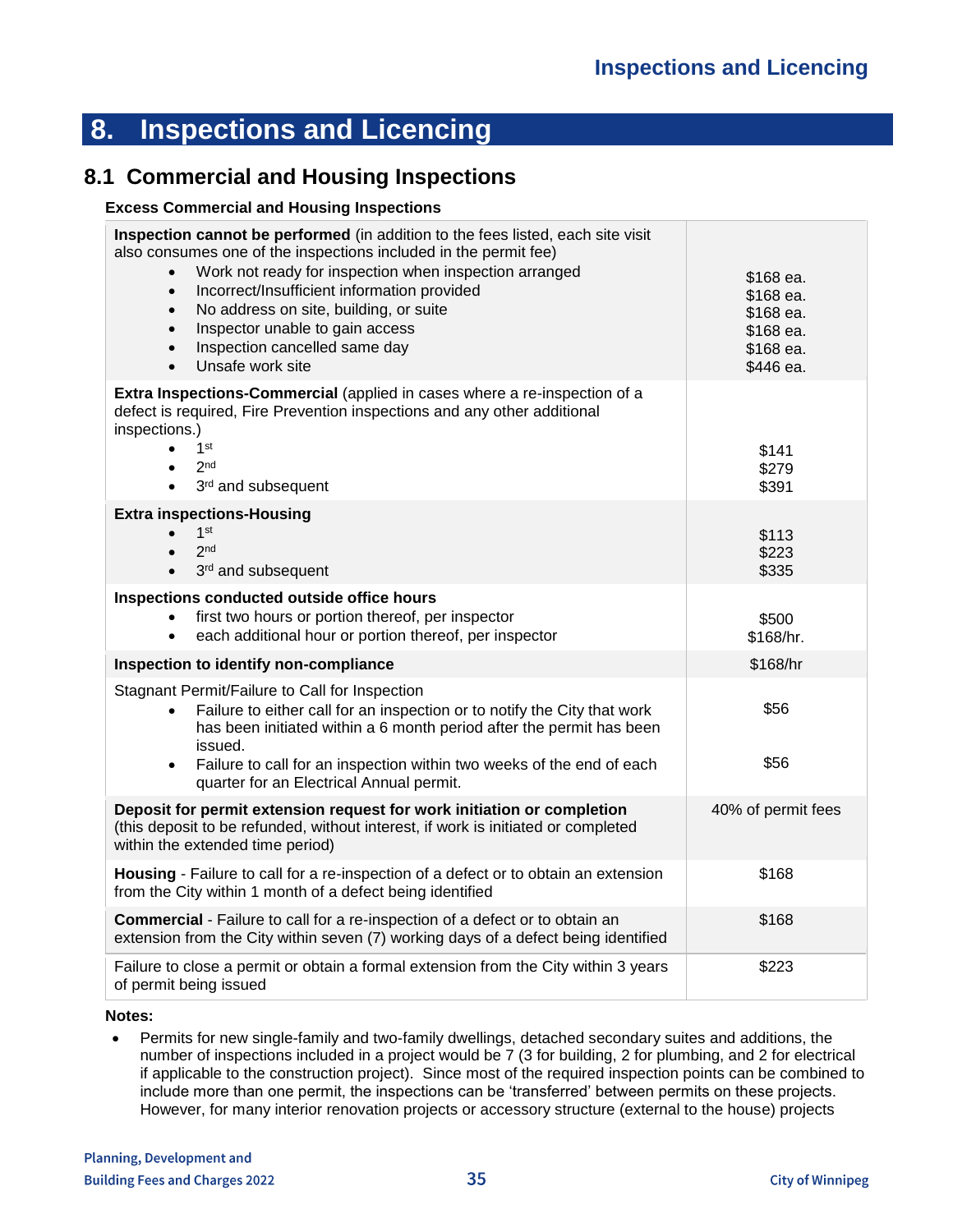which might include more than one permit (e.g. a garage with a building and electrical permit), the inspections would not be transferable because each electrical or plumbing contractor will typically call for inspections independently.

• There are two inspections in total per flood proofing permit package.

# <span id="page-35-0"></span>**8.2 Commercial and Installer Licence Fees**

#### **Plumbing/ Electrical/ Mechanical/ Demolition Contractors**

| Contractor's examination fees         | \$110 |
|---------------------------------------|-------|
| Contractor licence - late renewal fee | \$110 |

#### **Plumbing Contractors**

| One year licence   | \$263 |
|--------------------|-------|
| Three year licence | \$742 |

#### **Electrical Contractors**

| "A" - one year licence | \$263 |
|------------------------|-------|
| - three year licence   | \$742 |
| "B" - one year licence | \$176 |
| - three year licence   | \$480 |
| "C" – one year licence | \$176 |
| - three year licence   | \$480 |

#### **Mechanical Contractors**

| "M1" – one year licence      | \$263 |
|------------------------------|-------|
| - three year licence         | \$742 |
| "M2" – one year licence      | \$263 |
| - three year licence         | \$742 |
| "M3" – one year licence      | \$263 |
| - three year licence         | \$742 |
| "M-Prime" - one year licence | \$263 |
| - three year licence         | \$742 |

#### **Demolition Contractors**

| "D3" – one year licence | \$263 |
|-------------------------|-------|
| - three year licence    |       |

#### **Fee for Non-Compliance**

| Work performed without a permit by an individual or contractor not licensed by the<br>City of Winnipeg for work which requires a permit and requires the permit holder<br>to have a valid licence issued by the City. The fee is to be charged to the<br>contractor or individual directly. Additional fees or penalties for work without a | \$565 |
|---------------------------------------------------------------------------------------------------------------------------------------------------------------------------------------------------------------------------------------------------------------------------------------------------------------------------------------------|-------|
| permit will apply to the property owner.                                                                                                                                                                                                                                                                                                    |       |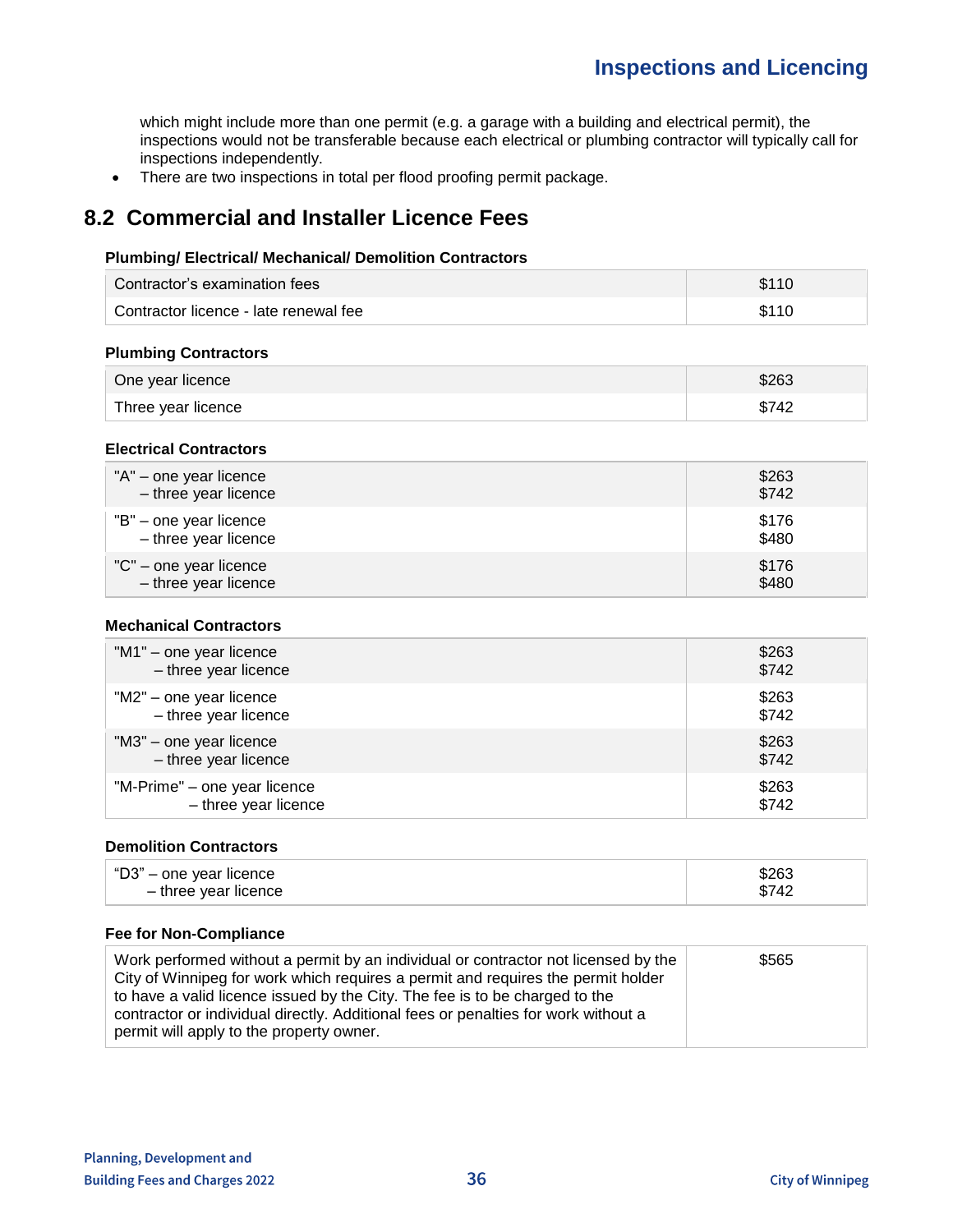# <span id="page-36-0"></span>**9. Documents, Records and Information**

#### **Property Document Request**

| Search fee – minimum 1 hour, paid in advance | \$113/hour |
|----------------------------------------------|------------|
| Each additional 15 minute increment          | \$28       |

#### **Search and Reproduction Consultation Fees – i.e. for review of plans, consulting on documents, choosing of copies**

| Consultation fee – each 15 minute increment | \$28 |
|---------------------------------------------|------|
|---------------------------------------------|------|

#### **Records Centre Fees (City Archives)**

| Internal Charges from the Records Centre are recovered as billed - see Records | cost recovery |
|--------------------------------------------------------------------------------|---------------|
| Centre Fees and Charges                                                        |               |

#### **Imaging Processing Fees**

| Copies from papers records to paper or digital<br>- first page<br>- each additional page<br>- charge for digital storage device<br>(output to paper and digital each charged separately as above)                                                       | \$11.25<br>\$5.60<br>\$11.25           |
|---------------------------------------------------------------------------------------------------------------------------------------------------------------------------------------------------------------------------------------------------------|----------------------------------------|
| Outsourced copying from paper records<br>- Administration fee<br>- Outsource printing charges (billed directly to customer)                                                                                                                             | \$28<br>billed directly to<br>customer |
| <b>Copies from Microfiche/film</b><br>- to paper (11 x 17) paper or digital per image<br>- charge for digital storage device<br>- to both digital and paper in addition to fees above<br>(output to paper and digital each charged separately as above) | \$5.60<br>\$11.25<br>\$21.50           |
| <b>Copies from digital records</b><br>- to paper or digital, each page (minimum \$10)<br>- charge for digital storage device<br>(output to paper and digital each charged separately as above)                                                          | \$1.10<br>\$11.25                      |

#### **Property Information Request**

| Centralized property file search<br>- single-family and two-family dwellings<br>- condominiums; for one unit<br>- condominiums; multiple units at same complex<br>- all other residential buildings<br>- all other commercial buildings or uses<br>- any other search letter | \$193<br>\$193<br>\$580<br>\$391<br>\$580<br>\$145 |
|------------------------------------------------------------------------------------------------------------------------------------------------------------------------------------------------------------------------------------------------------------------------------|----------------------------------------------------|
| Land Titles Office (LTO) Fees (Teranet)                                                                                                                                                                                                                                      | as billed by Teranet                               |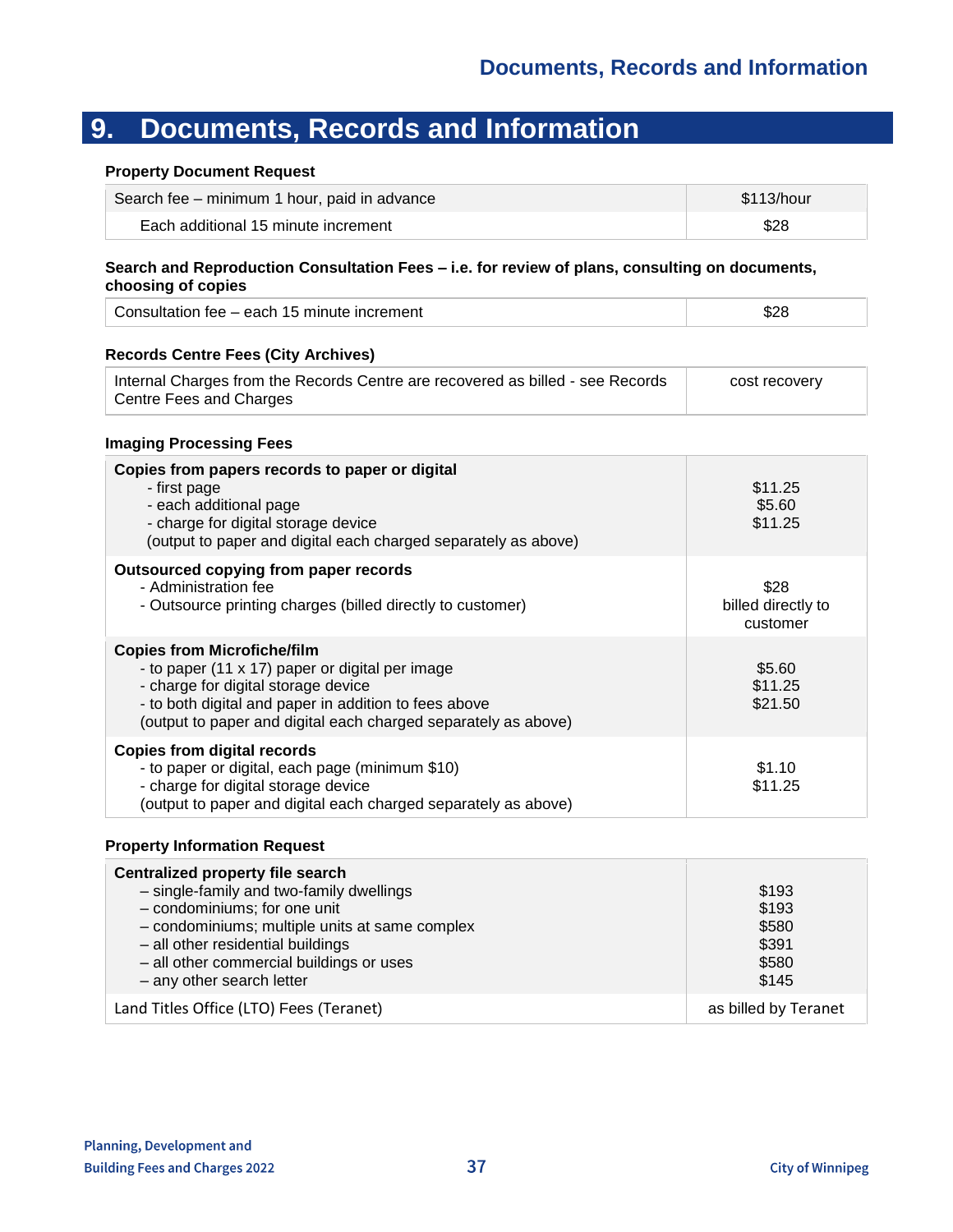### **Electronic Data**

| <b>Permit activity &amp; statistical report</b> (from the Building Permit Computer System)<br>- single permit<br>- annual<br>- semi-annual - for one calendar year<br>- provided quarterly - for one calendar year<br>- provided monthly - for one calendar year<br>- provided weekly - for one calendar year<br>- provided daily - for one calendar year | \$65<br>\$65<br>\$92<br>\$152<br>\$379<br>\$1040<br>\$2540 |
|-----------------------------------------------------------------------------------------------------------------------------------------------------------------------------------------------------------------------------------------------------------------------------------------------------------------------------------------------------------|------------------------------------------------------------|
| <b>Digital information</b><br>- first hour<br>- each additional hour                                                                                                                                                                                                                                                                                      | \$128<br>\$105                                             |

## **Mapping**

| Street Wall Map                                                            | \$62                 |
|----------------------------------------------------------------------------|----------------------|
| Zoning Map                                                                 | \$38                 |
| <b>Property Map</b>                                                        | \$12.75              |
| <b>Custom Maps</b><br>- base fee<br>- first hour<br>- each additional hour | \$46<br>\$86<br>\$66 |
| Shipping and handling                                                      | $cost + $27$         |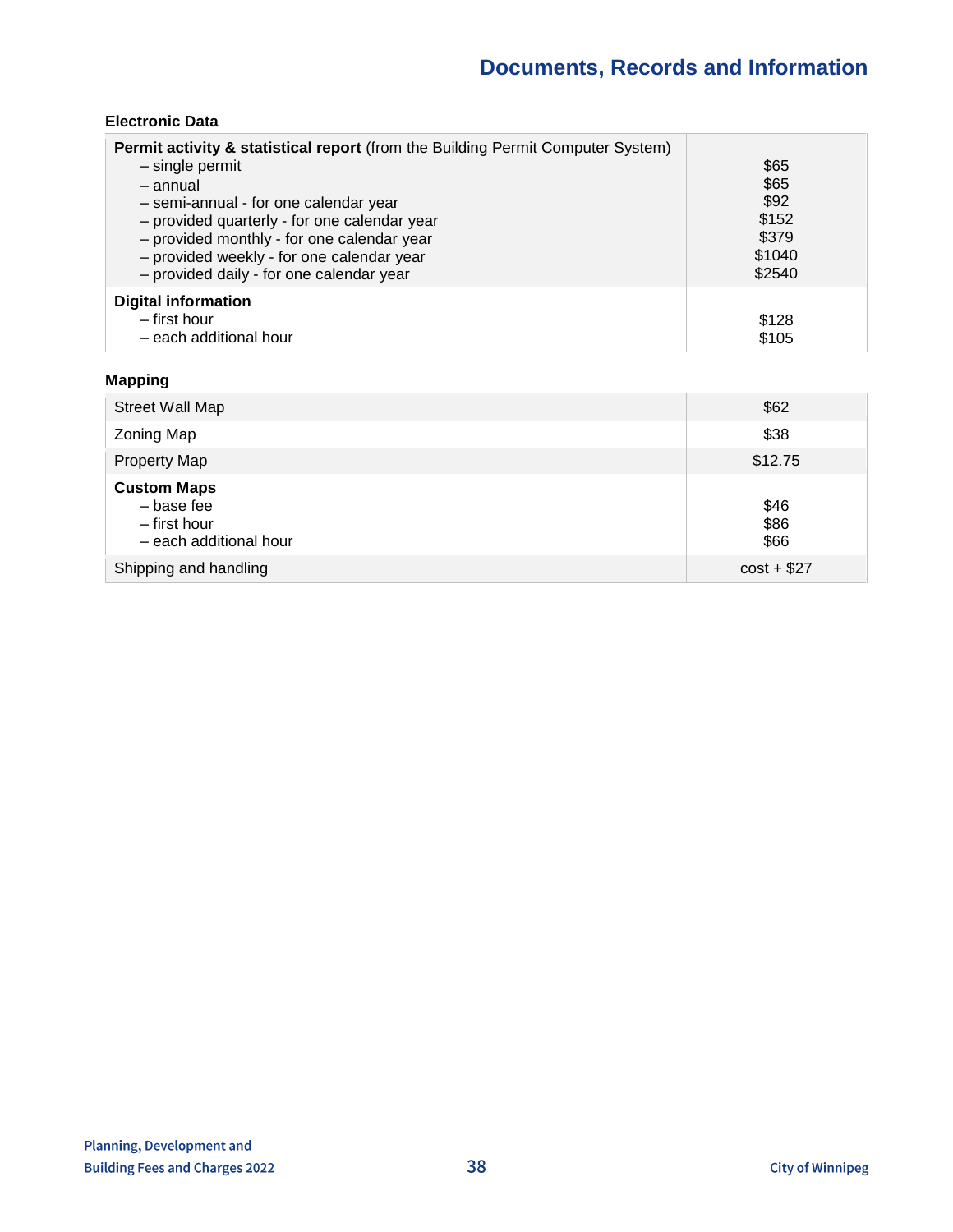# <span id="page-38-0"></span>**10. Refunds, Discounts and Fees for Non-Compliance**

## **10.1 Refunds**

<span id="page-38-1"></span>**Refund Calculations for construction related permits**

|                                                         | Refund as %              |                                                           | <b>Minimum Fee Retained by the</b><br>City                |                                                                                                                                                                                                                                |
|---------------------------------------------------------|--------------------------|-----------------------------------------------------------|-----------------------------------------------------------|--------------------------------------------------------------------------------------------------------------------------------------------------------------------------------------------------------------------------------|
| <b>Review Stage</b>                                     | of Total<br>Permit Fees• | <b>Housing</b><br>permits                                 | <b>Commercial</b><br>permits                              | <b>Maximum Fee</b><br><b>Retained by the City</b>                                                                                                                                                                              |
| Prior to Plan Review (pre,<br>during or post screening) | 90%                      | \$56                                                      | \$113                                                     | \$1115                                                                                                                                                                                                                         |
| Plan Review Started but<br>not complete                 | 75%                      | \$113 or the total<br>permit fee,<br>whichever is<br>less | \$334 or the<br>total permit<br>fee, whichever<br>is less | \$55,550                                                                                                                                                                                                                       |
| Permit Approved but not<br>yet issued                   | 50%                      | \$113 or the total<br>permit fee,<br>whichever is<br>less | \$334 or the<br>total permit<br>fee, whichever<br>is less | No maximum. In cases<br>where the 50% of the<br>permit fee to be retained<br>by the City is greater<br>than the \$100k<br>maximum paid at the<br>time of application, the<br>applicant would owe the<br>remainder to the City. |
| Permit Issued but<br>construction not initiated         | 40%                      | \$113 or the total<br>permit fee,<br>whichever is<br>less | \$334 or the<br>total permit<br>fee, whichever<br>is less | N/A                                                                                                                                                                                                                            |

#### **Refund Calculations for development and zoning-related applications (including variances, conditional uses, re-zonings)**

|                                                            | Refund as %                    | Minimum Fee Retained by the City                          |                                                        |                                                      |
|------------------------------------------------------------|--------------------------------|-----------------------------------------------------------|--------------------------------------------------------|------------------------------------------------------|
| <b>Review Stage</b>                                        | of Total<br>Application<br>Fee | <b>Housing</b><br>applications                            | Commercial<br>applications                             | <b>Maximum Fee</b><br><b>Retained by the</b><br>City |
| Prior to zoning and planner<br>review                      | 90%                            | \$56                                                      | \$113                                                  | \$1115                                               |
| Prior to administrative<br>approvals or public<br>postings | <b>25%</b>                     | \$113 or the total<br>permit fee,<br>whichever is<br>less | \$334 or the total<br>permit fee,<br>whichever is less | N/A                                                  |
| Post public posting or<br>Administrative approval          | No refund                      |                                                           |                                                        |                                                      |

#### **Notes:**

- The calculation for refund in the event of a staged permit would be based on the total collected to that application point. The staged permit premium would not be refunded.
- Percentage of total fees refundable when fees and charges paid are \$100 or more and the applicant withdraws an application for an electrical, mechanical, or plumbing permit is 50%.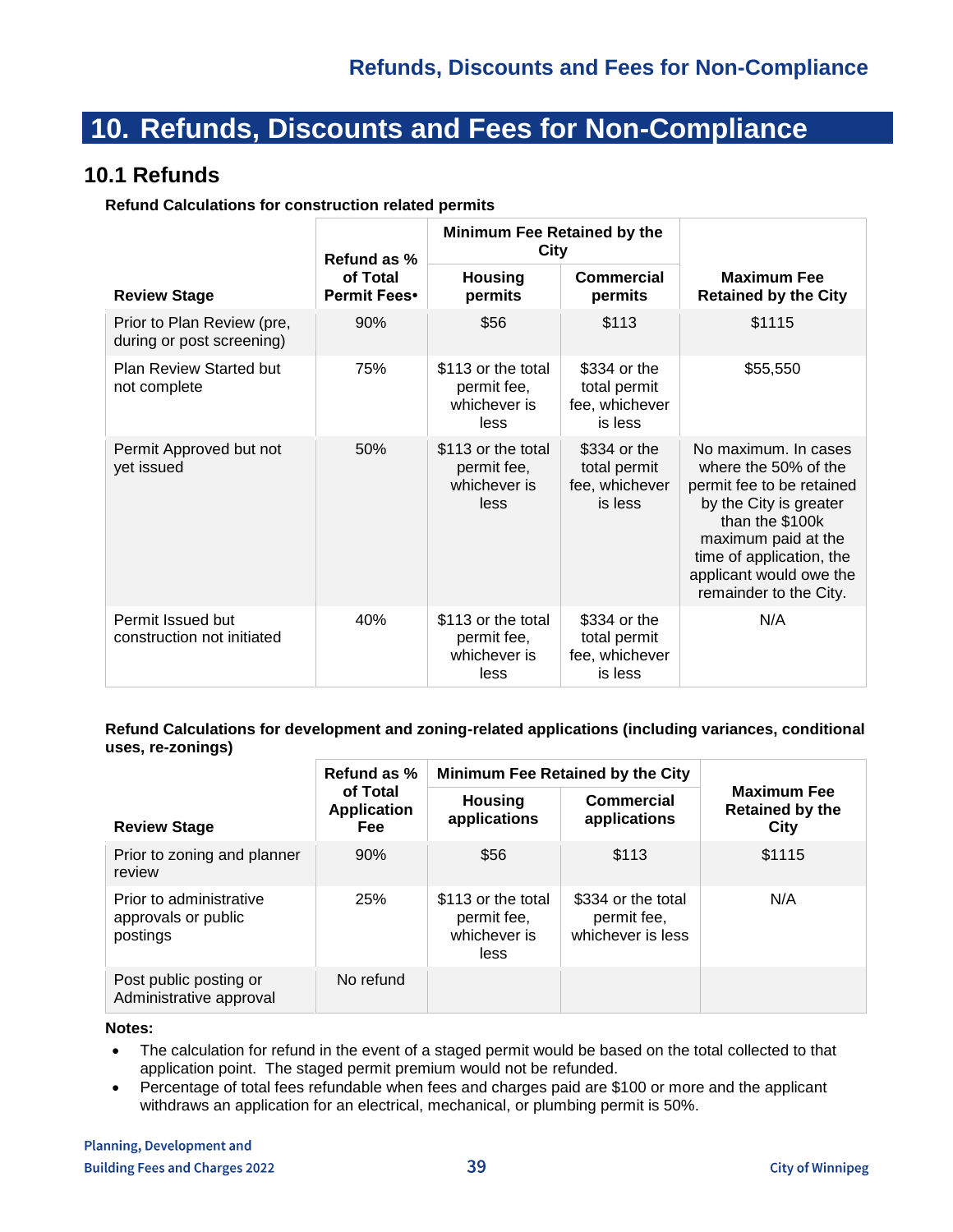# **10.2 Discounts and Rebates**

<span id="page-39-0"></span>

| Discount applied to all building permits for new multi-family dwellings of three or<br>more units in the Downtown (in mixed-category or mixed-use buildings, the<br>discount would apply proportionally to the residential / non-residential area)                                                                    | $30\%$     |
|-----------------------------------------------------------------------------------------------------------------------------------------------------------------------------------------------------------------------------------------------------------------------------------------------------------------------|------------|
| Discount applied to all building permits for multi-family dwellings (three or more<br>units) outside the downtown but not including Part 9 row housing.                                                                                                                                                               | <b>20%</b> |
| Discount applied to all new single-family and two-family infill housing building<br>permits (In mature neighbourhoods as defined by OurWinnipeg.) The property<br>must not contain a parcel created by a subdivision that created more than five<br>parcels, where the subdivision was created after January 1, 2002. | 30%        |
| Discount for building permits processed in the Optional Professional Certificate<br>Program                                                                                                                                                                                                                           | 10%        |

#### **Housing - Annual Rebate Program (applied to builder assigned to the building permit, not to property owner)**

| Refund for each inspection or plan examination 'pass' received as part of the | \$86 |
|-------------------------------------------------------------------------------|------|
| <b>Residential Audit Program</b>                                              |      |

# <span id="page-39-2"></span><span id="page-39-1"></span>**10.3 Fees for Non-Compliance**

|                                                                                                               | Equivalent to the permit fee or the Minimum<br>Fee whichever is greater.          |                                                            |  |
|---------------------------------------------------------------------------------------------------------------|-----------------------------------------------------------------------------------|------------------------------------------------------------|--|
| <b>Work without permit</b>                                                                                    | <b>Housing and related</b><br>accessory structures<br>Minimum Fee•                | Commercial<br><b>Minimum Fee</b>                           |  |
| Work without a Building or Demolition Permit                                                                  | $$391\cdot$                                                                       | \$1115                                                     |  |
| Work without a Sign Development Permit                                                                        | N/A                                                                               | \$560                                                      |  |
| Work without a Development Permit (excluding sign<br>development permits)                                     | $$391\cdot$                                                                       | \$1115                                                     |  |
| Work without an Electrical Permit                                                                             | $$391\cdot$                                                                       | \$560                                                      |  |
| Work without a Voice/Data Electrical Permit                                                                   | $$391\cdot$                                                                       | \$391                                                      |  |
| Work without a Plumbing Permit                                                                                | $$391\cdot$                                                                       | \$560                                                      |  |
| Work without a Mechanical Permit                                                                              | $$391\cdot$                                                                       | \$560                                                      |  |
| Failure to obtain any other permit or zoning approval<br>(when not set out in the fee structure)              | $$391\cdot$                                                                       | \$560                                                      |  |
| All work that is initiated prior to a permit issued, but after<br>the appropriate permit has been applied for | 75% of the value of<br>the required permit or<br>$$223$ – whichever is<br>greater | 75% of the required<br>permit fee. Same<br>minimums apply. |  |
| Maximum Fee for Non-Compliance                                                                                | \$27,770                                                                          | \$27,770                                                   |  |
| Work requiring a licensed contractor by a non-licensed<br>company or individual                               | \$560                                                                             | \$560                                                      |  |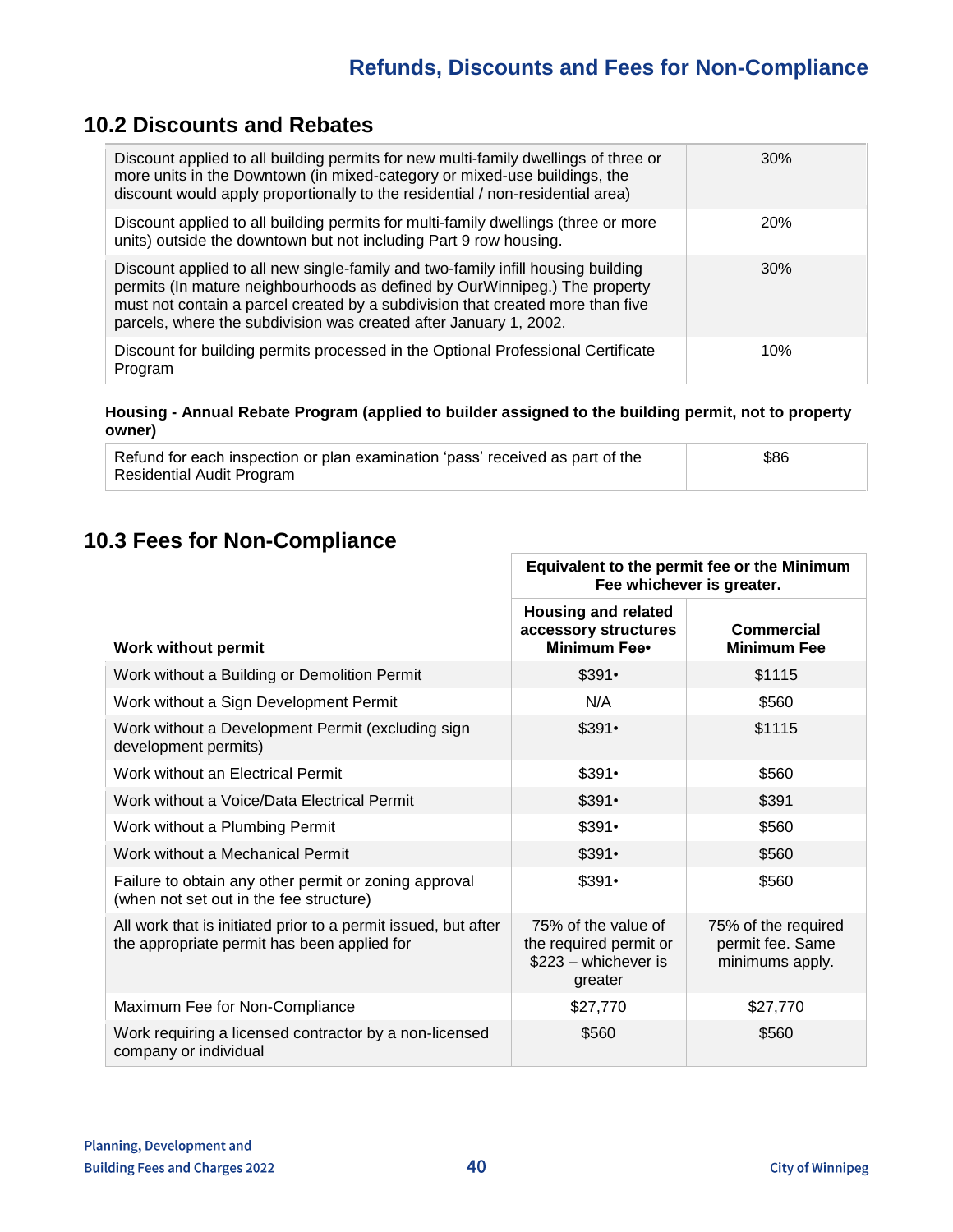# **Refunds, Discounts and Fees for Non-Compliance**

#### **Note:**

For Housing permits, the Non-Compliance Fee is calculated and applied on a project basis and not for each related permit. For example, if a basement is developed or renovated without a permit and:

- o If the total fees for the post-construction building, electrical and plumbing permits exceed \$391 (i.e.: the min. non-compliance fee), the non-compliance fee charged will be equal to the total permit fees.
- o If the total permit fees are less than \$391, the non-compliance fee charged will be \$391.

| Sum of project permit fees  | Non-compliance fee charged                  |
|-----------------------------|---------------------------------------------|
| less than or equal to \$391 | \$391                                       |
| greater than \$391          | equal to the sum of the project permit fees |

| Penalties for non-compliance with the Residential Fire Safety By-law | Continued non-<br>compliance fees as of<br>2022 |
|----------------------------------------------------------------------|-------------------------------------------------|
| Monetary penalty per building                                        | \$800 per suite                                 |
| Minimum monetary penalty                                             | \$4000                                          |
| Maximum monetary penalty                                             | \$40,000                                        |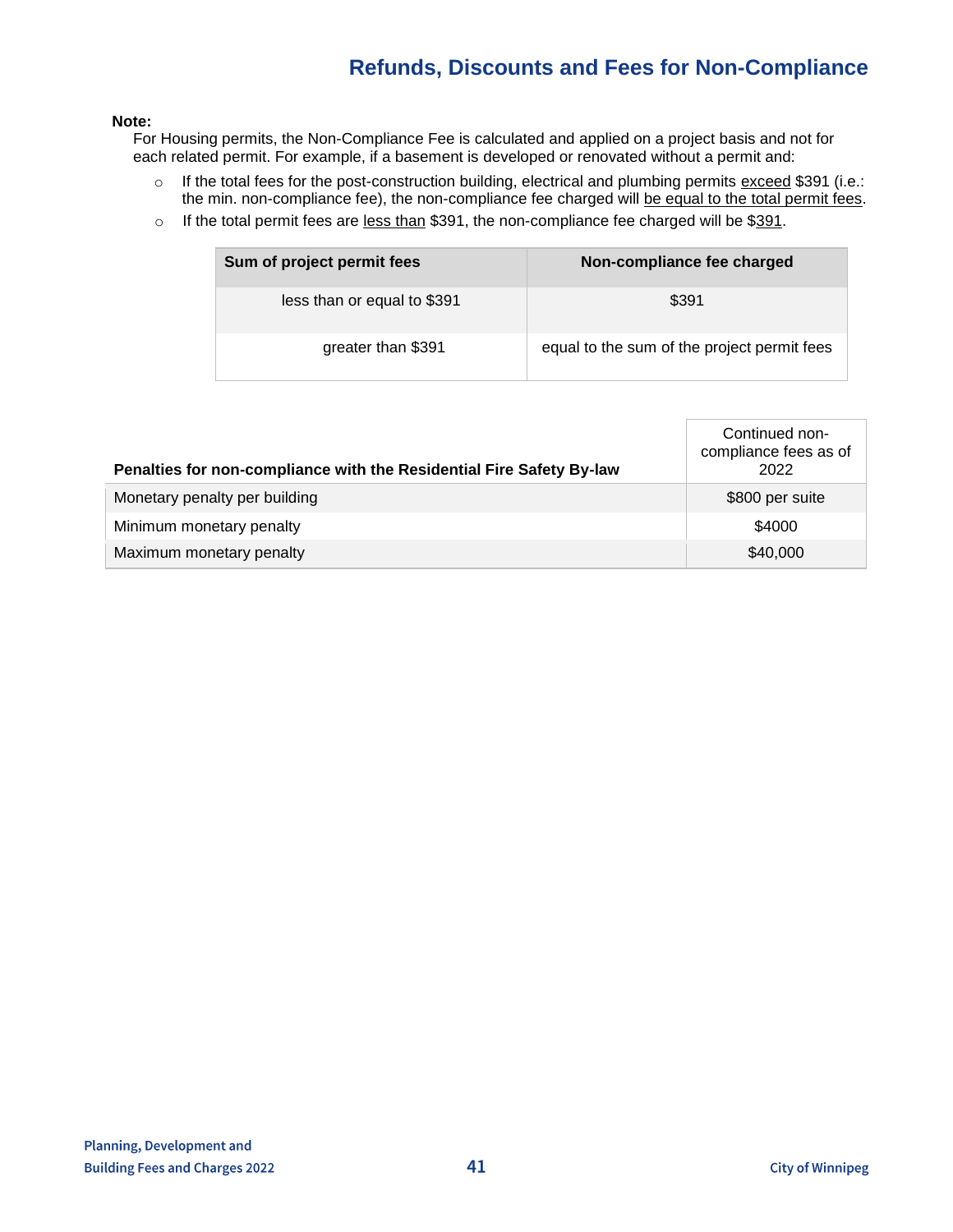# <span id="page-41-0"></span>**11. General Administration**

#### **Fees payable at the time of application/service request:**

Most fee payments will be collected at the time of application. In cases where construction-related permit fees are collected at the time of application, a maximum of \$100,000 will be collected. In cases of applications for which permit fees exceed \$100,000, the balance of the fees will be due upon issuance of the permit.

#### **Fees payable after submission of an application:**

Any fee that cannot be calculated at the time of application, or fees that are incurred subsequent to the time of application, must be paid within 15 days following the date of invoice or prior to the issuance of a permit, whichever occurs earlier. These fees include, but are not limited to:

- Inspections calculated on the basis of time spent attending to the inspection;
- Fees that are only calculated after the application has been reviewed or the permit has been issued such as additional inspection fees, fees for non-compliance, certain deposits etc.;
- Any fee that is calculated on the basis of time engaged in the provision of a service;
- Fees that fall within policies and programs approved by the Director;
- Fees waived by Council; and
- Newspaper Advertisement Fees.

#### **Fees Paid by Credit Card**

The maximum fee that may be paid by a credit card transaction is \$10,000.

Fees on a single permit that exceed \$10,000 may not be paid by credit card. Multiple permits each with a fee of less than \$10,000 may be paid by credit card individually and separately.

#### **Subdivision Registration and Agreements for subdivision, servicing, development and zoning**

Mylar signing fees are payable prior to the release of mylars for registration at the Winnipeg Land Titles Office. Fees for a subdivision agreement, a servicing agreement, or a development agreement are payable prior to referral of the application to the relevant Committee of Council. Zoning agreement fees are payable prior to execution of the agreement.

#### **Payment of encroachment licence fees**

An annual encroachment licence fee is payable in respect of each calendar year, or part of a calendar year, during which the encroachment has been maintained. There is no refund of any portion of an encroachment licence fee upon cancellation of the encroachment licence.

#### **Powers of the Director**

The Director and his or her delegate and all designated employees may conduct inspections and take steps to administer The Planning, Development, Building and Vacant Building Fees and Charges Schedule and, for those purposes, have the powers of a "designated employee" under The City of Winnipeg Charter.

#### **Fees determined by the Director**

The Director is authorized to charge fees and charge for services provided, documents produced, permits issued or other actions taken that are not referred to in the Schedule. In deciding whether to charge a fee and in determining the amount of fee to be charged, the Director must be fair and equitable while attempting to recoup the costs incurred by the City.

#### **Fees waived by the Director**

The Director is authorized to waive all or part of an additional fee or monetary penalty for non-compliance for work without a building permit, work without a development permit, or failure to obtain permit or approval where the Director is satisfied that the applicant acted reasonably in the circumstances; and any fee where the Director is satisfied that the imposition of the fee would be unfair in the circumstances.

#### **Increased fees refunded by the Director**

The Director is authorized to refund an amount equal to the increase in the fee to the applicant where:

a) a new fee is imposed, a permit fee higher than the regular fee is imposed, or an amendment to the fee schedule results in an increased permit fee; and